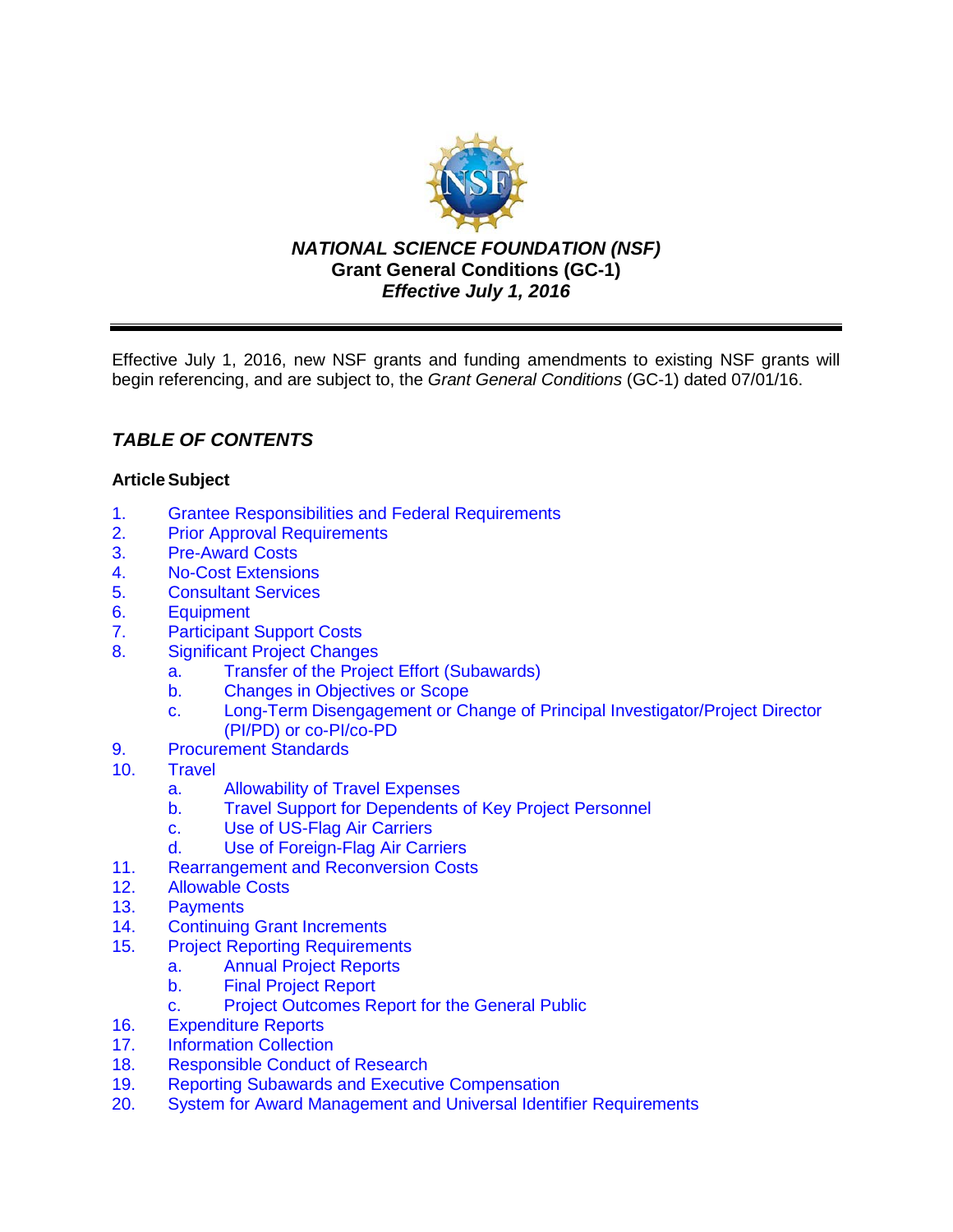- 21. [Academic Technology Transfer and Commercialization of University Research](#page-20-0)<br>22. Federal Tax Obligations
- **[Federal Tax Obligations](#page-21-0)**
- 23. [Unpaid Federal Tax Liability](#page-21-0)
- 24. [Criminal Convictions](#page-21-0)
- 25. [Copyrighted Material](#page-21-0)
- 26. [Public Access to Copyrighted Material](#page-22-0)
- 27. [Program Income](#page-23-0)
- 28. [Publications](#page-24-0)
	- a. [Acknowledgment of Support](#page-24-0)
	- b. [Disclaimer](#page-25-0)<br>c. Copies for
		- [Copies for NSF](#page-25-0)
	- d. [Metric System](#page-25-0)
- 29. [Patent Rights](#page-25-0)
- 30. [Cost Sharing and Cost Sharing Records](#page-31-0)
- 31. [Audit and Records](#page-32-0)
- 32. [Site Visits](#page-32-0)<br>33. Suspensio
- 33. [Suspension or Termination](#page-32-0)<br>34. Termination Review Proced
- **[Termination Review Procedure](#page-34-0)**
- 35. [Non-Discrimination](#page-34-0) Statutes
- 36. [Reporting Classifiable](#page-34-0) Information
- 37. [Animal Welfare](#page-35-0)
- 38. [Research Involving Recombinant or Synthetic Nucleic Acid Molecules](#page-35-0)
- 39. [Clean Air and Water](#page-36-0)<br>40. Human Research Su
- **[Human Research Subjects](#page-36-0)**
- 41. [Life Sciences Dual Use Research of Concern \(DURC\)](#page-36-0)
- 42. [Investigator Financial Disclosure Policy](#page-36-0)
- 43. [Whistleblower Protection](#page-37-0)
- 44. [State Sales and Use Taxes](#page-37-0)
- 45. Recipient Integrity [and Performance Matters](#page-37-0)
- 46. [Debarment and Suspension](#page-37-0)<br>47. Resolution of Conflicting Cor
- 47. [Resolution of Conflicting Conditions](#page-37-0)

#### **[Other Considerations](#page-37-0)**

- 48. [Liability](#page-37-0)
- 49. [Sharing of Findings, Data, and Other Research Products](#page-38-0)
- 50. [Government Permits and Activities Abroad](#page-38-0)<br>51. Increasing Seat Belt Use in the United State
- [Increasing Seat Belt Use in the United States](#page-38-0)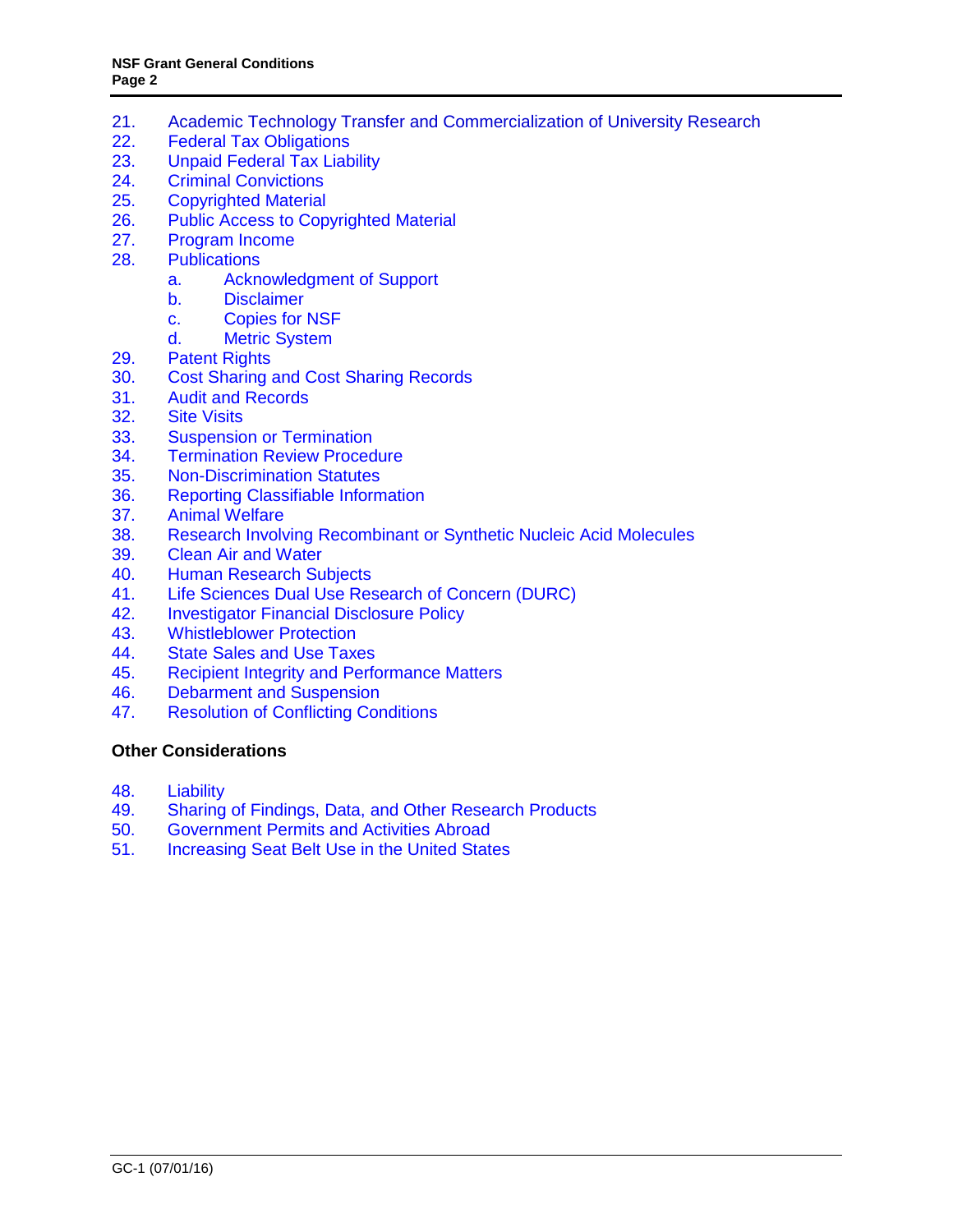# <span id="page-2-0"></span>**1. Grantee Responsibilities and Federal Requirements**

- a. The grantee has full responsibility for the conduct of the project or activity supported under this grant and for adherence to the grant conditions. Although the grantee is encouraged to seek the advice and opinion of NSF on special problems that may arise, such advice does not diminish the grantee's responsibility for making sound scientific and administrative judgments and should not imply that the responsibility for operating decisions has shifted to NSF. The grantee is responsible for notifying NSF about: (1) any allegation of research misconduct that it concludes has substance and requires an investigation in accordance with NSF research misconduct regulations published at [45](http://www.access.gpo.gov/nara/cfr/waisidx_06/45cfr689_06.html) [Code of Federal Regulations \(CFR\) Part 689;](http://www.access.gpo.gov/nara/cfr/waisidx_06/45cfr689_06.html) or (2) any significant problems relating to the administrative or financial aspects of the grant.
- b. The requirements of this grant are contained in these *Grant General Conditions* unless otherwise specified in the notice of award. The applicable Federal administrative standards are incorporated by reference and are contained in [2 CFR § 200,](http://www.ecfr.gov/cgi-bin/text-idx?SID=704835d27377ef5213a51c149de40cab&node=2:1.1.2.2.1&rgn=div5) *Uniform Administrative Requirements, Cost Principles, and Audit Requirements for Federal Awards* (Uniform Guidance). 2 CFR § 200 also applies to commercial organizations, including small businesses. These *Grant General Conditions* (GC-1) serve as the Foundation's implementation of 2 CFR § 200. If the GC-1 is silent on a specific area covered by 2 CFR § 200, the requirements specified in 2 CFR § 200 must be followed.
- c. By acceptance of this grant, the grantee agrees to comply with the applicable Federal requirements for grants and cooperative agreements and to the prudent management of all expenditures and actions affecting the grant including the monitoring of subrecipients (if applicable). Specific guidance on subrecipient monitoring and management can be found in 2 CFR § 200.331. A listing of National Policy Requirements that grantees must adhere to, where applicable, is located at: [http://www.nsf.gov/bfa/dias/policy/gc1/policymatrix.pdf.](http://www.nsf.gov/bfa/dias/policy/gc1/policymatrix_dec14.pdf)
- d. Documentation for each expenditure or action affecting this grant must reflect appropriate organizational reviews or approvals that should be made in advance of the action. Organizational reviews are intended to help assure that expenditures are allowable, necessary and reasonable for the conduct of the project, and that the proposed action:
	- 1. is consistent with grant terms and conditions;
	- 2. is consistent with NSF and grantee policies;
	- 3. represents effective utilization of resources; and
	- 4. does not constitute a significant project change (see Article 8).

Nothing in this article shall be construed to require administrative reviews or documentation that duplicates those already required by existing organizational systems or by applicable Federal standards, e.g., 2 CFR § 200.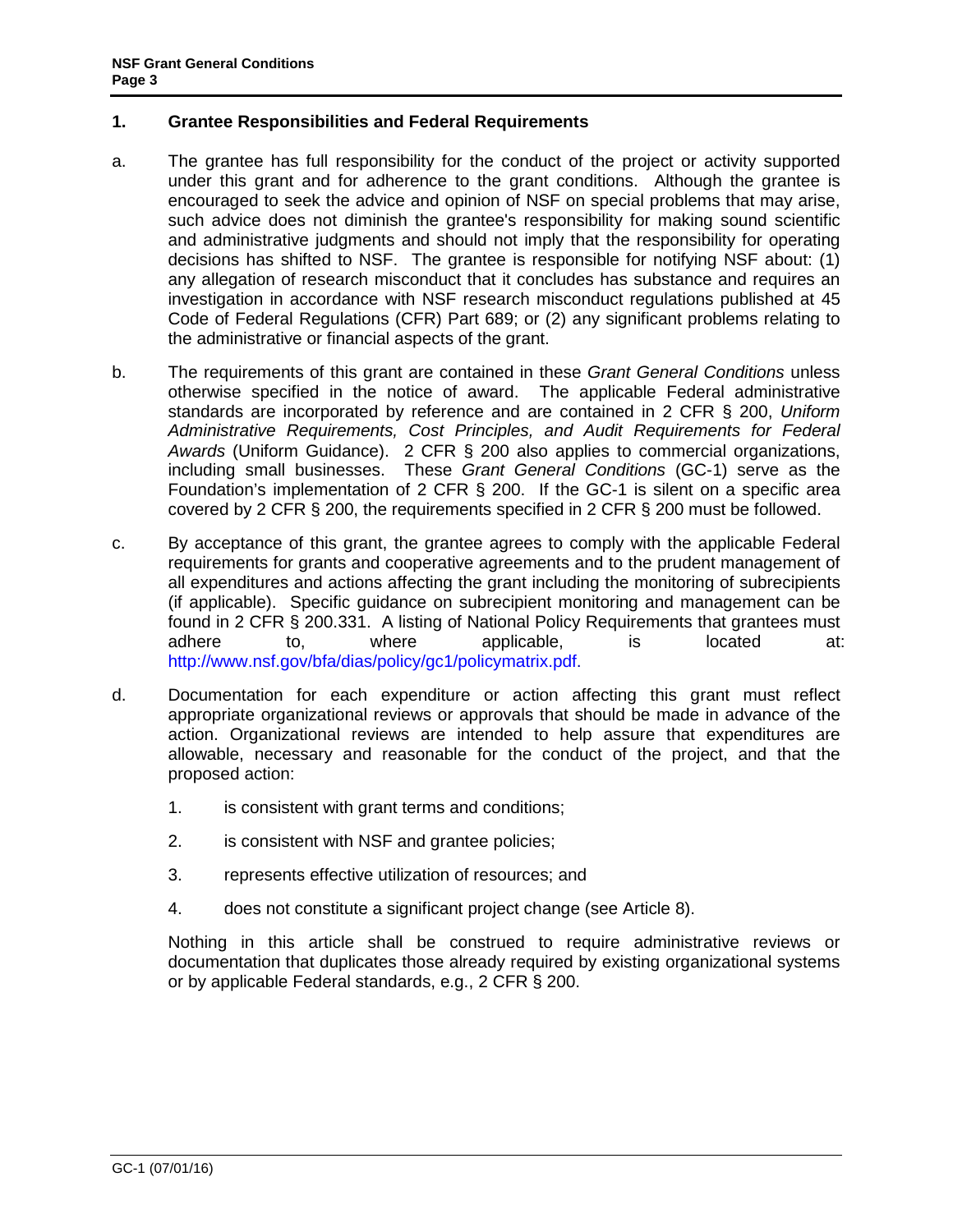<span id="page-3-0"></span>e. The grantee is responsible for ensuring that the Principal Investigator(s) (PIs) or Project Director(s) (PDs) and co-PIs/co-PDs receive a copy of the grant conditions, including: the notice of award, the budget, these general terms and conditions, any special terms and conditions and any subsequent changes in the grant conditions. These grant conditions are made available to the grantee by NSF in electronic form at [http://www.nsf.gov/awards/ managing/general\\_conditions.jsp?org=NSF,](http://www.nsf.gov/awards/managing/general_conditions.jsp?org=NSF) and may be duplicated, copied or otherwise reproduced by the grantee as appropriate. This provision does not alter the grantee's full responsibility for conduct of the project and compliance with all grant terms and conditions. Notices of award are available electronically via the NSF FastLane system at [https://www.fastlane.nsf.gov/fastlane.jsp.](https://www.fastlane.nsf.gov/fastlane.jsp) Sponsored project offices are able to view, print and/or download NSF notices of award for their organizations and PIs/PDs and co-PIs/co-PDs can access their individual notices of award through use of the FastLane system.

# **2. Prior Approval Requirements**

Unless otherwise specified in the notice of award, the Federal administrative requirements for prior agency approval summarized in 2 CFR § 200.308, and the provisions of the governing cost principles, the requirement to obtain NSF prior approval applies only to the activities and expenditures specified below.

- a. Consistent with 2 CFR § 200, written prior approval from the cognizant NSF Grants and Agreements Officer is required for:
	- 1. Significant Project Changes
		- (a) Transfer of the project effort (see Article 8. See also 2 CFR § 200.308)
		- (b) Changes in objectives or scope (see Article 8. See also 2 CFR § 200.308)
		- (c) Long-Term Disengagement or change of PI/PD or co-PI/co-PD (see Article 8. See also 2 CFR § 200.308)
		- (d) Change to cost sharing commitments reflected on Line M of the NSF grant budget (see Article 30)
	- 2. Rearrangement and Reconversion Costs (see Article 11)
	- 3. Salaries of administrative or clerical staff (see 2 CFR § 200.413)
	- 4. Travel costs for dependents (see Article 10. See also 2 CFR § 200.464)
	- 5. Additional categories of participant support costs other than those described in 2 CFR § 200.75 (see Article 7. See also 2 CFR § 200.75 and the NSF *[Grant](http://www.nsf.gov/pubs/policydocs/pappguide/nsf16001/gpg_2.jsp#IIC2gv)  Proposal Guide* [\(GPG\) Chapter II.C.2.g\(v\)\)](http://www.nsf.gov/pubs/policydocs/pappguide/nsf16001/gpg_2.jsp#IIC2gv).
- b. Written prior approval from the cognizant NSF Program Officer is required for transfer of funds budgeted for participant support (see Article 7. See also 2 CFR § 200.308(c)(5)).
- c. Requests for the prior approvals identified above (as well as other types of award related notifications or requests stipulated in the [AAG Chapter II, Exhibit II-1\)](http://www.nsf.gov/pubs/policydocs/pappguide/nsf16001/aag_2ex1.pdf) must be submitted via the use of NSF's electronic systems.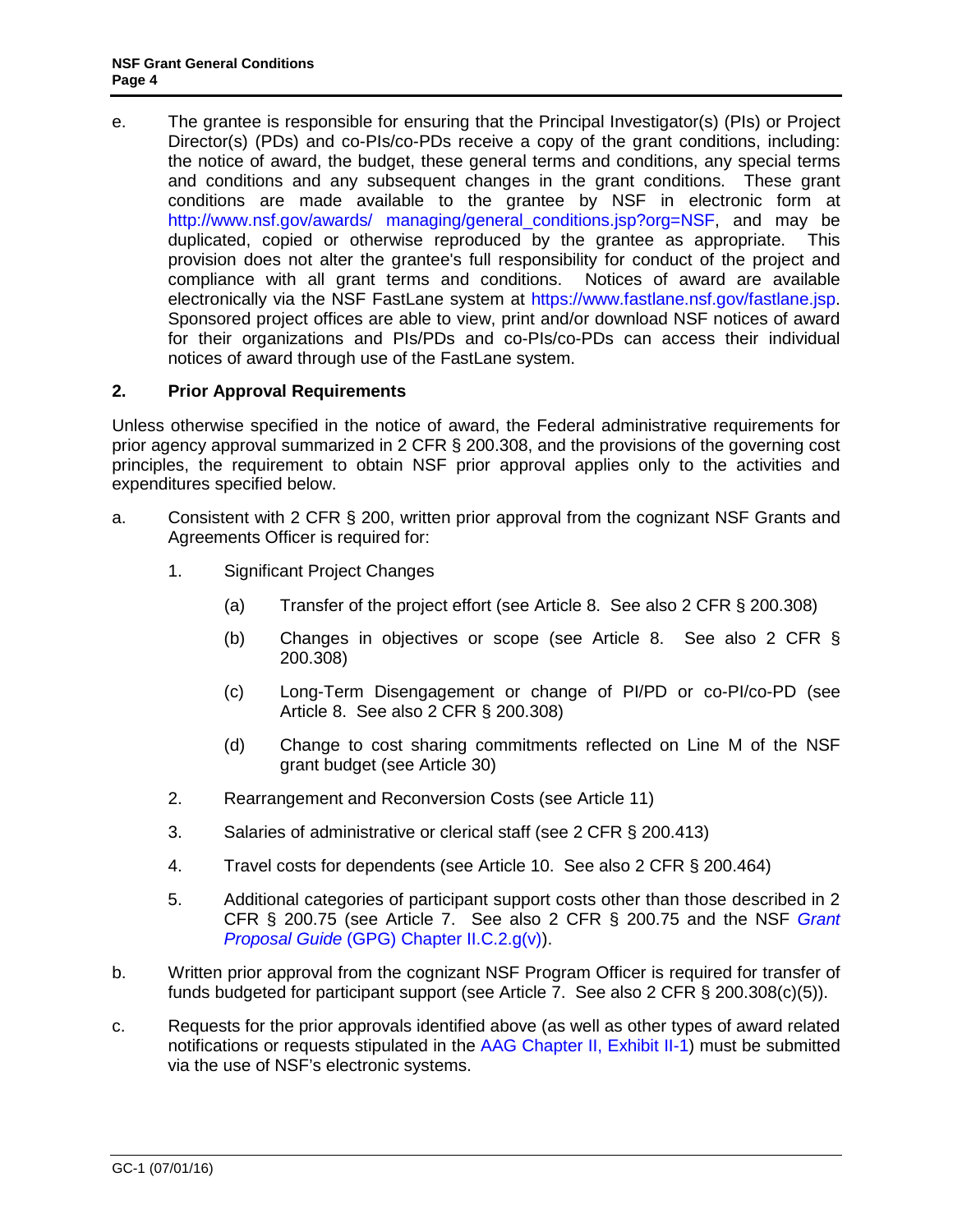#### <span id="page-4-0"></span>**3. Pre-Award Costs**

- a. Grantees may approve pre-award costs incurred within the ninety calendar day period before the start date of the grant. Requests for approval of pre-award costs for periods greater than 90 calendar days must be submitted electronically via NSF's electronic systems. Pre-award expenditures prior to the funding of an increment within a continuing grant are not subject to this limitation or approval requirement, but are subject to paragraph c. below.
- b. Pre-award costs must be necessary for the effective and economical conduct of the project and the costs must be otherwise allowable in accordance with [Article 12.](#page-12-1)
- c. Pre-award expenditures are made at the grantee's risk. Grantee authority to approve pre-award costs does not impose an obligation on NSF: (1) in the absence of appropriations; (2) if a grant is not subsequently made; or (3) if a grant is made for a lesser amount than the grantee anticipated.

#### **4. No-Cost Extensions**

- a. Grantees may authorize a one-time extension of the end date of the grant up to 12 months if additional time beyond the established end date is required to assure adequate completion of the original scope of work within the funds already made available.<sup>[1](#page-4-1)</sup> A single extension, which shall not exceed 12 months, may be made for this purpose and must be made prior to the originally established end date. As stipulated in 2 CFR § 200.308(d)(2), this one-time extension may not be exercised merely for the purpose of using any unliquidated balances.
- b. Grantees shall notify NSF, providing supporting reasons for the extension, and the revised period of performance, at least ten calendar days prior to the end date specified in the grant to ensure accuracy of NSF's award data. All grantee-authorized extensions must be submitted electronically via NSF's electronic systems.
- c. Requests for no-cost extensions beyond the above referenced authority must follow the procedures set forth in [AAG Chapter I.D.3.c.](http://www.nsf.gov/pubs/policydocs/pappguide/nsf16001/aag_1.jsp#ID3c)

# **5. Consultant Services (also referred to as Professional Service Costs)**

Costs for professional and consultant services, including those who are members of a particular profession or possess a special skill and who are not officers or employees of the performing organization, are allowable when reasonable in relation to the services rendered and when not contingent upon recovery of costs from NSF. If not included in the grant budget, anticipated services must be justified and information furnished on each individual's expertise, primary organizational affiliation, normal daily compensation rate, and number of days of expected service. Consultants' travel costs, including subsistence, may be included. If requested, the grantee must be able to justify that the proposed rate of pay is reasonable. Additional information on the allowability of consultant costs is available in 2 CFR § 200.459.

<span id="page-4-1"></span> $1$  Grantees are not authorized to extend an award that contains a zero balance.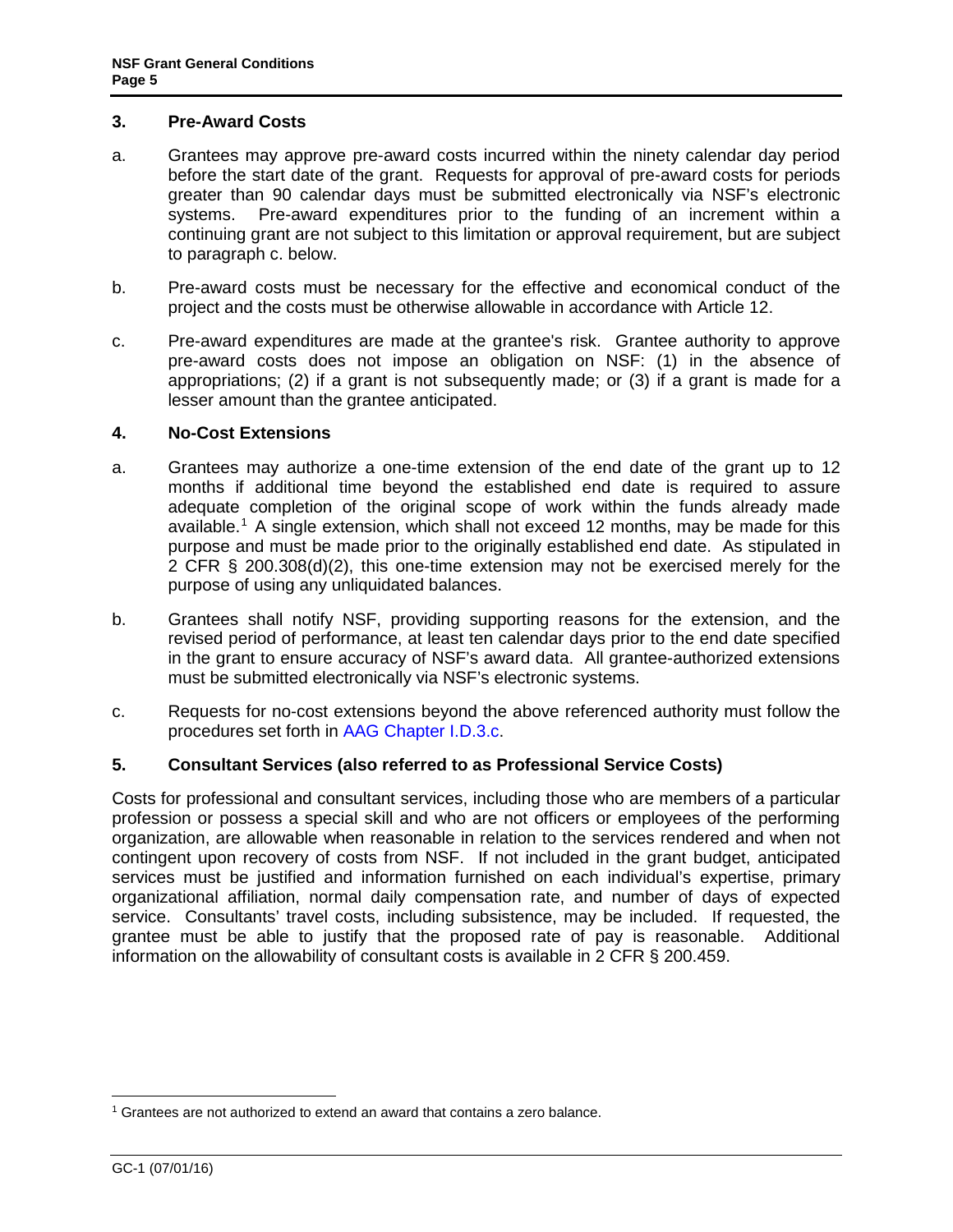# <span id="page-5-0"></span>**6. Equipment**

The standards for managing and disposing of property furnished by NSF or whose cost was charged to a project supported by an NSF grant are outlined in 2 CFR § 200.310-316. See also FAQ 200.318-1 of the *[Frequently Asked Questions for The Office of Management and Budget's](https://cfo.gov/wp-content/uploads/2015/09/9.9.15-Frequently-Asked-Questions.pdf) (OMB) [Uniform Administrative Requirements, Cost Principles, and Audit Requirements for](https://cfo.gov/wp-content/uploads/2015/09/9.9.15-Frequently-Asked-Questions.pdf)  [Federal Awards at 2 CFR § 200](https://cfo.gov/wp-content/uploads/2015/09/9.9.15-Frequently-Asked-Questions.pdf)* regarding Equipment and A-110 Screening Procedures.

# a. *Title to Equipment – Non-profit Organizations*

Unless otherwise specified in the grant, title to equipment purchased or fabricated with NSF grant funds by a college or university or other non-profit organization will vest in the grantee organization upon acquisition in accordance with 15 United States Code (USC) 3710. Such equipment is considered exempt property and shall be acquired and used in accordance with paragraph c below. In special situations, the grant may require that title to equipment purchased, acquired or fabricated by the grantee with NSF funds pass directly to the government upon acquisition.

b. *Title to Equipment – Commercial Organizations*

Unless otherwise specified in the grant, title to equipment purchased or fabricated with NSF grant funds by a small business or other for-profit organization will vest in the Government. Such equipment will be acquired and used in accordance with paragraph c below.

#### c. *Conditions for Acquisition and Use of Equipment*

- 1. Grantee Assurance. The grantee will assure that for each purchase of equipment, it is:
	- (a) necessary for the research or activity supported by the grant;
	- (b) not otherwise reasonably available and accessible;
	- (c) of the type normally charged as a direct cost to sponsored agreements;

and

- (d) acquired in accordance with organizational practice.
- 2. General Purpose Equipment. Expenditures for general-purpose equipment are typically not eligible for support (see [AAG Chapter IV.D.2.b\)](http://www.nsf.gov/pubs/policydocs/pappguide/nsf16001/aag_4.jsp#IVD2).
- 3. Equipment Usage. The equipment must remain in use for the specific project for which it was obtained in accordance with [2 CFR § 200.313\(c\)\(1\),](http://a257.g.akamaitech.net/7/257/2422/15mar20071500/edocket.access.gpo.gov/cfr_2007/janqtr/pdf/2cfr215.34.pdf) unless the provision in [2 CFR § 200.313\(c\)\(4\)](http://a257.g.akamaitech.net/7/257/2422/15mar20071500/edocket.access.gpo.gov/cfr_2007/janqtr/pdf/2cfr215.34.pdf) applies.
- 4. Equipment Sharing. The equipment must be shared on other projects or programs in accordance with [2 CFR § 200.313\(c\)\(1\).](http://a257.g.akamaitech.net/7/257/2422/15mar20071500/edocket.access.gpo.gov/cfr_2007/janqtr/pdf/2cfr215.34.pdf)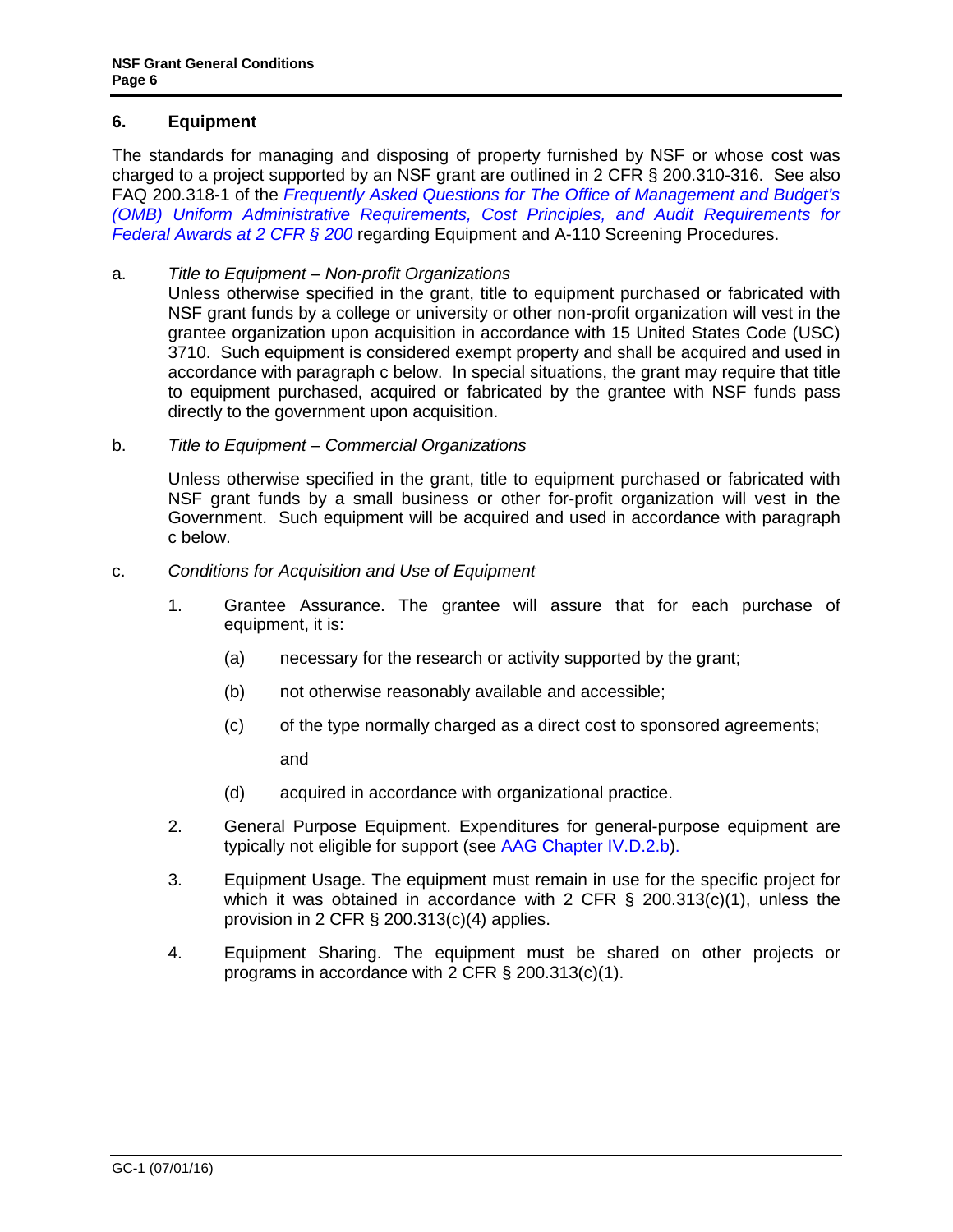- 5. Property Management Standards. The grantee shall maintain a property management system that, at a minimum, meets the requirements of [2 CFR §](http://a257.g.akamaitech.net/7/257/2422/15mar20071500/edocket.access.gpo.gov/cfr_2007/janqtr/pdf/2cfr215.34.pdf)  [200.313\(d\).](http://a257.g.akamaitech.net/7/257/2422/15mar20071500/edocket.access.gpo.gov/cfr_2007/janqtr/pdf/2cfr215.34.pdf) Because of increasing threats to information technology systems, the grantee is reminded that, under [2 CFR §§ 200.313\(d\)\(3\) and \(4\)](http://a257.g.akamaitech.net/7/257/2422/15mar20071500/edocket.access.gpo.gov/cfr_2007/janqtr/pdf/2cfr215.34.pdf), "[a] control system must be developed to ensure adequate safeguards to prevent loss, damage, or theft of the property" and "[a]dequate maintenance procedures must be developed to keep the property in good condition." This requirement imposes on the grantee a duty to adequately maintain and to insure adequate safeguards against the loss, damage, or theft of information technology equipment and systems purchased with NSF funds.
- 6. Inventory Requirements.
	- (a) In the event that title to equipment is vested in the Federal Government, such property shall be marked, tagged or segregated in such a manner as to indicate clearly its ownership by the government. In accordance with the requirements of 2 CFR § 200.312(a), for all NSF-owned equipment having an original acquisition cost of \$5,000 or more, the grantee must submit an annual inventory report by NSF grant number of such property to the NSF Property Administrator, Division of Administrative Services (DAS). The report should include all NSF-owned equipment purchased or constructed, including land and buildings, under the grant or acquired by screening excess through the General Services Administration (GSA); and include the type of equipment or property, serial number, acquisition price, acquisition date and condition of the equipment. In the event that the grantee is in possession of NSF-owned equipment under multiple grants, the reporting must be specific to each NSF grant number.

The report also should include a description of Construction-in-Progress (CIP) and Work-in-Progress (WIP) items and construction costs incurred to date. CIP is defined as real property that is in the process of being manufactured or fabricated but is not yet complete. WIP is defined as equipment that is in the process of being manufactured or fabricated but is not yet complete. CIP and WIP consist of the costs of direct materials, direct labor, direct purchased services, and indirect costs, including general and administrative and overhead costs. Costs coded as such should not be depreciated. The inventory should be submitted electronically to [fsrpts@nsf.gov](mailto:fsrpts@nsf.gov) and must be received by DAS no later than August 15 each year.

- (b) A physical inventory of NSF-owned equipment shall be conducted every two years pursuant to [2 CFR § 200.313\(d\)\(2\).](http://a257.g.akamaitech.net/7/257/2422/15mar20071500/edocket.access.gpo.gov/cfr_2007/janqtr/pdf/2cfr215.34.pdf) At the end of the grant, the grantee shall report the property to the Property Section for further agency utilization (See [AAG Chapter IV.D.5\)](http://www.nsf.gov/pubs/policydocs/pappguide/nsf16001/aag_4.jsp#IVD5).
- 7. Competition. The grantee shall not use equipment acquired with Federal funds to provide services to non-Federal outside organizations for a fee that is less than private companies charge for equivalent services, unless specifically authorized by Federal statute for as long as the Federal government retains an interest in the equipment in accordance with [2 CFR § 200.313\(c\)\(3\).](http://a257.g.akamaitech.net/7/257/2422/15mar20071500/edocket.access.gpo.gov/cfr_2007/janqtr/pdf/2cfr215.34.pdf)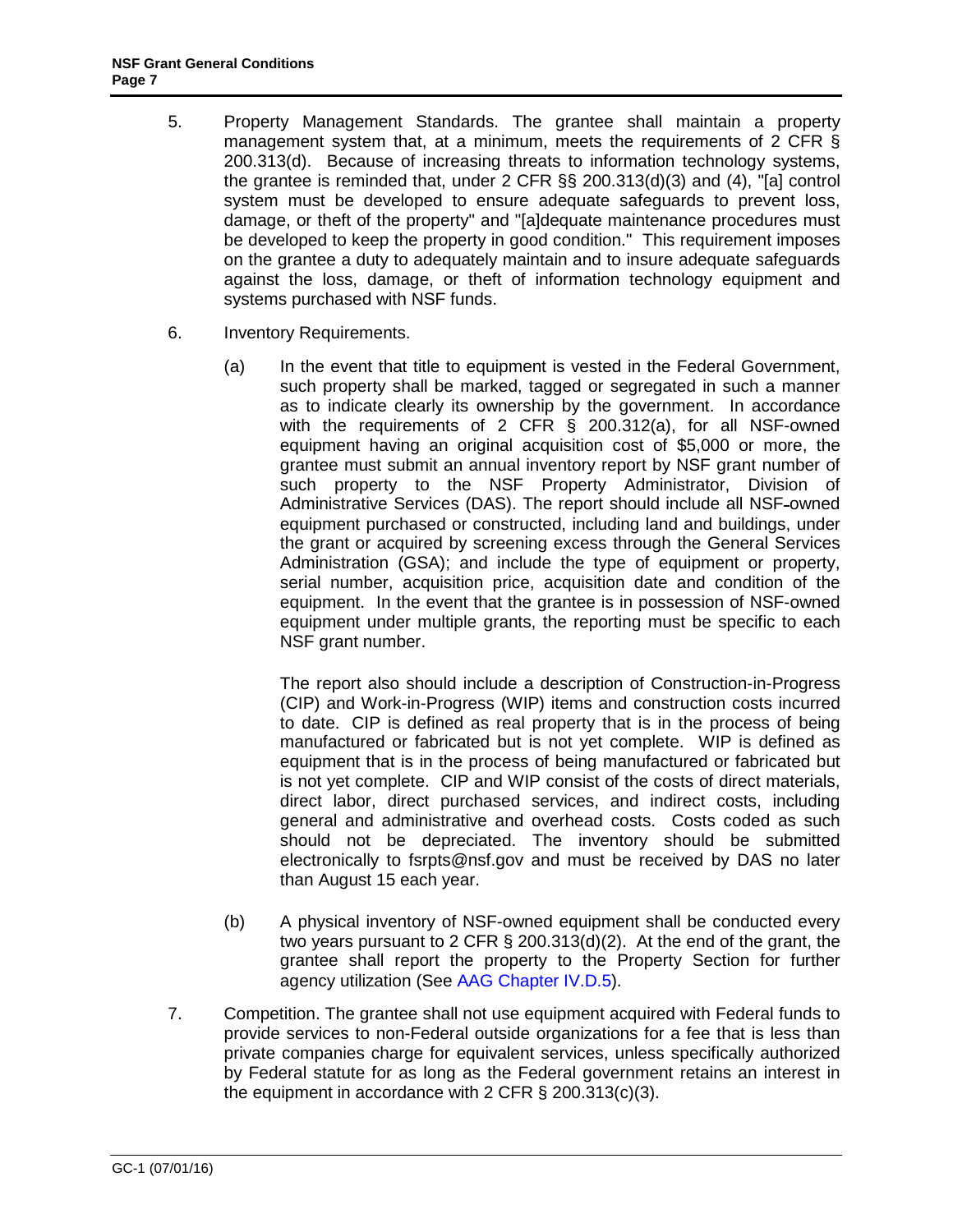- <span id="page-7-0"></span>8. Right to Transfer Title.
	- (a) In accordance with 2 CFR § 200.313(e), NSF may identify items of equipment having an acquisition cost of \$5,000 or more where NSF reserves the right to transfer the title to the Federal Government or a third party named by the Federal Government at any time during the grant period.
	- (b) In cases where NSF elects to transfer the title, disposition instructions will be issued no later than 120 days after the end date of the NSF-supported project for which it was acquired.

# **7. Participant Support Costs**

- a. Participant support costs as defined in 2 CFR § 200.75 are direct costs for items such as stipends or subsistence allowances, travel allowances and registration fees paid to or on behalf of participants (but not employees) in connection with NSF-sponsored conferences. In accordance with Article 2, prior approval is required for any additional categories of participant support costs, such as incentives, gifts, souvenirs, t-shirts and/or memorabilia. The request must be submitted via use of NSF's electronic systems and NSF approval of such changes will be by an amendment to the grant signed by the cognizant NSF Grants and Agreements Officer. Grantee organizations must account for participant support costs separately. Indirect costs (F&A) are not allowed on participant support costs (see [GPG II.C.2.g\(v\)\).](http://www.nsf.gov/pubs/policydocs/pappguide/nsf16001/gpg_2.jsp#IIC2gv)
- b. Funds provided for participant support may not be used by grantees for other categories of expense without the specific prior written approval of the cognizant NSF Program Officer. Such requests must be submitted electronically via use of NSF's electronic systems.

# **8. Significant Project Changes**

Consistent with 2 CFR § 200.308, the grantee is required to obtain prior written approval from the cognizant NSF Grants and Agreements Officer whenever there are significant changes in the project or its direction as stipulated below.

- a. *Transfer of the Project Effort (Subawards)*
	- 1. NSF authorization to transfer a significant part of the research or substantive effort to another organization that has been disclosed in the proposal is not needed unless approval has been specifically withheld in the notice of award.
	- 2. If it becomes necessary to transfer a significant part of the research or effort after a grant has been made, notification of this intent should be submitted via use of NSF's electronic systems and must be electronically signed by an Authorized Organizational Representative (AOR). The request shall include a clear description of the work to be performed and a proposed budget (see [AAG](http://www.nsf.gov/pubs/policydocs/pappguide/nsf16001/aag_2.jsp#IIB3)  [Chapter II.B.3](http://www.nsf.gov/pubs/policydocs/pappguide/nsf16001/aag_2.jsp#IIB3) for additional information). NSF approval of such changes will be by an amendment to the grant signed by the cognizant NSF Grants and Agreements Officer.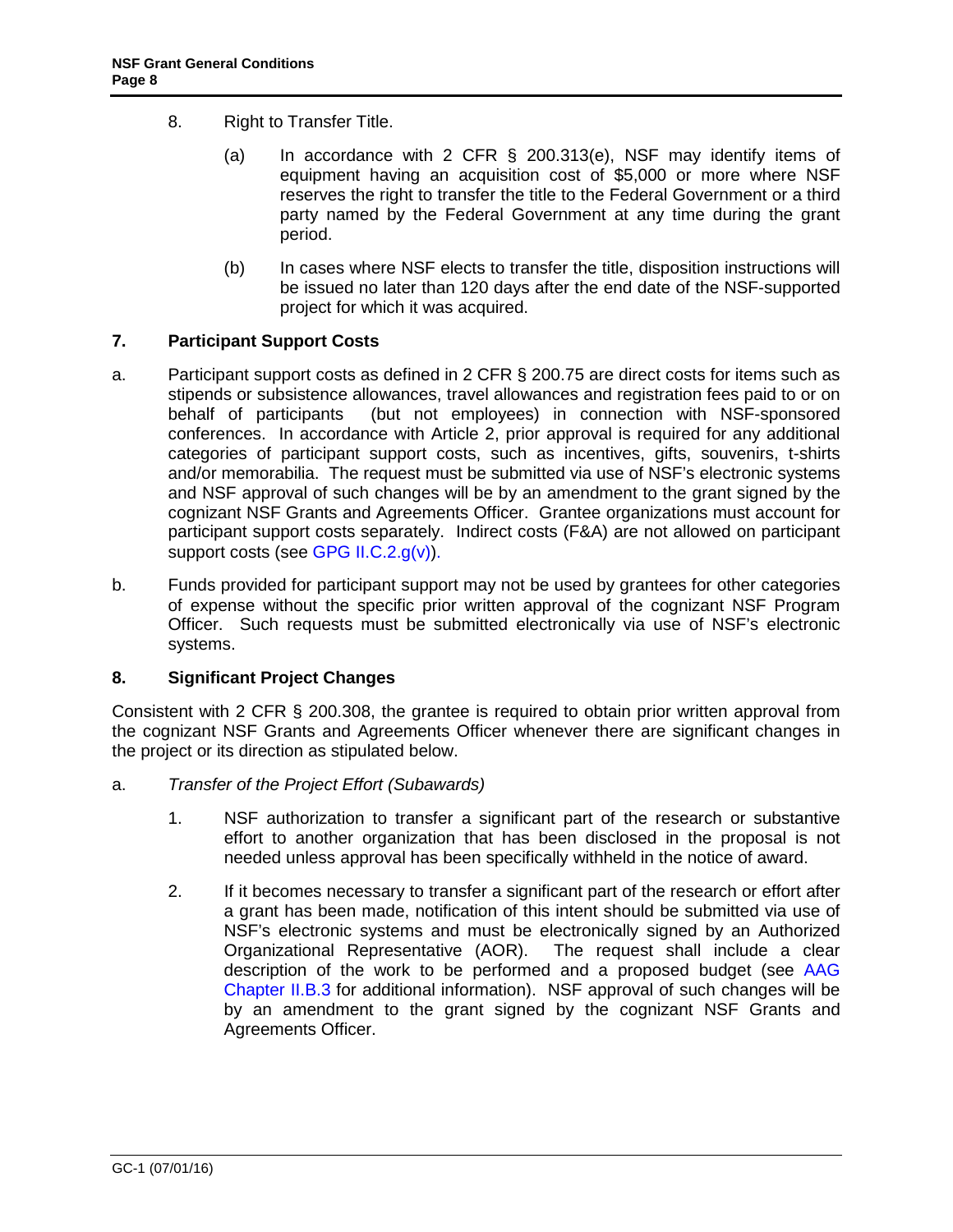- <span id="page-8-0"></span>3. The grantee remains responsible for monitoring of the activities of the subrecipient as necessary to ensure that the subaward is used for authorized purposes, in compliance with Federal statutes, regulations, and the terms and conditions of the subaward as outlined in 2 CFR § 200.331. This includes maintaining the necessary documentation on all subawards and making it available to NSF upon request. The grantee shall include subaward activities in the annual and final project reports that are submitted to NSF.
- 4. Consistent with the guidance in 2 CFR § 200.331, grantees must adhere to the requirements for pass-through entities in establishing and managing subawards and contracts issued under the grant. In addition, grantees shall ensure that the following articles, if applicable, flow down to all subrecipients, or are appropriately addressed in the subaward instrument: Articles 5, 7, 9, 10, 11, 12, 17, 18, 19, 20, 25, 27, 28, 29, 30, 31, 32, 35, 36, 37, 38, 39, 40, 41, 43, 44, 45, 46, 48, 49, 50 and 51. If the grantee issues contracts exceeding \$2,000 for construction, alteration or repair that are within the scope of the Acts found in 2 [CFR § 200,](http://www.access.gpo.gov/nara/cfr/waisidx_07/2cfr215_07.html)  Appendix II, "*[Contract Provisions](http://www.access.gpo.gov/nara/cfr/waisidx_07/2cfr215_07.html) for Non-Federal Entity Contracts Under Federal Awards*," the appropriate clauses applicable to construction activities also will be included in applicable contracts.
- b. *Changes in Objectives or Scope*

A proposed change in the phenomenon or phenomena under study or the objectives of the project stated in the proposal or agreed modifications thereto should be communicated via use of NSF's electronic systems. NSF approval of such changes will be by an amendment to the grant signed by the cognizant NSF Grants and Agreements Officer.

c. *Long-Term Disengagement or Change of Principal Investigator/Project Director or co-Principal Investigator/co-Project Director*

If a named Principal Investigator/Project Director or co-PI/co-PD plans to or becomes aware that he or she will: (1) devote substantially less effort to the work than anticipated in the approved proposal (defined in 2 CFR § 200.308(c)(3) as a reduction of 25% or more in time devoted to the project); (2) sever his or her connection with the grantee organization; or (3) be disengaged from the project for a continuous period of more than 3 months, or otherwise relinquish active direction of the project, he or she shall advise the appropriate official at the grantee organization, who shall initiate action appropriate to the situation in accordance with the guidelines described in [AAG Chapter II.B.2.](http://www.nsf.gov/pubs/policydocs/pappguide/nsf16001/aag_2.jsp#IIB2)

#### **9. Procurement Standards**

Whether or not approval of a procurement is required under Article 8.a., where appropriate, the grantee (including commercial organizations) is responsible for compliance with the procurement standards identified in [2 CFR § 200.318](http://www.access.gpo.gov/nara/cfr/waisidx_07/2cfr215_07.html). The grantee also is responsible for ensuring that the provisions contained in Appendix II of 2 CFR § 200 are made a part of any contract whose award amount exceeds the simplified acquisition threshold (currently \$150,000).

See FAQ 200.110-6 of the *[Frequently Asked Questions for The Office of Management and](https://cfo.gov/wp-content/uploads/2015/09/9.9.15-Frequently-Asked-Questions.pdf)  [Budget's Uniform Administrative Requirements, Cost Principles, and Audit Requirements for](https://cfo.gov/wp-content/uploads/2015/09/9.9.15-Frequently-Asked-Questions.pdf)  [Federal Awards at 2 CFR § 200](https://cfo.gov/wp-content/uploads/2015/09/9.9.15-Frequently-Asked-Questions.pdf)* regarding Effective Dates and Grace Period for Procurement. See also FAQ 200.320-2 regarding Methods of Procurement - Sole Source for Research.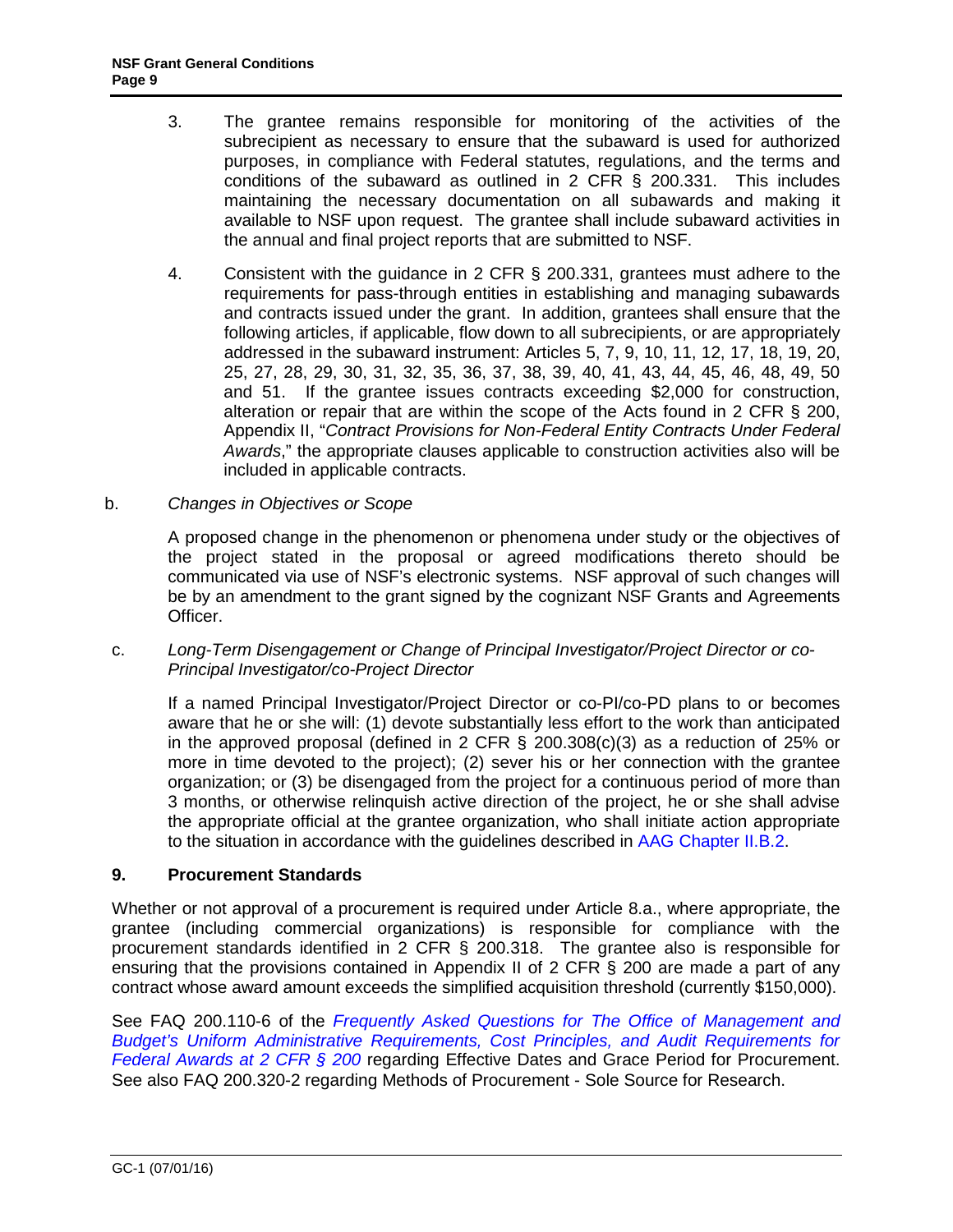# <span id="page-9-0"></span>**10. Travel**

#### a. *Allowability of Travel Expenses*

 1. Expenses for transportation, lodging, subsistence and related items incurred by project personnel and by outside consultants employed on the project (see [GPG Chapter](http://www.nsf.gov/pubs/policydocs/pappguide/nsf16001/gpg_2.jsp#IIC2giv)   $ILC.2.g(iv)$  who are in travel status on business related to an NSF-supported project are allowable as prescribed in the governing cost principles. Except as noted in paragraph b. below, the requirements for prior approval specified in 2 CFR § 200.474 are waived.

 2. Except as provided in the governing cost principles, the difference between economy airfare and a higher-class airfare is unallowable. A train, bus or other surface carrier may be used in lieu of, or as a supplement to, air travel at the lowest first-class rate by the transportation facility used. If such travel, however, could have been performed by air, the allowance will not normally exceed that for jet economy airfare.

# b. *Travel Support for Dependents of Key Project Personnel*

Travel support for dependents of key project personnel is allowable only under the following conditions as outlined in 2 CFR § 474(c)(2):

- 1. the individual is a key person who is essential to the project on a full-time basis;
- 2. the individual's residence away from home and in a foreign country is for a continuous period of six months or more and is essential to the effective performance of the project; and
- 3. the dependents' travel allowance is consistent with the policies of the organization administering the grant.

In accordance with Article 2, prior approval is required for travel costs for dependents and must be requested via use of NSF's electronic systems. NSF approval of such changes will be by an amendment to the grant signed by the cognizant NSF Grants and Agreements Officer.

#### c. *Use of US-Flag Air Carriers*

1. In accordance with the Fly America Act (49 USC 40118), any air transportation to, from, between, or within a country other than the US of persons or property, the expense of which will be assisted by NSF funding, must be performed by or under a code-sharing arrangement with a US-flag air carrier if service provided by such a carrier is available (see Comptroller General Decision B-240956, dated September 25, 1991). Tickets (or documentation for electronic tickets) must identify the US flag air carrier's designator code and flight number.

2. For the purposes of this requirement, US-flag air carrier service is considered available even though:

(a) comparable or a different kind of service can be provided at less cost by a foreign-flag air carrier;

(b) foreign-flag air carrier service is preferred by, or is more convenient for, NSF or traveler; or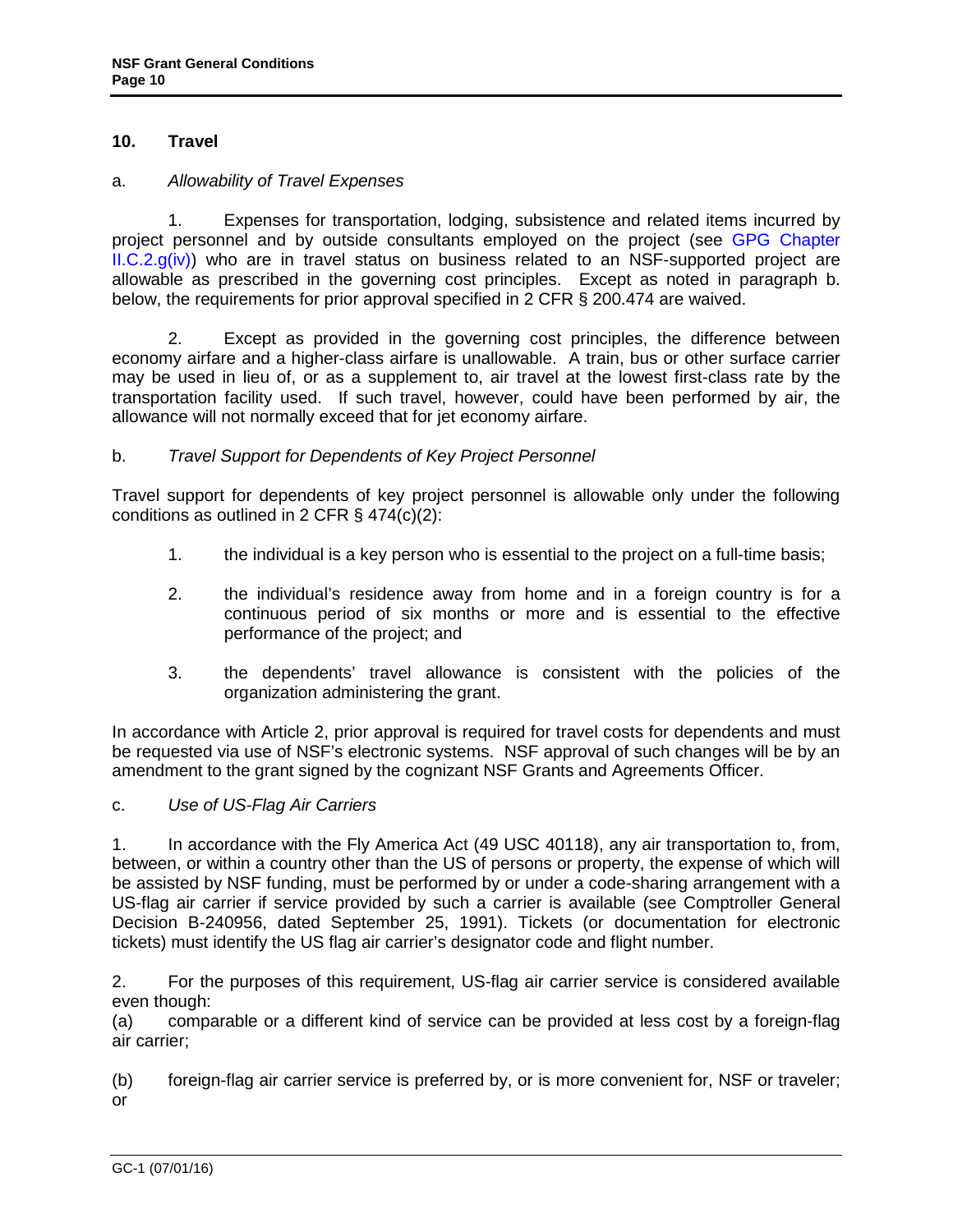<span id="page-10-0"></span>(c) service by a foreign-flag air carrier can be paid for in excess foreign currency.

3. The following rules apply unless their application would result in the first or last leg of travel from or to the US being performed by a foreign-flag air carrier:

(a) a US-flag air carrier shall be used to destination or, in the absence of direct or through service, to the farthest interchange point on a usually traveled route.

(b) if a US-flag air carrier does not serve an origin or interchange point, a foreign-flag air carrier shall be used only to the nearest interchange point on a usually traveled route to connect with a US flag air carrier.

# d. *Use of Foreign-Flag Air Carriers*

There are certain circumstances under which use of a foreign-flag air carrier is permissible. These circumstances are outlined below:

1. *Airline "Open Skies" Agreements*:

A foreign flag air carrier may be used if the transportation is provided under an air transportation agreement between the United States and a foreign government, which the Department of Transportation has determined meets the requirements of the Fly America Act. For information on "open skies" agreements in which the United States has entered, please refer to the General Services Administration's (GSA) website at [http://www.gsa.gov/portal/content/103191.](http://www.gsa.gov/portal/content/103191)

Note on US/European Union Open Skies Agreement

In 2007, the US entered into an "Open Skies" Agreement with the European Union ("EU"). This agreement was modified in June 2010. The current Agreement gives European Community airlines (airlines of Member States) the right to transport passengers and cargo on flights funded by the US government, when the transportation is between: (1) any two points outside the United States; or (2) a point in the United States and any point outside the United States that the EU airline is authorized to serve under the "Open Skies" Agreement.

In 2011, two significant changes were made to the US/EU Open Skies Agreement. First, EU airlines are now granted the right to transport civilian agency-funded passengers who are NOT eligible to travel on GSA Airline City Pair Contract fares (e.g., grantees) between a point in the United States and a point outside the United States even if there is a GSA Airline City Pair Contract fare in effect between the origin and destination points. An individual, however, who is traveling on a route for which there is a City Pair Contract fare in effect, *and who is eligible for such a fare* (e.g., Federal employee), is required to fly on a US carrier, absent another applicable exception.

Second, under the amended Agreement, EU airlines are now authorized to transport passengers between points in the United States and points outside the EU if the EU airline is authorized to serve the route under the Agreement. This includes flights that originate, arrive, or stop in the EU. Prior to this change, EU airlines were limited to flying passengers between points in the US and points in the EU.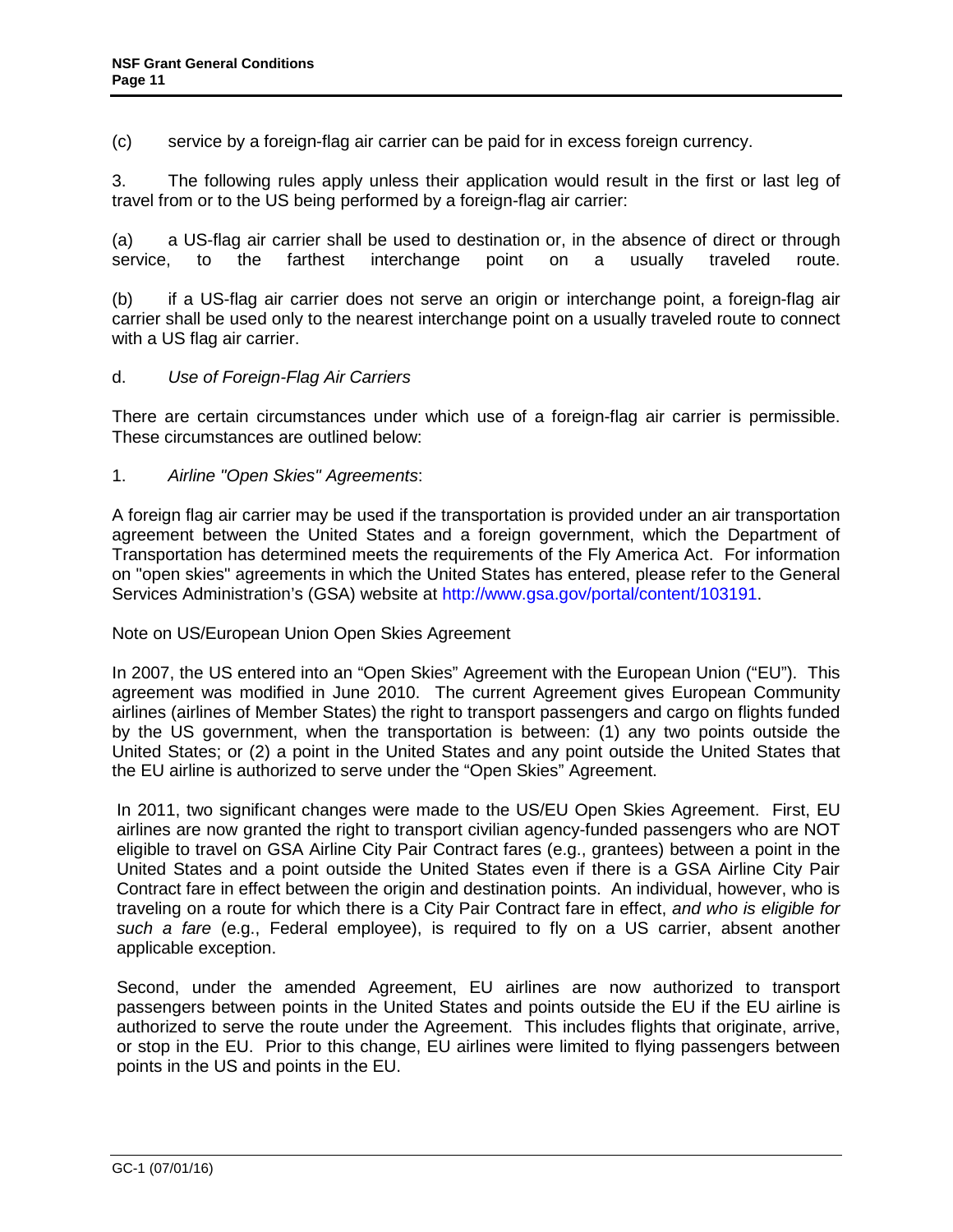<span id="page-11-0"></span>2. *Involuntary Rerouting:* Travel on a foreign-flag carrier is permitted if a US-flag air carrier involuntarily reroutes the traveler via a foreign-flag air carrier, notwithstanding the availability of alternative US-flag air carrier service.

# 3. *Travel To and From the US on non-European Community Airlines*

Use of a non-European Community foreign-flag air carrier is permissible if the airport abroad is:

(a) the traveler's origin or destination airport, and use of US-flag air carrier service would extend the time in a travel status by at least 24 hours more than travel by a foreign-flag air carrier; or

(b) an interchange point, and use of US-flag air carrier service would increase the number of aircraft changes the traveler must make outside of the US by two or more, would require the traveler to wait four hours or more to make connections at that point, or would extend the time in a travel status by at least six hours more than travel by a foreign-flag air carrier.

# 4. *Travel Between Points Outside the US on non-European Community Airlines*

Use of a non-European Community foreign-flag air carrier is permissible if:

(a) travel by a foreign-flag air carrier would eliminate two or more aircraft changes en route;

(b) travel by a US-flag air carrier would require a connecting time of four hours or more at an overseas interchange point; or

(c) the travel is not part of the trip to or from the US, and use of a US-flag air carrier would extend the time in a travel status by at least six hours more than travel by a foreign-flag air carrier.

5. *Short Distance Travel.* For all short distance travel, regardless of origin and destination, use of a foreign-flag air carrier is permissible if the elapsed travel time on a scheduled flight from origin to destination airport by a foreign-flag air carrier is three hours or less and service by a US-flag air carrier would double the travel time.

#### **11. Rearrangement and Reconversion Costs**

- a. Costs incurred for ordinary and normal rearrangement and alteration of facilities that do not constitute construction (i.e., rearrangements and alterations costs aggregating less than \$25,000) to adapt space or utilities within a completed structure to accomplish the objectives of the grant, are allowable and approved, provided:
	- 1. the building has a usable life consistent with project purposes and is architecturally suitable for conversion;
	- 2. the rearrangements and alterations are essential to the project supported by the grant; and
	- 3. the space involved will be occupied by the project. In situations where the space is rented, in order for the costs of the rearrangement and alteration to be allowed, the grantee must secure a lease for the length of the project.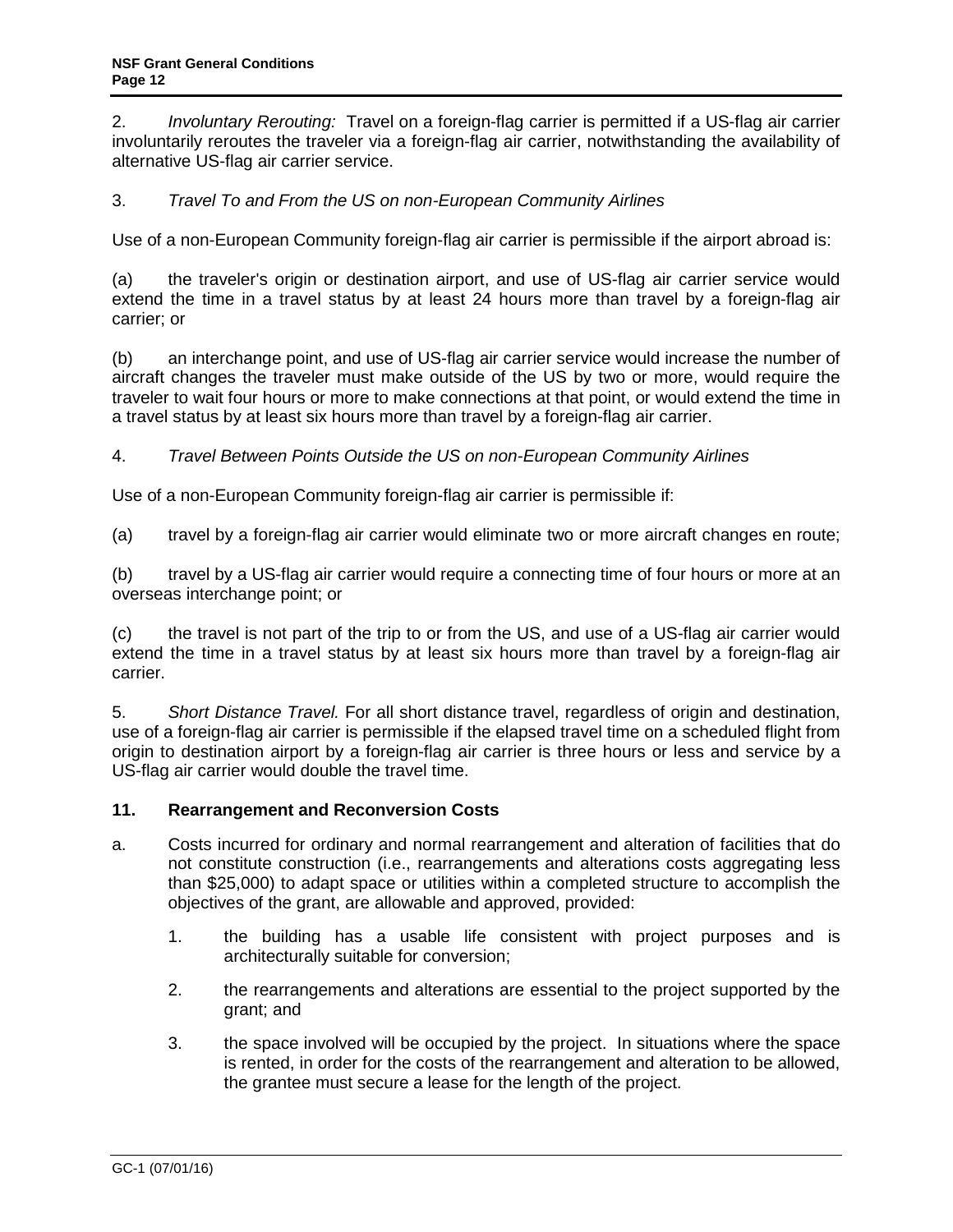<span id="page-12-0"></span>b. The rearrangements and alteration of facilities aggregating \$25,000 or over require the prior written approval from NSF via use of NSF's electronic systems. Appendix II of 2 CFR § 200 contains provisions that must be included in contracts made by the grantee.

# <span id="page-12-1"></span>**12. Allowable Costs**

- a. The allowability of costs<sup>[2](#page-12-2)</sup> and cost allocation methods for work performed under this grant, up to the amount specified in the grant, shall be determined in accordance with the governing cost principles as specified below and must conform with NSF policies, grant special provisions and grantee internal policies in effect on the date of the grant.
- <span id="page-12-3"></span>b. The cost principles applicable to educational institutions, State, local, and Indian Tribal governments and non-profit organizations (other than hospitals) can be found in 2 CFR § 200, Subpart E.
- c. Separate guidance for hospitals can be found in [45 CFR Part 7](http://a257.g.akamaitech.net/7/257/2422/13nov20061500/edocket.access.gpo.gov/cfr_2006/octqtr/pdf/45cfr74.91.pdf)5, Appendix IX, "Principles for Determining Costs Applicable to Research and Development Under Grants and Contracts with Hospitals."
- d. Separate guidance for for-profit organizations can be found in the Federal Acquisition Regulation, Part 31.
- e. Certain prior approval requirements contained in the governing cost principles have been modified by Article 2.

# **13. Payments**

- a. Except as noted in [AAG Chapter III.C,](http://www.nsf.gov/pubs/policydocs/pappguide/nsf16001/aag_3.jsp#IIIC) NSF grantees are required to request payments electronically through the Award Cash Management Service (ACM\$). Under ACM\$, grantees must provide award level detail at the time of the payment request. Grantees should request payments in amounts necessary to meet their current needs, pursuant to the guidelines contained in [31 CFR Part 205.](http://www.access.gpo.gov/nara/cfr/waisidx_06/31cfr205_06.html) Unless otherwise specified in the grant, the grantee agrees to comply with all applicable Treasury regulations and National Science Foundation implementing and reporting procedures, which are outlined in [AAG](http://www.nsf.gov/pubs/policydocs/pappguide/nsf16001/aag_3.jsp) [Chapter III.](http://www.nsf.gov/pubs/policydocs/pappguide/nsf16001/aag_3.jsp)
- b. In accordance with [2 CFR § 200.3](http://www.access.gpo.gov/nara/cfr/waisidx_06/31cfr205_06.html)05, where appropriate, grantees are required to maintain advances of Federal funds in interest-bearing accounts. Grantees may retain interest earned on amounts up to \$500 per year for administrative expenses. Any additional interest earned on Federal advance payments deposited in interest-bearing accounts must be remitted annually to the Department of Health and Human Services Payment Management System (PMS) through an electronic medium using either the Automated Clearing House (ACH) network or a Fedwire Funds Service payment. Instructions on submission of remittances can be found in [AAG Chapter III.D.3.](http://www.nsf.gov/pubs/policydocs/pappguide/nsf16001/aag_3.jsp#IIID3)

<span id="page-12-2"></span><sup>&</sup>lt;sup>2</sup> Consistent with 2 CFR § 200.453, for computing devices, charging as a direct cost is allowable for devices that are essential and allocable, but not solely dedicated, to the performance of the grant.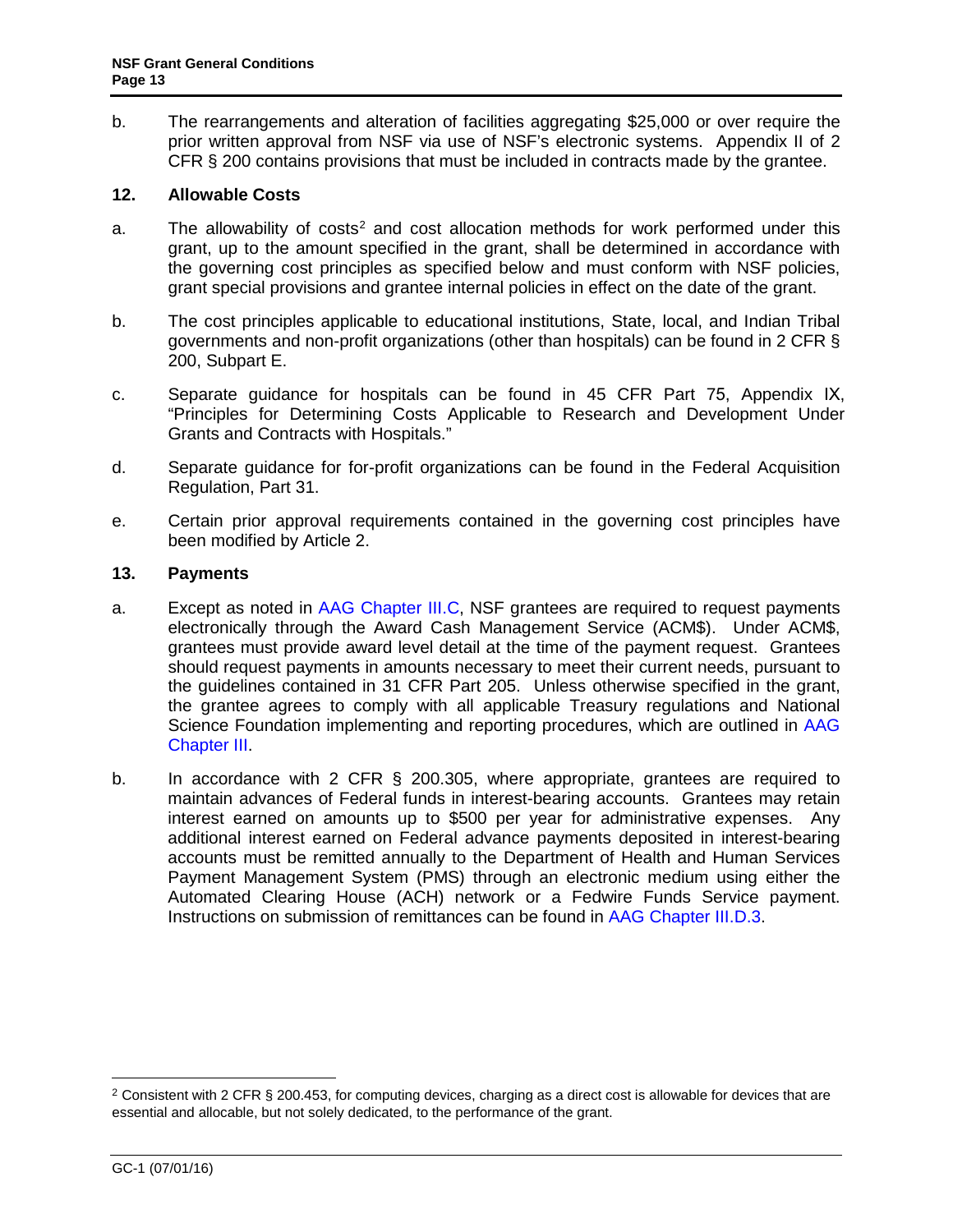#### <span id="page-13-0"></span>**14. Continuing Grant Increments**

Unless otherwise specified, each successive increment of a continuing grant will be funded at the level specified in the original notice of award without a formal request from the grantee provided an annual project report has been received from the Principal Investigator(s) and accepted by the cognizant NSF Program Officer.

Continuing funding is contingent on (1) availability of funds; (2) satisfactory scientific/technical progress; and (3) any special conditions of the grant.

# **15. Project Reporting Requirements**

#### a. *Annual Project Reports*

- 1. Submission Requirement. Annual project reports are required for both standard and continuing grants.[3](#page-13-1)
- 2. Content of Annual Project Reports. The Research Performance Progress Report (RPPR), as implemented in Research.gov, should be used for preparation of the Annual Project Reports to address progress in all activities of the project, including any activities intended to address the Broader Impacts criterion that are not intrinsic to the research. The grantee shall include subaward activities in annual project reports that are submitted to NSF.
- 3. Timing of Annual Project Reports.

Unless otherwise specified in the grant, annual project reports should be submitted electronically no later than 90 days prior to the end of the current budget period to allow adequate time for the cognizant NSF Program Officer to review and approve the report. As reflected in the Project Report System, the report is considered due during the 90 day period. The report becomes overdue **the day after the 90 day period ends.** It should be noted that the final annual report serves as the project's final report and must be submitted in accordance with paragraph b below.

Failure to submit timely reports will delay NSF review and processing of pending proposals and processing of additional funding and administrative actions, including, but not limited to, no-cost extensions for all identified PIs/PDs and co-PIs/co-PDs on a given grant. In the case of continuing grants, failure to submit timely reports may delay processing of funding increments.

<span id="page-13-1"></span><sup>&</sup>lt;sup>3</sup> Submission of an "interim" report via [Research.gov](http://www.research.gov/) does not constitute compliance with the annual reporting requirement.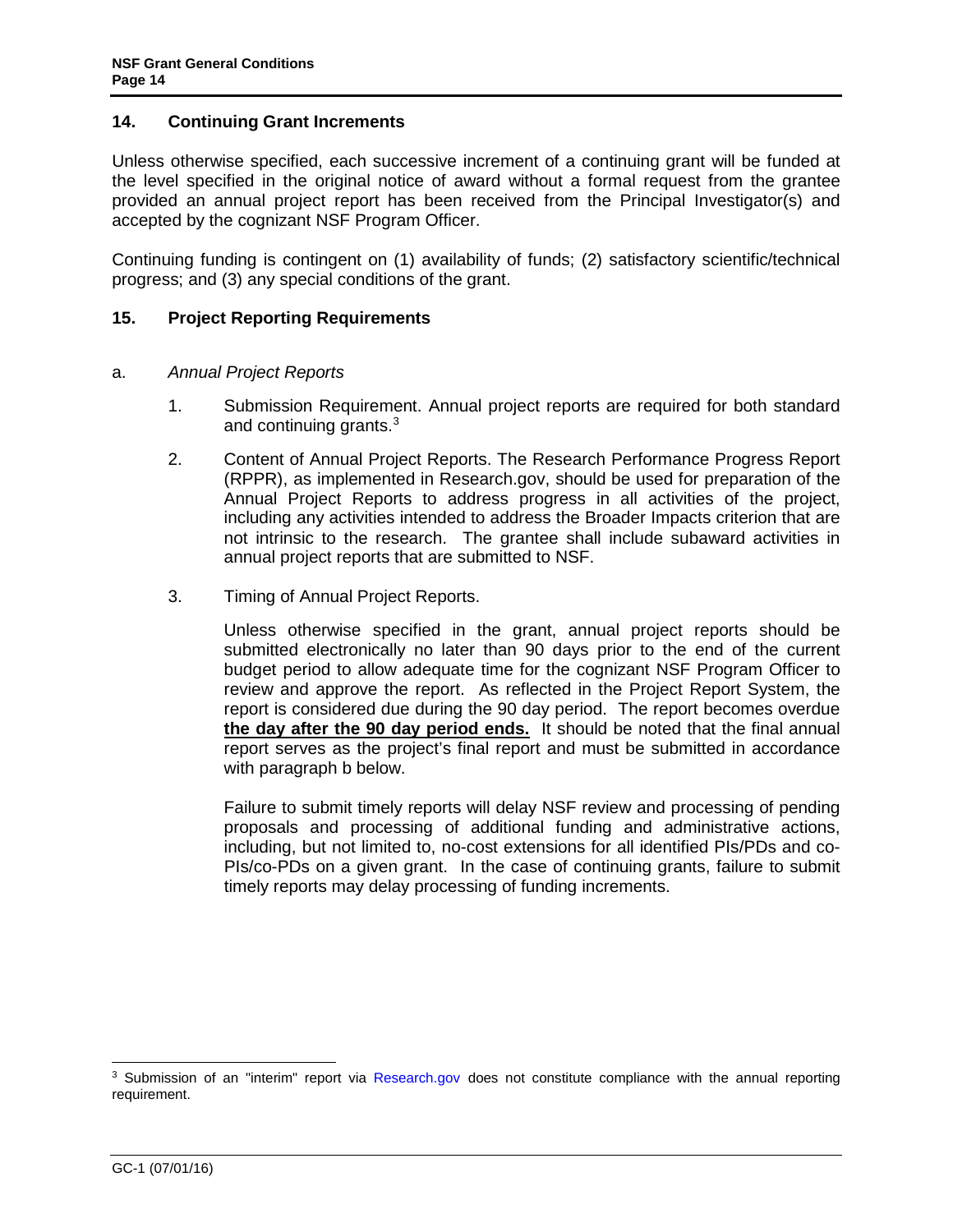# <span id="page-14-0"></span>b. *Final Project Report*

- 1. Submission Requirement. Unless otherwise specified in the grant, the final project report should be submitted electronically no later than 120 days following the end of the grant. As reflected in the Project Report System, the report is considered due during the 120 day period. The report becomes overdue **the day after the 120 day period ends.** Note, however, that standard grants made prior to January 25, 2016 retain the requirement to submit final project reports no later than 90 days following the end date of the grant.
- 2. Content of Final Project Report. The Research Performance Progress Report, as implemented in Research.gov, also should be used for preparation of the Final Project Report to address progress in all activities of the project, including any activities intended to address the Broader Impacts criterion that are not intrinsic to the research. The grantee shall include subaward activities in final project reports that are submitted to NSF.
- 3. Additional Requirements. The grantee also shall provide to the cognizant NSF Program Officer, no later than 120 days following the end of the grant, any unique reports or other end items specified in the grant (e.g., special cost sharing reports), including any reporting requirements set forth in the applicable program solicitation referenced in the grant as being directly related to either the grant or the administration of the grant.

# c. *Project Outcomes Report for the General Public*

No later than 120 days following the end of the grant, a project outcomes report for the general public must be submitted electronically via Research.gov. This report serves as a brief summary, prepared specifically for the public, of the nature and outcomes of the project. This report will be posted electronically by NSF exactly as it is submitted. For information about the content of the report, see the [AAG Chapter II.D.3.](http://www.nsf.gov/pubs/policydocs/pappguide/nsf16001/aag_2.jsp#IID3) Note, however, that standard grants made prior to January 25, 2016 retain the requirement to submit project outcomes reports no later than 90 days following the end date of the grant.

# **16. Expenditure Reports**

**Article 16 establishes the requirement that grantees must submit final payment requests through the Award Cash Management Service no later than 120 days after the end date of the grant. This requirement applies to all current grants and funding amendments to existing NSF grants, as well as to all new NSF grants.**

NSF uses the payment request entries in the Award Cash Management Service (ACM\$) to collect the final financial data for awards paid through that system. No additional interim or final financial reporting is required.

Grantees must submit final payment requests through ACM\$ **no later than 120 days** after the grant end date. For instructions regarding final disbursement reporting, see the [AAG Chapter](http://www.nsf.gov/pubs/policydocs/pappguide/nsf16001/aag_3.jsp#IIIE)  [III.E.](http://www.nsf.gov/pubs/policydocs/pappguide/nsf16001/aag_3.jsp#IIIE)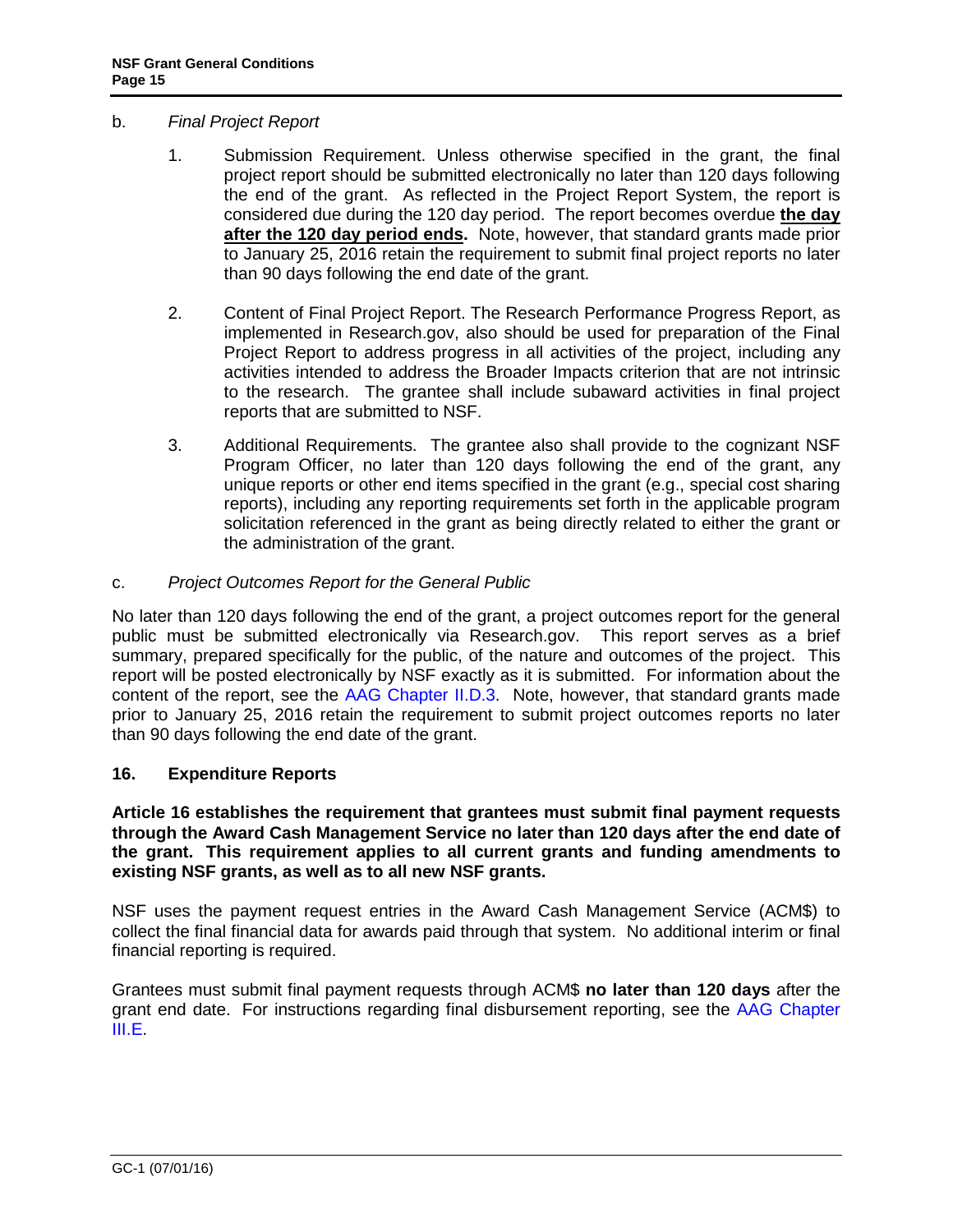# <span id="page-15-0"></span>**17. Information Collection**

Information collection activities performed under this grant are the responsibility of the grantee, and NSF support of the project does not constitute NSF approval of the survey design, questionnaire content or information collection procedures. The grantee shall not represent to respondents that such information is being collected for or in association with the National Science Foundation or any other Government agency without the specific written approval of such information collection plan or device by the Foundation. This requirement, however, is not intended to preclude mention of NSF support of the project in response to an inquiry or acknowledgment of such support in any publication of this information.

# **18. Responsible Conduct of Research**

In accordance with Section 7009 of the America Creating Opportunities to Meaningfully Promote Excellence in Technology, Education, and Science (COMPETES) Act (42 USC 1862o–1) NSF requires that grantees must have a plan in place to provide appropriate training and oversight in the responsible and ethical conduct of research (RCR) to undergraduates, graduate students, and postdoctoral researchers who will be supported by NSF to conduct research. Training plans are subject to review, upon request.

Grantees must designate one or more persons to oversee compliance with the RCR training requirement. Grantees are responsible for verifying that undergraduate students, graduate students, and postdoctoral researchers supported by NSF to conduct research have received training in the responsible and ethical conduct of research, in accordance with the plan the grantee has put in place for their organization.

Grantees shall ensure that these RCR requirements flow down to all subrecipients, or are otherwise appropriately addressed in the subaward.

# **19. Reporting Subawards and Executive Compensation**

#### **The URL referenced in b.2.(a) below has changed to: [http://www.sam.gov.](http://www.sam.gov/)**

In accordance with the Office of Management and Budget guidance published in the Federal Register (FR) September 14, 2010 on *Requirements for Federal Funding Accountability and Transparency Act Implementation*, grantees must comply with the following award term, contained in 75 FR 22705:

#### a. *Reporting of first-tier subawards*

1. *Applicability*. Unless you are exempt as provided in paragraph d. of this award term, you must report each action that obligates \$25,000 or more in Federal funds that does not include Recovery funds (as defined in section 1512(a)(2) of the American Recovery and Reinvestment Act of 2009, Pub. L. 111-5) for a subaward to an entity (see definitions in paragraph e of this award term).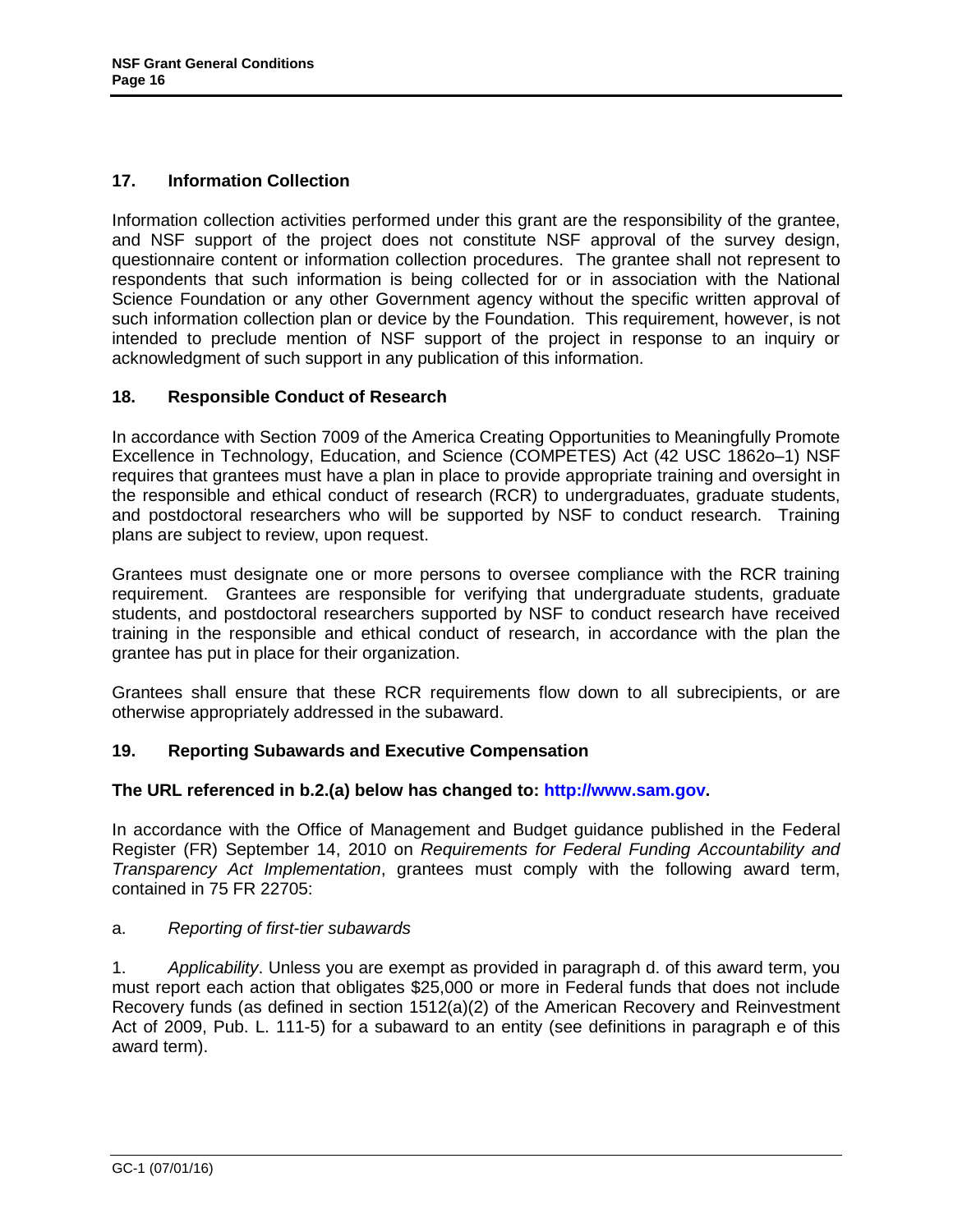2. *Where and when to report*

(a) You must report each obligating action described in paragraph a.1.of this award term to [www.fsrs.gov.](http://www.fsrs.gov/)

(b) For subaward information, report no later than the end of the month following the month in which the obligation was made. (For example, if the obligation was made on November 7, 2010, the obligation must be reported by no later than December 31, 2010.)

3*. What to report*. You must report the information about each obligating action that the submission instructions posted at [www.fsrs.gov](http://www.fsrs.gov/) specify.

b. *Reporting Total Compensation of Recipient Executives*

1. *Applicability and what to report*. You must report total compensation for each of your five most highly compensated executives for the preceding completed fiscal year, if:

(a) the total Federal funding authorized to date under this award is \$25,000 or more;

(b) in the preceding fiscal year, you received—

(i) 80 percent or more of your annual gross revenues from Federal procurement contracts (and subcontracts) and Federal financial assistance subject to the Transparency Act, as defined at 2 CFR 170.320 (and subawards); and

(ii) \$25,000,000 or more in annual gross revenues from Federal procurement contracts (and subcontracts) and Federal financial assistance subject to the Transparency Act, as defined at 2 CFR 170.320 (and subawards); and

(c) The public does not have access to information about the compensation of the executives through periodic reports filed under section 13(a) or 15(d) of the Securities Exchange Act of 1934 (15 U.S.C. 78m(a), 78o(d)) or section 6104 of the Internal Revenue Code of 1986. (To determine if the public has access to the compensation information, see the U.S. Security and Exchange Commission total compensation filings at: http://www.sec.gov/answers/execomp.htm.)

2. *Where and when to report*. You must report executive total compensation described in paragraph b.1.of this award term:

(a) As part of your registration profile at [www.ccr.gov.](http://www.sam.gov/)

(b) By the end of the month following the month in which this award is made, and annually thereafter.

c. *Reporting of Total Compensation of Subrecipient Executives*

1. *Applicability and what to report*. Unless you are exempt as provided in paragraph d. of this award term, for each first-tier subrecipient under this award, you shall report the names and total compensation of each of the subrecipient's five most highly compensated executives for the subrecipient's preceding completed fiscal year, if:

(a) in the subrecipient's preceding fiscal year, the subrecipient received—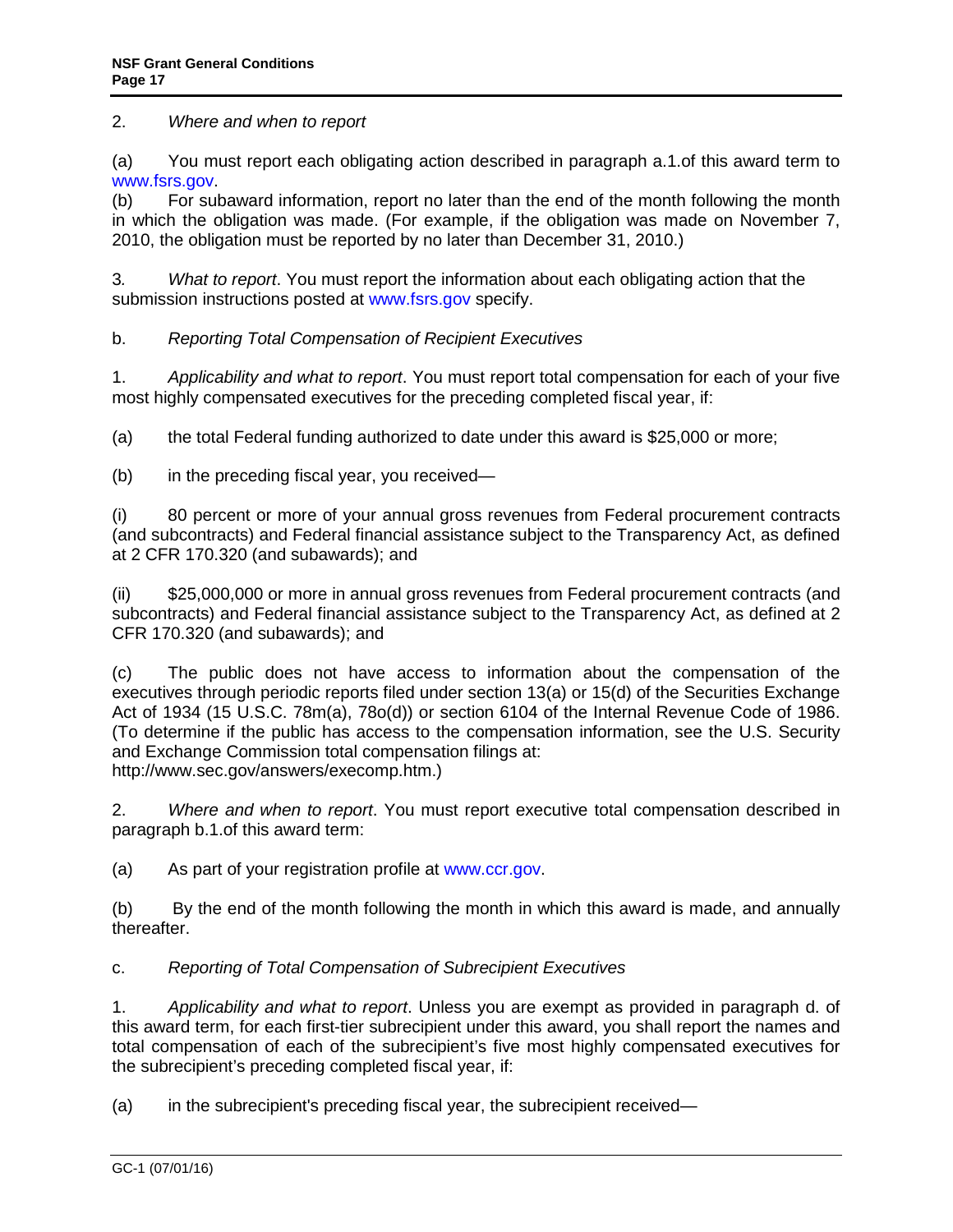(i) 80 percent or more of its annual gross revenues from Federal procurement contracts (and subcontracts) and Federal financial assistance subject to the Transparency Act, as defined at 2 CFR 170.320 (and subawards); and

(ii) \$25,000,000 or more in annual gross revenues from Federal procurement contracts (and subcontracts), and Federal financial assistance subject to the Transparency Act (and subawards); and

(b) The public does not have access to information about the compensation of the executives through periodic reports filed under section 13(a) or 15(d) of the Securities Exchange Act of 1934 (15 U.S.C. 78m(a), 78o(d)) or section 6104 of the Internal Revenue Code of 1986. (To determine if the public has access to the compensation information, see the U.S. Security and Exchange Commission total compensation filings at http://www.sec.gov/answers/execomp.htm.)

2. *Where and when to report*. You must report subrecipient executive total compensation described in paragraph c.1.of this award term:

(a) To the recipient.

(b) By the end of the month following the month during which you make the subaward. For example, if a subaward is obligated on any date during the month of October of a given year (i.e., between October 1 and 31), you must report any required compensation information of the subrecipient by November 30 of that year.

d. *Exemptions*

If, in the previous tax year, you had gross income, from all sources, under \$300,000, you are exempt from the requirements to report:

1. subawards, and

2. the total compensation of the five most highly compensated executives of any subrecipient.

e. *Definitions* 

For purposes of this award term:

- 1. Entity means all of the following, as defined in 2 CFR part 25:
- (a) A Governmental organization, which is a State, local government, or Indian tribe;
- (b) A foreign public entity;
- (c) A domestic or foreign nonprofit organization;
- (d) A domestic or foreign for-profit organization;

(e) A Federal agency, but only as a subrecipient under an award or subaward to a non-Federal entity.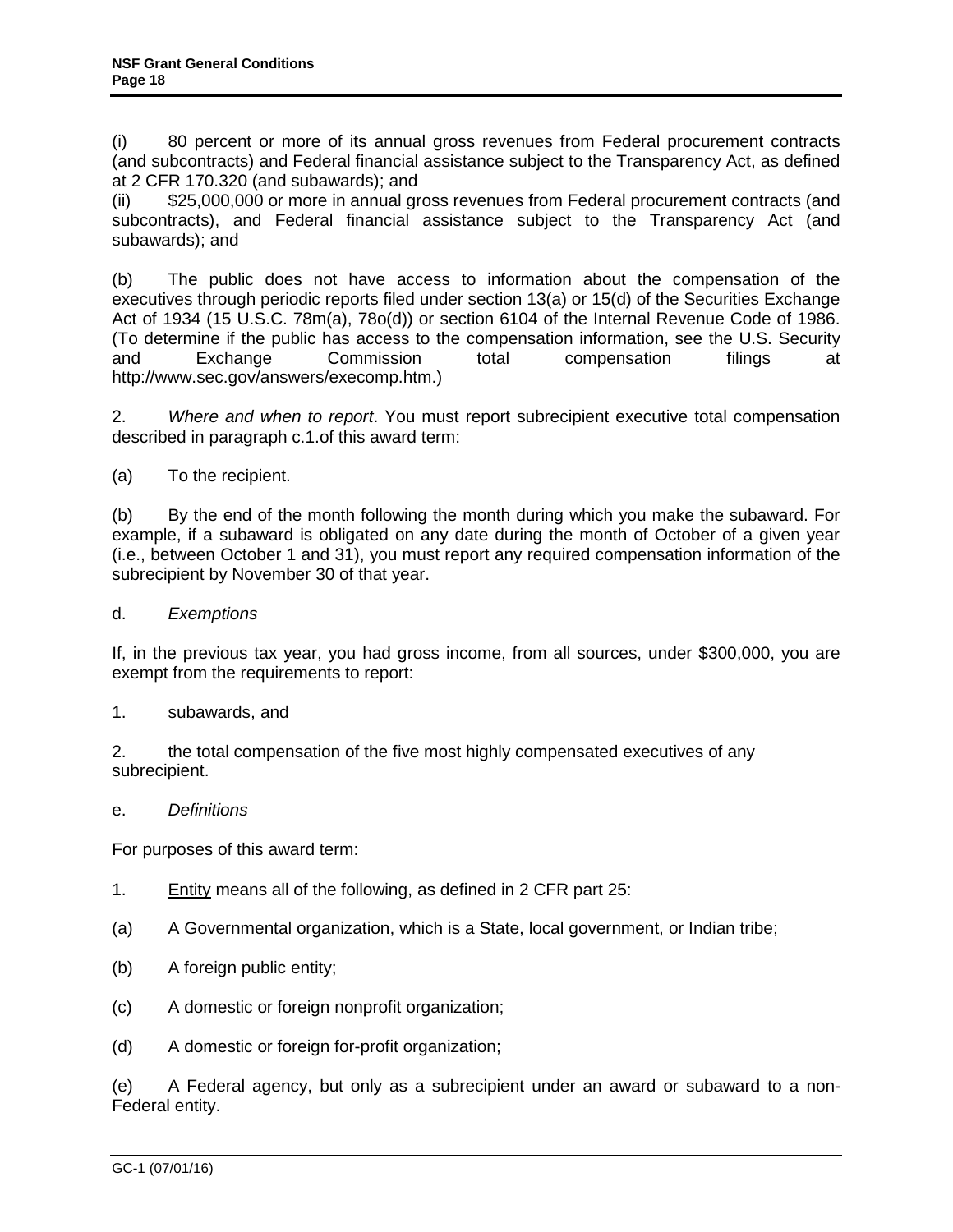2. Executive means officers, managing partners, or any other employees in management positions.

# 3. Subaward:

(a) This term means a legal instrument to provide support for the performance of any portion of the substantive project or program for which you received this award and that you as the recipient award to an eligible subrecipient.

(b) The term does not include your procurement of property and services needed to carry out the project or program (for further explanation, see 2 CFR § 200.330).

(c) A subaward may be provided through any legal agreement, including an agreement that you or a subrecipient considers a contract.

4. Subrecipient means an entity that:

(a) Receives a subaward from you (the recipient) under this award; and

(b) Is accountable to you for the use of the Federal funds provided by the subaward.

5. Total compensation means the cash and noncash dollar value earned by the executive during the recipient's or subrecipient's preceding fiscal year and includes the following (for more information see 17 CFR 229.402(c)(2)):

#### (a) *Salary and bonus*.

(b) *Awards of stock, stock options, and stock appreciation rights*. Use the dollar amount recognized for financial statement reporting purposes with respect to the fiscal year in accordance with the Statement of Financial Accounting Standards No. 123 (Revised 2004) (FAS 123R), Shared Based Payments.

(c) *Earnings for services under non-equity incentive plans*. This does not include group life, health, hospitalization or medical reimbursement plans that do not discriminate in favor of executives, and are available generally to all salaried employees.

(d) *Change in pension value.* This is the change in present value of defined benefit and actuarial pension plans.

(e) *Above-market earnings on deferred compensation which is not tax-qualified*.

(f) Other compensation, if the aggregate value of all such other compensation (e.g. severance, termination payments, value of life insurance paid on behalf of the employee, perquisites or property) for the executive exceeds \$10,000.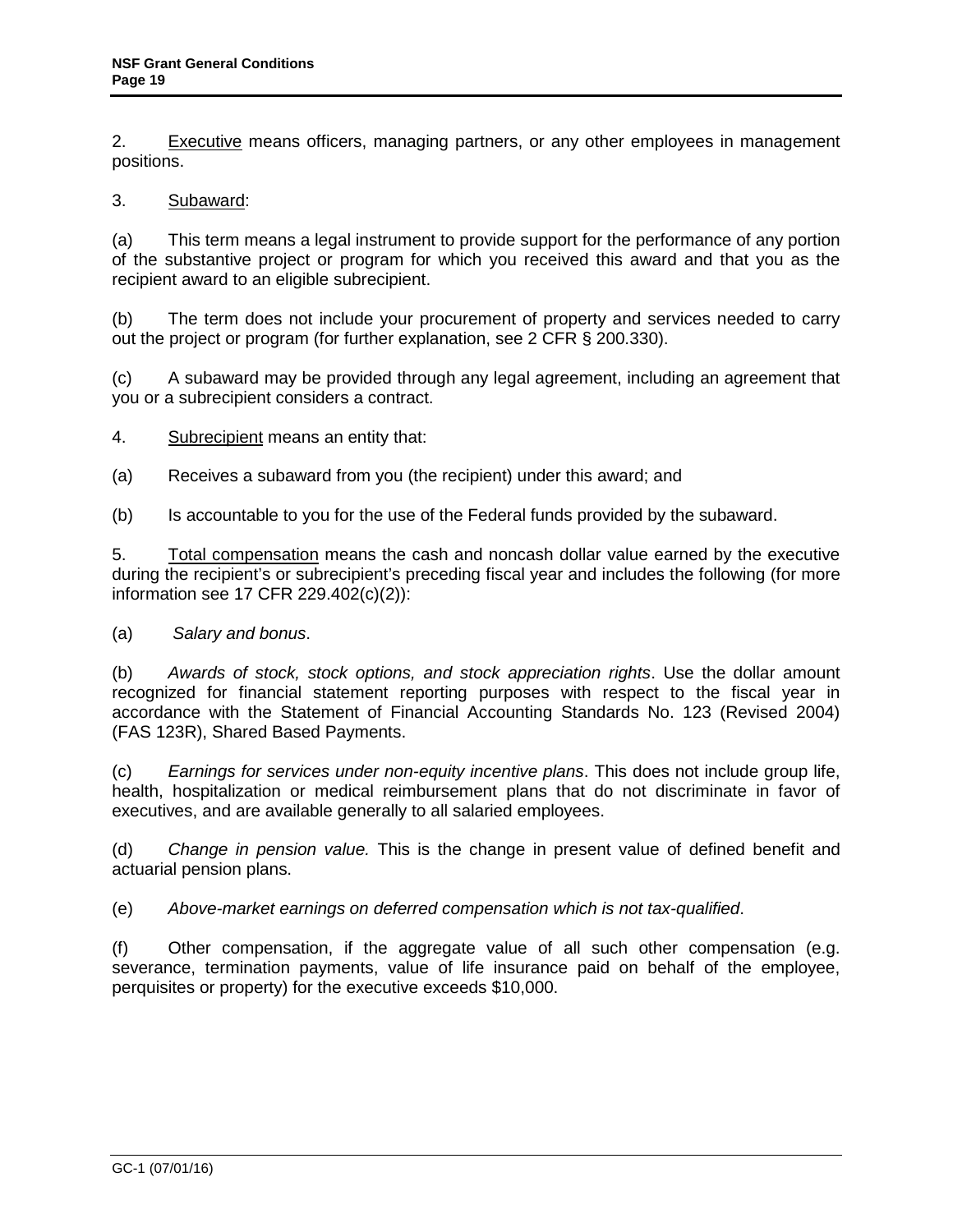# <span id="page-19-0"></span>**20. System for Award Management and Universal Identifier Requirements**

**The Central Contractor Registration (CCR) has become the System for Award Management (SAM). The URL has changed to: [https://www.sam.gov.](https://www.sam.gov/) All requirements related to CCR mentioned in the Article below apply to and must be completed in SAM.** 

In accordance with the Office of Management and Budget guidance published in the Federal Register (FR) September 14, 2010 on *Financial Assistance Use of Universal Identifier and Central Contractor Registration*, grantees must comply with the following award term, contained in 75 FR 22706:

a. *Requirement for Central Contractor Registration (CCR).* Unless you are exempted from this requirement under 2 CFR 25.110, you as the recipient must maintain the currency of your information in the CCR until you submit the final financial report required under this award or receive the final payment, whichever is later. This requires that you review and update the information at least annually after the initial registration, and more frequently if required by changes in your information or another award term.

b. *Requirement for Data Universal Numbering System (DUNS) numbers*. If you are authorized to make subawards under this award, you:

1. Must notify potential subrecipients that no entity (see definition in paragraph c. of this award term) may receive a subaward from you unless the entity has provided its DUNS number to you.

2. May not make a subaward to an entity unless the entity has provided its DUNS number to you.

c. *Definitions*. For purposes of this award term:

1. Central Contractor Registration (CCR) means the Federal repository into which an entity must provide information required for the conduct of business as a recipient. Additional information about registration procedures may be found at the CCR Internet site (currently at http://www.ccr.gov).

2. Data Universal Numbering System (DUNS) number means the nine-digit number established and assigned by Dun and Bradstreet, Inc. (D&B) to uniquely identify business entities. A DUNS number may be obtained from D&B by telephone (currently 866-705-5711) or the Internet (currently at [http://fedgov.dnb.com/webform\)](http://fedgov.dnb.com/webform).

3. Entity, as it is used in this award term, means all of the following, as defined at 2 CFR part 25, subpart C:

(a) A Governmental organization, which is a State, local government, or Indian tribe;

- (b) A foreign public entity;
- (c) A domestic or foreign nonprofit organization;
- (d) A domestic or foreign for-profit organization; and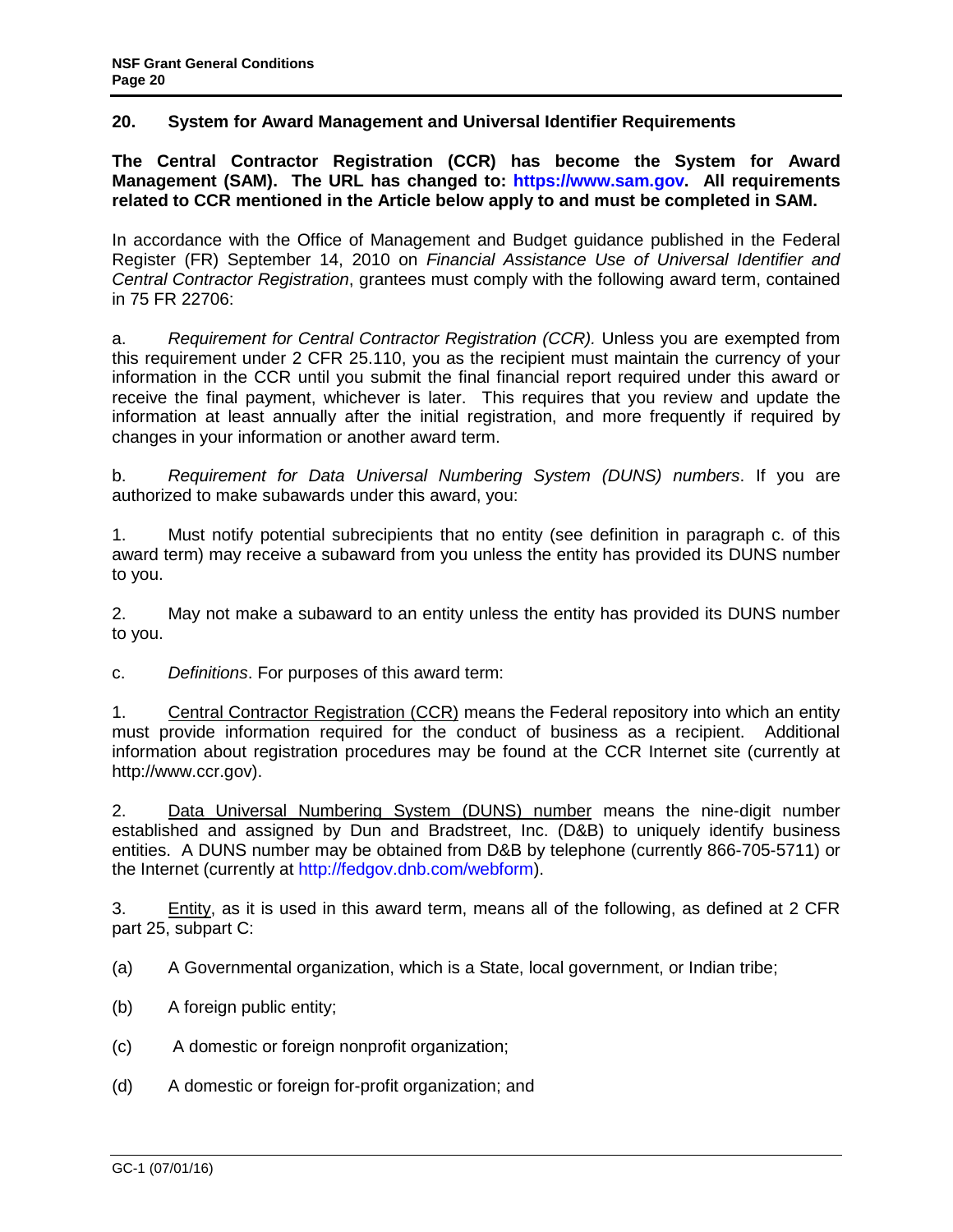<span id="page-20-0"></span>(e) A Federal agency, but only as a subrecipient under an award or subaward to a non-Federal entity.

### 4. Subaward:

(a) This term means a legal instrument to provide support for the performance of any portion of the substantive project or program for which you received this award and that you as the recipient award to an eligible subrecipient.

(b) The term does not include your procurement of property and services needed to carry out the project or program (for further explanation, see 2 CFR § 200.330).

(c) A subaward may be provided through any legal agreement, including an agreement that you consider a contract.

- 5. Subrecipient means an entity that:
- (a) Receives a subaward from you under this award; and
- (b) Is accountable to you for the use of the Federal funds provided by the subaward.

# **21. Academic Technology Transfer and Commercialization of University Research**

a. Any institution of higher education (as such term is defined in section 101(A) of the Higher Education Act of 1965 (20 USC 1001(a)) that receives National Science Foundation research support (i.e., any grant or cooperative agreement awarded by NSF) and has received at least \$25,000,000 in total Federal research grants in the most recently completed Federal fiscal year shall keep, maintain, and report annually to the National Science Foundation the universal resource locator (URL) for a public website that contains information concerning its general approach to and mechanisms for transfer of technology and the commercialization of research results, including:

- 1. contact information for individuals and university offices responsible for technology transfer and commercialization;
- 2. information for both university researchers and industry on the institution's technology licensing and commercialization strategies;
- 3. success stories, statistics, and examples of how the university supports commercialization of research results;
- 4. technologies available for licensing by the university where appropriate; and
- 5. any other information deemed by the institution to be helpful to companies with the potential to commercialize university inventions.

For purposes of determining whether an institution meets the threshold for this requirement, both the NSF research support and the Federal research grants must have been active at some point during the most recently completed Federal fiscal year.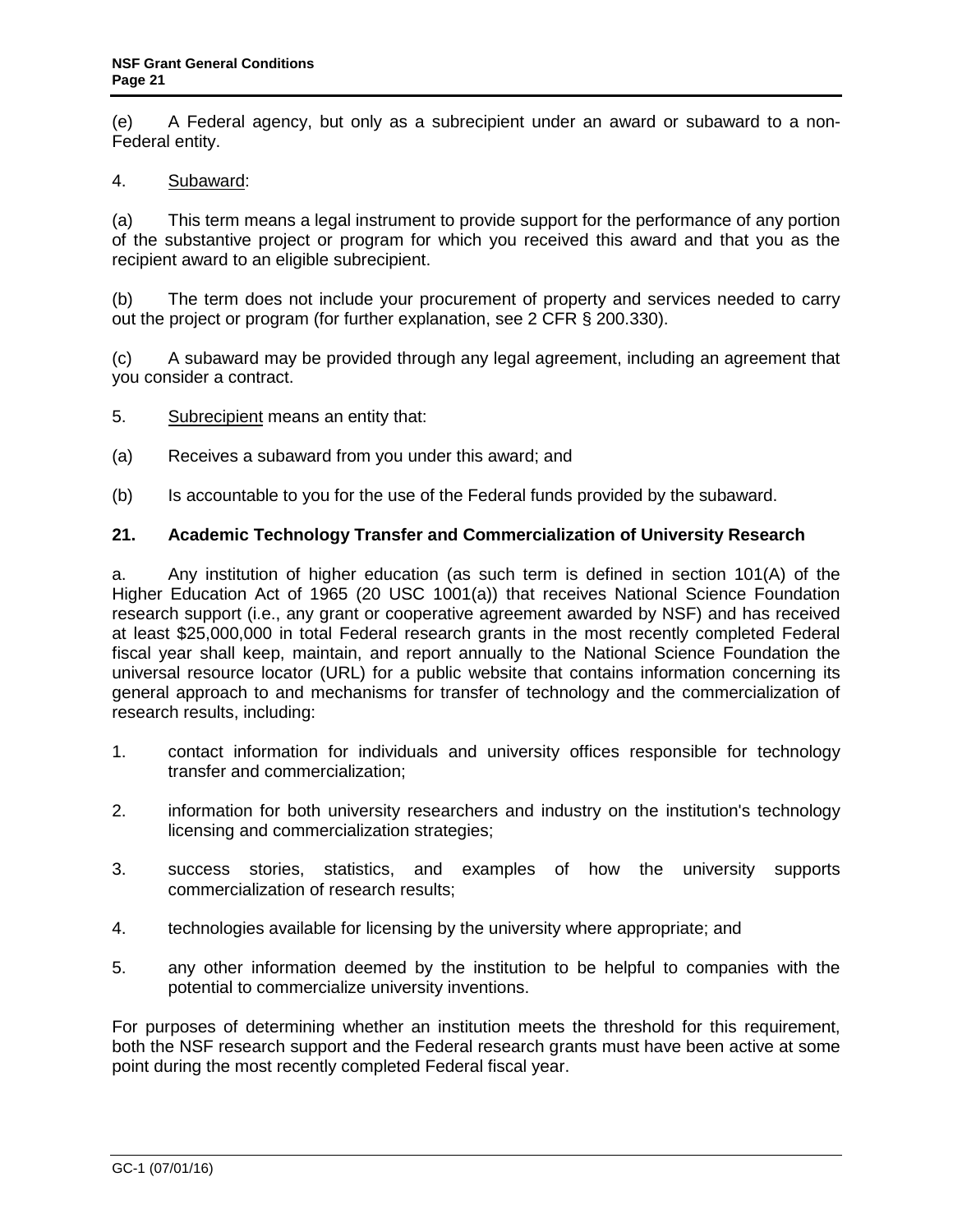<span id="page-21-0"></span>The institution's URL containing the information required in section a. must be electronically submitted to the following email alias: ACA520@nsf.gov. The URLs will be available to the public on Research.gov at: [http://www.research.gov/acasection520.](http://www.research.gov/acasection520)

b. Trade Secret Information - Notwithstanding section a., an institution shall not be required to reveal confidential, trade secret, or proprietary information on its website.

# **22. Federal Tax Obligations**

# **Article 22 applies only to awards that have cumulative budgets that exceed \$5,000,000.**

In accordance with the *Commerce, Justice, Science and Related Agencies Appropriations Act of 2012*, the grantee affirms that they:

- (1) have filed all required Federal tax returns;
- (2) have not been convicted of a criminal offense under the Internal Revenue Code of 1986; and
- (3) have not been notified of any unpaid Federal tax assessment for which the liability remains unsatisfied, unless the assessment is the subject of an installment agreement or offer in compromise that has been approved by the Internal Revenue Service and is not in default, or the assessment is the subject of a non-frivolous administrative or judicial proceeding.

# **23. Unpaid Federal Tax Liability**

#### **Article 23 applies only to grantees that are corporations.**

In accordance with the *Commerce, Justice, Science and Related Agencies Appropriations Act of 2012*, the grantee affirms that the corporation has no unpaid Federal tax liability that has been assessed, for which all judicial and administrative remedies have been exhausted or lapsed, and that is not being paid in a timely manner pursuant to an agreement with the authority responsible for collecting the tax liability.

#### **24. Criminal Convictions**

#### **Article 24 applies only to grantees that are corporations.**

In accordance with the *Commerce, Justice, Science and Related Agencies Appropriations Act of 2012*, the grantee affirms that the corporation has not been convicted of a felony criminal violation under any Federal law.

### **25. Copyrighted Material**

#### a. *Definition*

Subject writing means any material that:

1. is or may be copyrighted unde[r Title 17 of the USC;](http://www.access.gpo.gov/uscode/title17/title17.html) and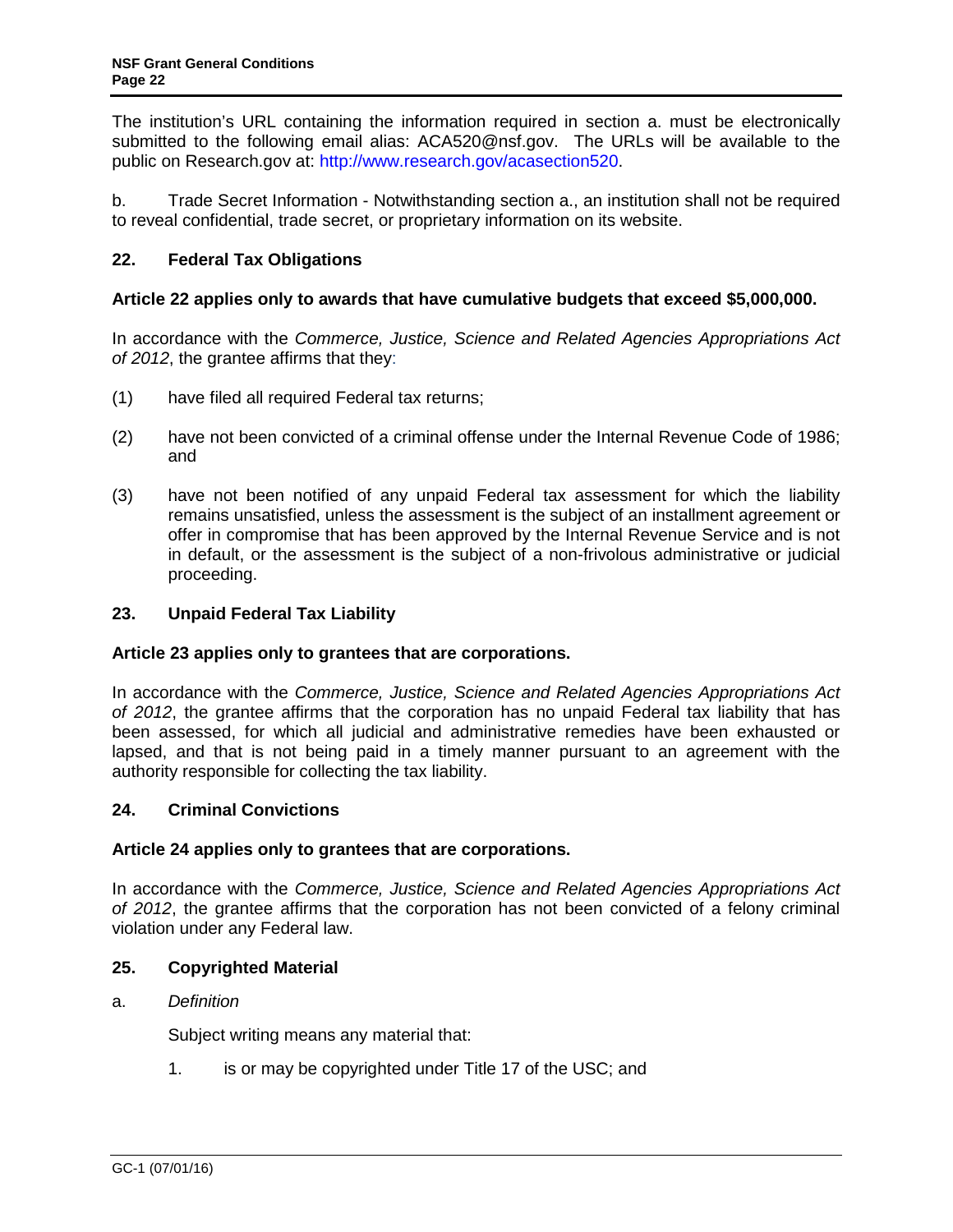<span id="page-22-0"></span>2. is produced by the grantee or its employees in the performance of work under this award.

Subject writings include such items as reports, books, journal articles, software, databases, sound recordings, videotapes, and videodiscs.

#### b. *Copyright Ownership, Government License*

Except as otherwise specified in the grant or by this paragraph, the grantee may own or permit others to own copyright in all subject writings. The grantee agrees that if it or anyone else does own copyright in a subject writing, the Federal government will have a nonexclusive, nontransferable, irrevocable, royalty-free license to exercise or have exercised for or on behalf of the US throughout the world all the exclusive rights provided by copyright. Such license, however, will not include the right to sell copies or phonorecords of the copyrighted works to the public.

c. *Grants Affected by International Agreements*

If the grant indicates it is subject to an identified international agreement or treaty, NSF can direct the grantee to convey to any foreign participant or otherwise dispose of such rights to subject writings as are required to comply with that agreement or treaty. In such cases, the standard clauses for Copyrighted Material or Patents Rights will be modified through the addition of the following:

"This project is supported under the cooperative program listed below. Your rights in inventions, writings, and data may be affected."

The applicable agreement or treaty will be identified immediately beneath that sentence.

#### d. *Grantee Action to Protect Government Interests*

The grantee agrees to acquire, through written agreement or an employment relationship, the ability to comply with the requirements of the preceding paragraphs and, in particular, to acquire the ability to convey rights in a subject writing to a foreign participant if directed by NSF under the previous paragraph. The grantee further agrees that any transfer of copyright or any other rights to a subject writing, by it or anyone whom it has allowed to own such rights, will be made subject to the requirements of this article.

#### **26. Public Access to Copyrighted Material**

**NSF's Public Access Policy applies to awards, funded in whole or in part, as a result of proposals submitted, or due, on or after January 25, 2016. NSF's Public Access Policy may be viewed at** [http://www.nsf.gov/news/special\\_reports/public\\_access/](http://www.nsf.gov/news/special_reports/public_access/)**.**

NSF's policy on public access to copyrighted material (Public Access Policy) reflects the Foundation's commitment to making certain that, to the extent possible, the American public, industry and the scientific community have access to the results of federally funded scientific research. Pursuant to this policy, awardees must ensure that all articles in peer-reviewed scholarly journals and papers in juried conference proceedings:

• are deposited in a public access compliant repository (as identified in the Public Access Policy);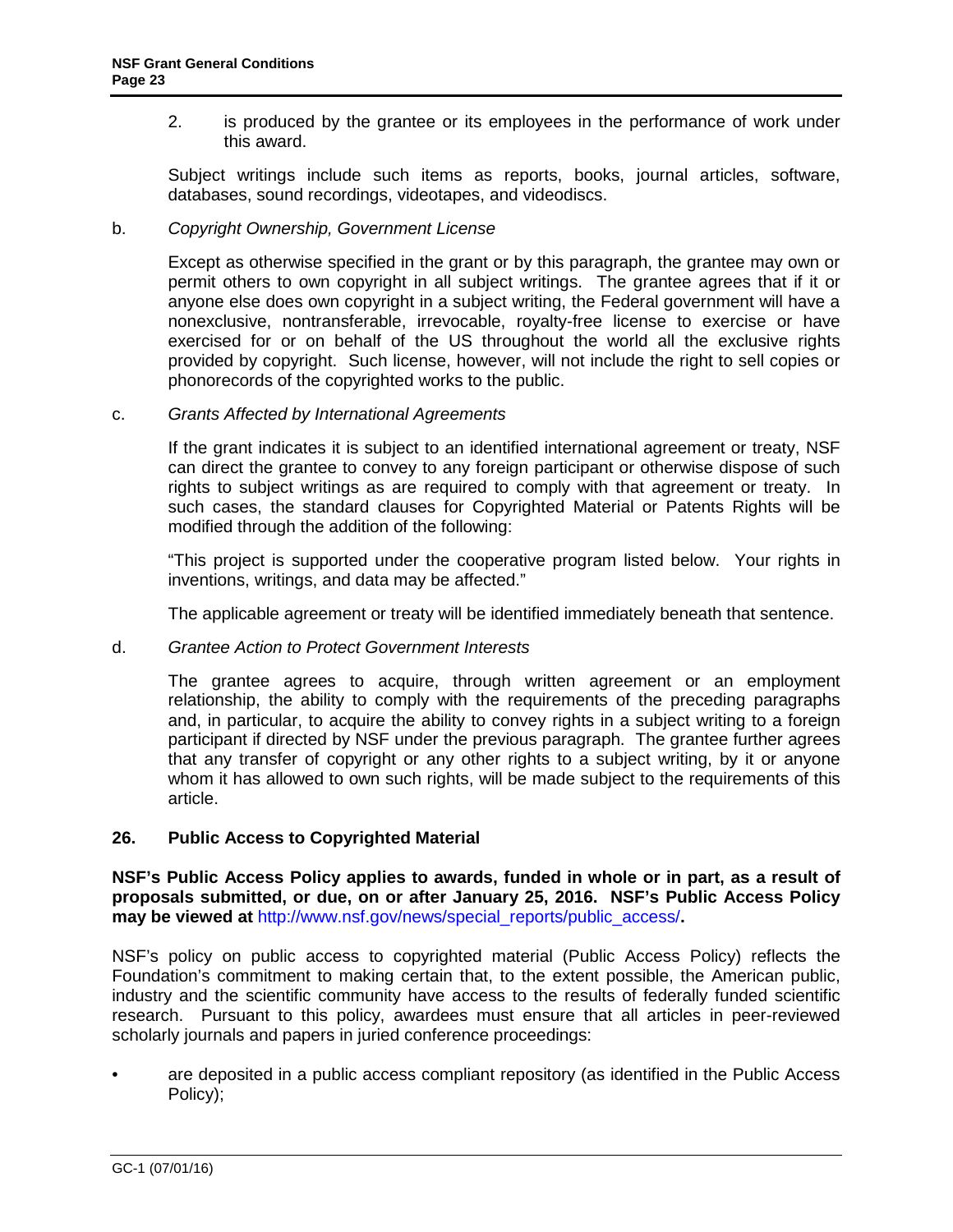- <span id="page-23-0"></span>• are available for download, reading, and analysis within 12 months of publication;
- possess a minimum set of machine-readable metadata elements as described in the Public Access Policy;
- are reported in annual and final reports with a persistent identifier.

Either the final printed version or the final peer-reviewed manuscript is acceptable for deposit.

### **27. Program Income**

a. *Definition*

The following provisions implement applicable portions of 2 CFR § 200.307. Program income means gross income earned by the grantee that is directly generated by a supported activity or earned as a result of the grant during the period of performance. Program income includes, but is not limited to, income from fees for services performed, the use of rental or real or personal property acquired under the grant, the sale of commodities or items fabricated under the grant, license fees and royalties on patents and copyrights, and principal and interest on loans made with grant funds. Interest earned on advances of Federal funds is not program income.

Except as otherwise provided in Federal statutes, regulations, or the terms and conditions of the grant, program income does not include rebates, credits, discounts, and interest earned on any of them. Note that registration fees collected under NSFsupported conferences are considered program income.

#### b. *NSF Policy*

#### 1. *Standard Treatment*

Unless otherwise specified in the grant, program income received or accruing to the grantee during the period of the grant is to be retained by the grantee, added to the funds committed to the project by NSF, and thus used to further project objectives. The grantee has no obligation to NSF with respect to program income received beyond the period of the grant. The grantee also shall have no obligation to NSF with respect to program income earned from license fees and royalties for copyrighted material, patents, patent applications, trademarks, and inventions produced under a grant (see [AAG](http://www.nsf.gov/pubs/policydocs/pappguide/nsf16001/aag_3.jsp#IIID4)  [Chapter III.D.4\)](http://www.nsf.gov/pubs/policydocs/pappguide/nsf16001/aag_3.jsp#IIID4). However, Patent and Trademark Amendments (35 USC 18) shall apply to inventions made under a grant. See also FAQ 200.307.1 of the *[Frequently Asked](https://cfo.gov/wp-content/uploads/2015/09/9.9.15-Frequently-Asked-Questions.pdf)  [Questions for The Office of Management and Budget's Uniform Administrative](https://cfo.gov/wp-content/uploads/2015/09/9.9.15-Frequently-Asked-Questions.pdf)  [Requirements, Cost Principles, and Audit Requirements for Federal Awards at 2 CFR §](https://cfo.gov/wp-content/uploads/2015/09/9.9.15-Frequently-Asked-Questions.pdf)  [200](https://cfo.gov/wp-content/uploads/2015/09/9.9.15-Frequently-Asked-Questions.pdf)* regarding Fees and Royalties and Bayh-Dole.

Efforts should be made to avoid having unexpended program income remaining at the end of the grant. Program income earned during the project period should be expended prior to requesting reimbursement against the grant. In the event a grantee has unexpended program income remaining at the end of the grant, it must be remitted to NSF by crediting costs otherwise chargeable against the grant. If it is not possible to record the credit via ACM\$, the excess program income must be remitted to NSF electronically or by check payable to the National Science Foundation.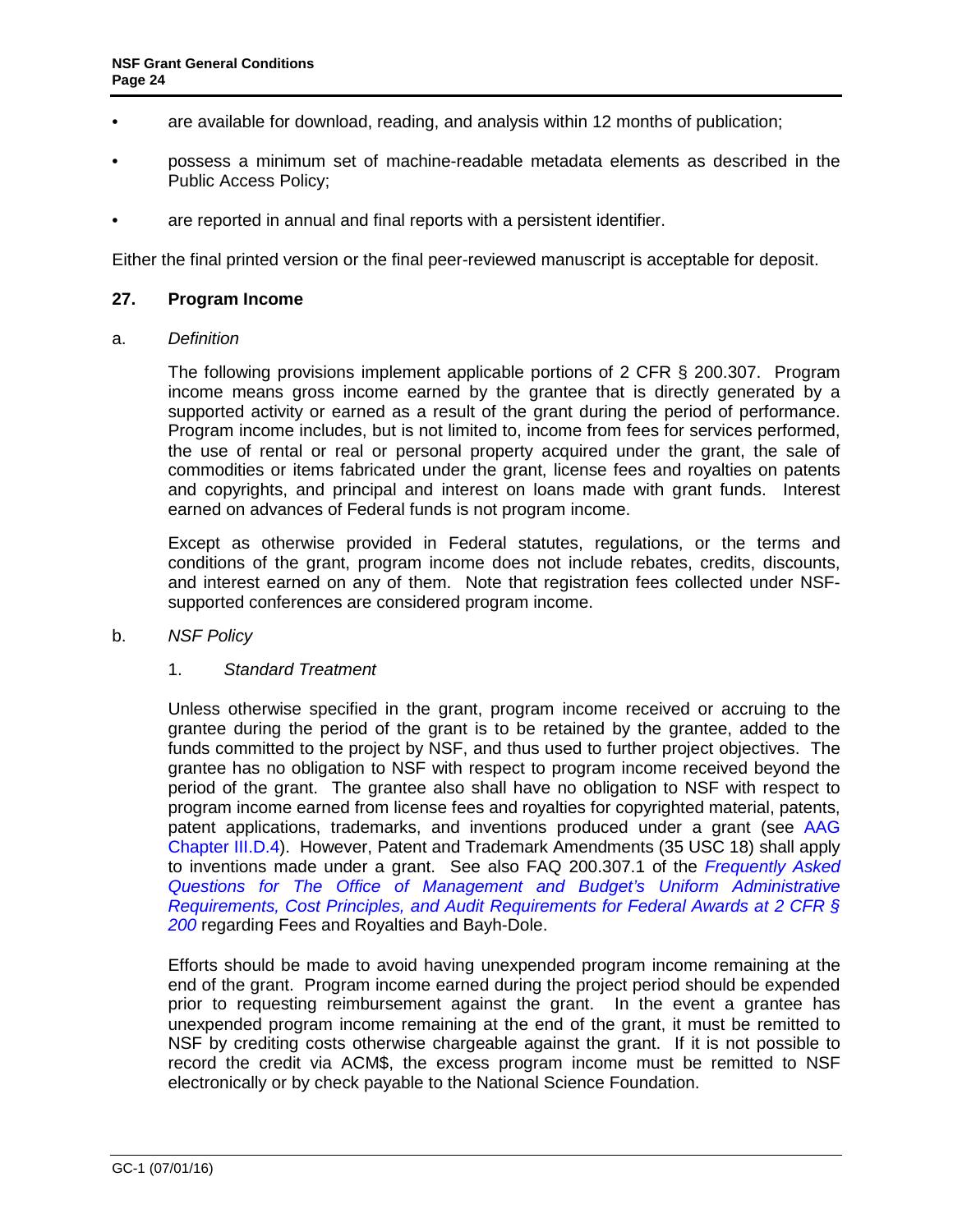#### <span id="page-24-0"></span>*2. Special Treatment*

In exceptional circumstances, NSF may approve use of a special grant provision to restrict or eliminate a grantee's control of income earned through NSF-supported activities if it determines that this would best serve the purposes of a particular program or grant. The special provisions may require treatment of the program income via use of the deductive method, the Federal share of program income be kept in a separate account, or reported on and/or remitted for such periods as may be reasonable under the circumstances.

If, in accordance with the grant terms and conditions program income is designated for deductive treatment, it must be remitted to NSF by crediting costs otherwise chargeable against the grant. Program Income in excess of the grant will be remitted to NSF electronically or by check payable to the National Science Foundation.

# c. *Records Retention*

The grantee is required to retain appropriate financial and other records relating to project income earned during the grant period of performance and for three years beyond the date of submission of the final financial disbursements in ACM\$. For instructions regarding final disbursement reporting, see AAG Chapter III.E.

# d. *Reporting Requirements*

On an annual basis, grantees are required to submit a Program Income Reporting Worksheet to NSF in order to report program income earned/expended for any of their grants during the previous twelve months or to validate that they did not earn/expend program income for any of their grants during the applicable period. The Program Income Reporting Worksheet utilizes the standard OMB-approved government-wide data elements from the Program Income section of the Federal Financial Report (SF 425) and is due 45 days after the end of the Federal Fiscal Year. The Program Income Reporting Worksheet and related instructions are available through Research.gov [\(http://research.gov/programincome\)](http://research.gov/programincome).

Failure to report program income or to validate that no program income was earned or expended could result in suspension of future grant payments.

# **28. Publications**

#### a. *Acknowledgment of Support*

The grantee is responsible for assuring that an acknowledgment of NSF support:

1. is made in any publication (including World Wide Web pages) of any material based on or developed under this project, in the following terms:

"This material is based upon work supported by the National Science Foundation under Grant No. (NSF grant number)."

2. is orally acknowledged during all news media interviews, including popular media such as radio, television and news magazines.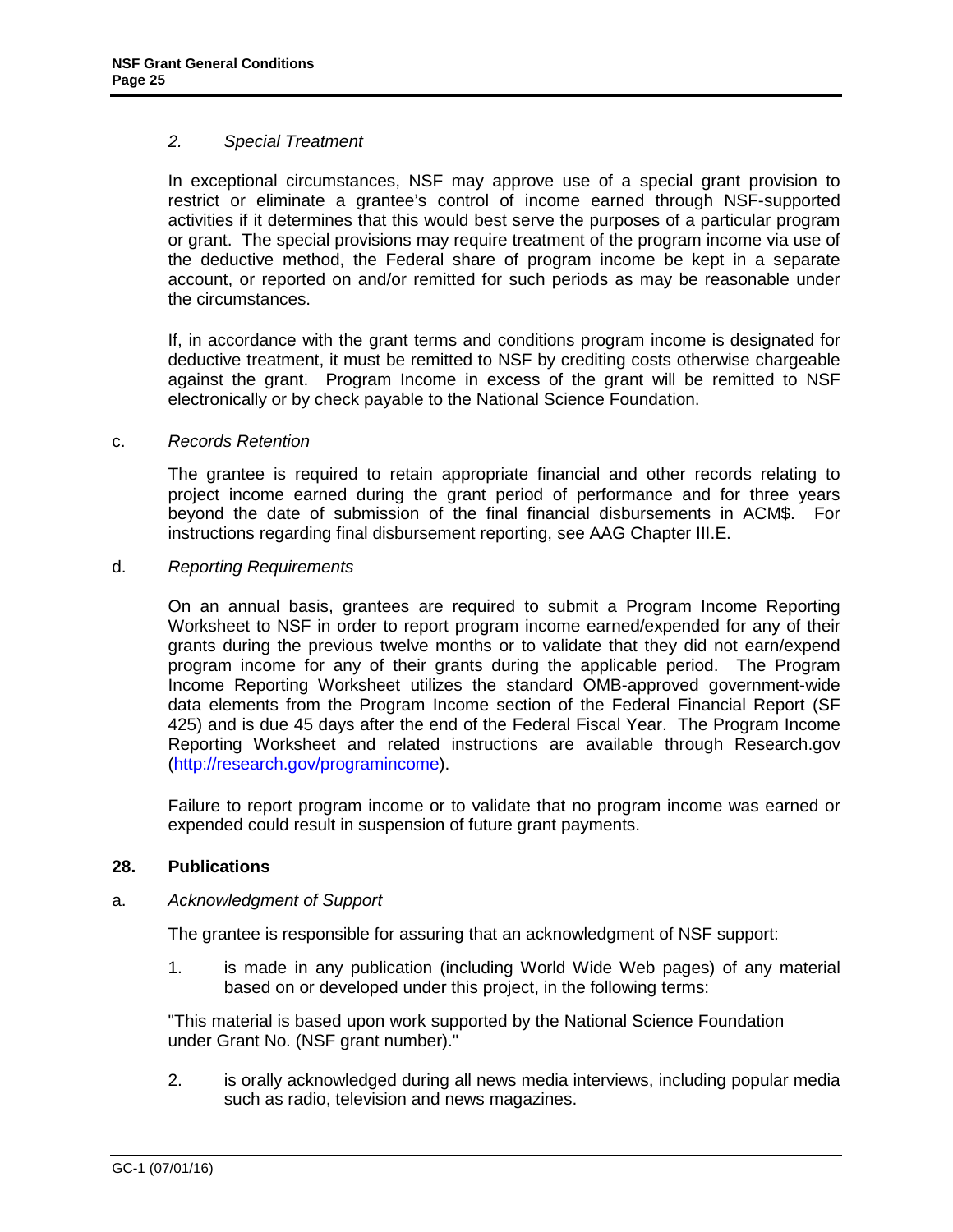#### <span id="page-25-0"></span>b. *Disclaimer*

The grantee is responsible for assuring that every publication of material (including World Wide Web pages) based on or developed under this grant, except scientific articles or papers appearing in scientific, technical or professional journals, contains the following disclaimer:

"Any opinions, findings, and conclusions or recommendations expressed in this material are those of the author(s) and do not necessarily reflect the views of the National Science Foundation."

#### c. *Copies for NSF*

The grantee is responsible for assuring that the cognizant NSF Program Officer is provided access to, either electronically or in paper form, a copy of every publication of material based on or developed under this grant, clearly labeled with the grant number and other appropriate identifying information, promptly after publication.

#### d. *Metric System*

The Metric Conversion Act of 1975 (15 USC §§ 205a-k) and E.O. 12770 (3 CFR § 1991 comp.) encourage Federal agencies to use the Metric System in procurement, grants and other business-related activities. All reports and publications resulting from this NSF grant are encouraged to use the metric system of measurements.

#### **29. Patent Right[s4](#page-25-1)**

Unless otherwise provided in the grant, if this grant is for experimental, developmental, or research work, the following clause (implementing the Bayh-Dole Act, [\[35 USC § 200 et seq.](http://uscode.house.gov/download/pls/35T.txt)]) shall apply. The grantee shall include this clause in all subawards for experimental, developmental, or research activities.

#### a. *Definitions*

- 1. INVENTION means any invention or discovery which is or may be patentable or otherwise protectable under Title 35 of the USC, to any novel variety of plant which is or may be protected under the Plant Variety Protection Act (7 USC § [2321 et seq.](http://www.access.gpo.gov/uscode/title7/chapter57_.html)).
- 2. SUBJECT INVENTION means any invention of the grantee conceived or first actually reduced to practice in the performance of work under this grant, provided that in the case of a variety of plant, the date of determination (as defined in section 41(d)) must also occur during the period of performance.

<span id="page-25-1"></span> <sup>4</sup> Awardees are reminded that, in view of the US Supreme Court decision in Stanford v. Roche, employee assignment agreements should include a present conveyance of rights ("I hereby assign" rather than a promise or intent to assign) in order to effectively convey patent rights to the institution, allowing the institution to meet its responsibility under the Bayh-Dole Act to provide the agency with a license to patented inventions.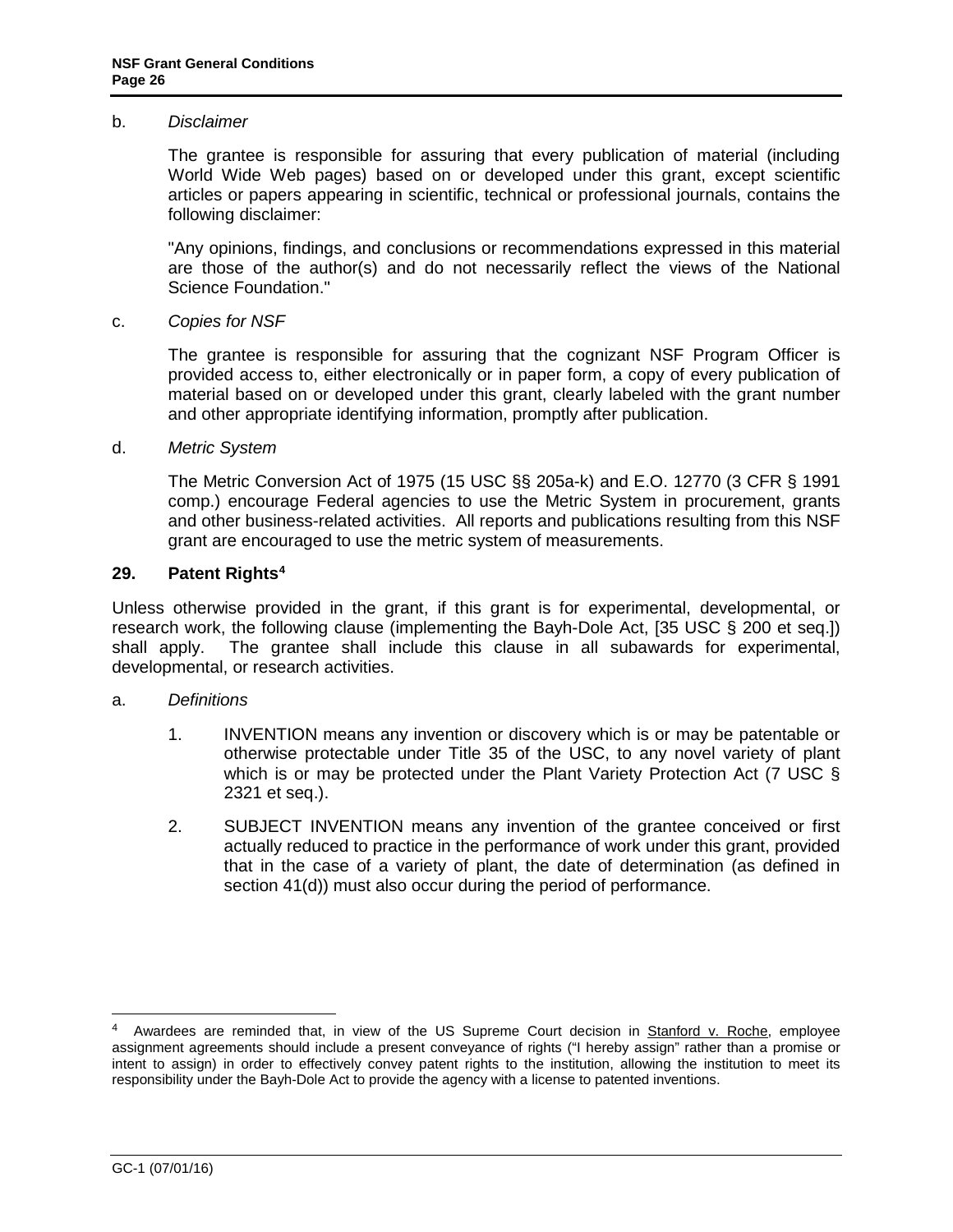- 3. PRACTICAL APPLICATION means to manufacture in the case of a composition or product, to practice in the case of a process or method, or to operate in the case of a machine or system; and, in each case, under such conditions as to establish that the invention is being utilized and that its benefits are to the extent permitted by law or Government regulations available to the public on reasonable terms.
- 4. MADE when used in relation to any invention means the conception or first actual reduction to practice of such invention.
- 5. NON-PROFIT ORGANIZATION means a domestic university or other institution of higher education or an organization of the type described in Section  $501(c)(3)$ of the Internal Revenue Code of 1954 (26 USC  $\S$  501(c)) and exempt from taxation under Section 501(a) of the Internal Revenue Code [\(26 USC § 501\(a\)\)](http://frwebgate.access.gpo.gov/cgi-bin/getdoc.cgi?dbname=browse_usc&docid=Cite:+26USC501) or any domestic non-profit scientific or educational organization qualified under a State non-profit organization statute.

# b. *Allocation of Principal Rights*

The grantee may retain the entire right, title, and interest throughout the world to each subject invention subject to the provisions of this Patent Rights clause and 35 USC § [203.](http://frwebgate.access.gpo.gov/cgi-bin/getdoc.cgi?dbname=browse_usc&docid=Cite:+35USC203) With respect to any subject invention in which the grantee retains title, the Federal Government shall have a non-exclusive, nontransferable, irrevocable, paid-up license to practice or have practiced for or on behalf of the US the subject invention throughout the world. If the grant indicates it is subject to an identified international agreement or treaty, the National Science Foundation (NSF) also has the right to direct the grantee to convey to any foreign participant such patent rights to subject inventions as are required to comply with that agreement or treaty.

#### c. *Invention Disclosure, Election of Title and Filing of Patent Applications by Grantee*

- 1. The grantee will disclose each subject invention to NSF within two months after the inventor discloses it in writing to grantee personnel responsible for the administration of patent matters. The disclosure to NSF shall be in the form of a written report and shall identify the grant under which the invention was made and the inventor(s). It shall be sufficiently complete in technical detail to convey a clear understanding of the nature, purpose, operation, and, to the extent known, the physical, chemical, biological or electrical characteristics of the invention. The disclosure shall also identify any publication, on sale or public use of the invention, whether a manuscript describing the invention has been submitted for publication and, if so, whether it has been accepted for publication, at the time of disclosure. In addition, after disclosure to NSF, the grantee will promptly notify NSF of the acceptance of any manuscript describing the invention for publication, or of any on sale or public use planned by the grantee.
- 2. The grantee will elect in writing whether or not to retain title to any such invention by notifying NSF within two years of disclosure to NSF. However, in any case where publication, on sale, or public use has initiated the one-year statutory period wherein valid patent protection can still be obtained in the US, the period for election of title may be shortened by NSF to a date that is no more than 60 days prior to the end of the statutory period.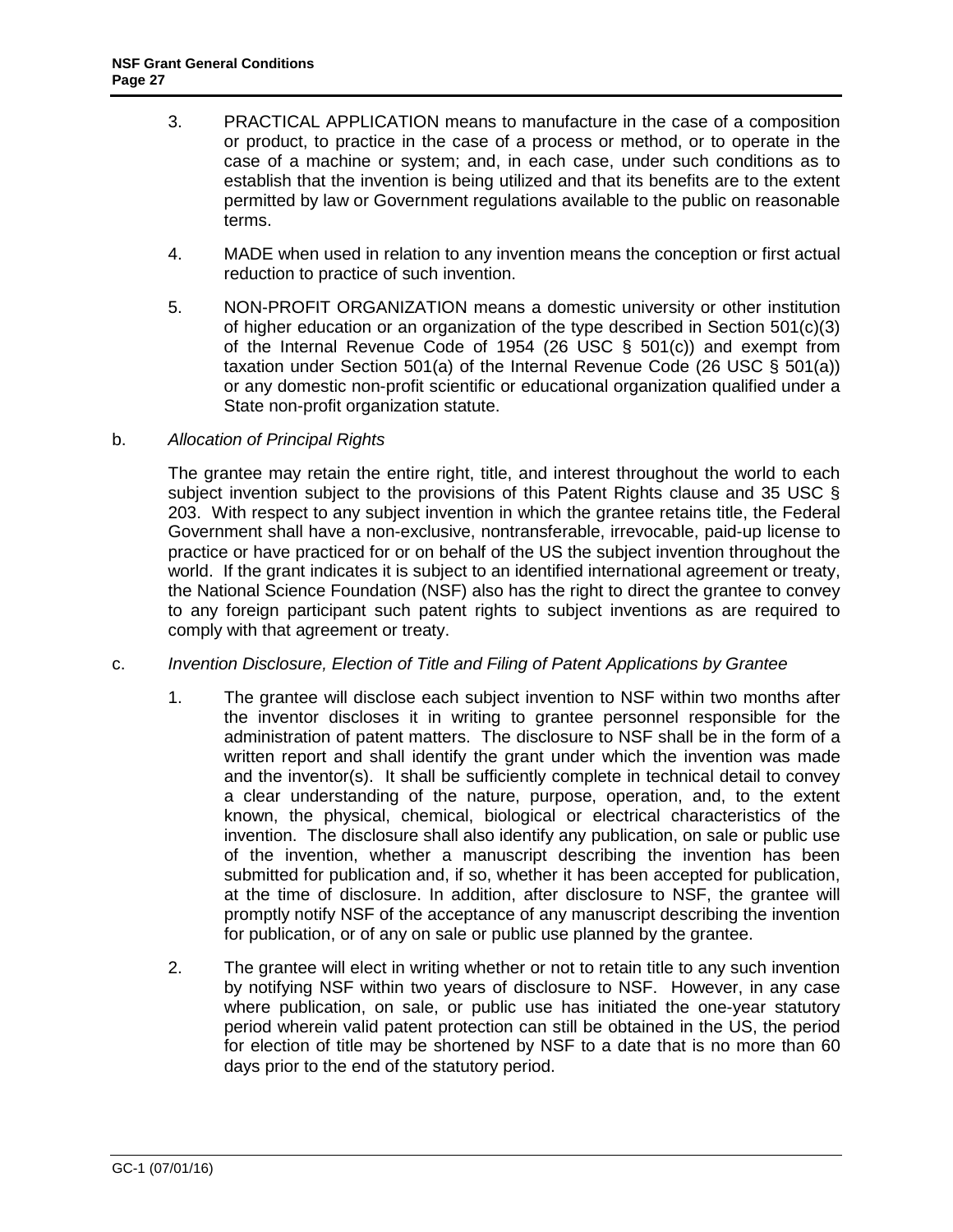- 3. The grantee will file its initial patent application on an invention to which it elects to retain title within one year after election of title or, if earlier, prior to the end of any statutory period wherein valid patent protection can be obtained in the US after a publication, on sale, or public use. The grantee will file patent applications in additional countries or international patent offices within either ten months of the corresponding initial patent application, or six months from the date when permission is granted by the Commissioner of Patents and Trademarks to file foreign patent applications when such filing has been prohibited by a Secrecy Order.
- 4. Requests for extension of the time for disclosure to NSF, election, and filing under subparagraphs 1., 2., and 3. may, at the discretion of NSF, be granted.

#### d. *Conditions When the Government May Obtain Title*

The grantee will convey to NSF, upon written request, title to any subject invention:

- 1. if the grantee fails to disclose or elect the subject invention within the times specified in paragraph c. above, or elects not to retain title, provided that NSF may only request title within 60 days after learning of the failure of the grantee to disclose or elect within the specified times;
- 2. in those countries in which the grantee fails to file patent applications within the times specified in paragraph c. above, but prior to its receipt of the written request of NSF, the grantee shall continue to retain title in that country; or in any country in which the grantee decides not to continue the prosecution of any application for, to pay the maintenance fees on, or defend in a reexamination or opposition proceeding on, a patent on a subject invention.
- e. *Minimum Rights to Grantee*
	- 1. The grantee will retain a non-exclusive royalty-free license throughout the world in each subject invention to which the Government obtains title, except if the grantee fails to disclose the subject invention within the times specified in paragraph c. above. The grantee's license extends to its domestic subsidiaries and affiliates, if any, within the corporate structure of which the grantee is a party and includes the right to grant sublicenses of the same scope to the extent the grantee was legally obligated to do so at the time the grant was made. The license is transferable only with the approval of NSF except when transferred to the successor of that part of the grantee's business to which the invention pertains.
	- 2. The grantee's domestic license may be revoked or modified by NSF to the extent necessary to achieve expeditious practical application of the subject invention pursuant to an application for an exclusive license submitted in accordance with applicable provisions at [37 CFR Part 404.](http://www.access.gpo.gov/nara/cfr/waisidx_06/37cfr404_06.html) This license will not be revoked in that field of use or the geographical areas in which the grantee has achieved practical application and continues to make the benefits of the invention reasonably accessible to the public. The license in any foreign country may be revoked or modified at discretion of NSF to the extent the grantee, its licensees, or its domestic subsidiaries or affiliates have failed to achieve practical application in that foreign country.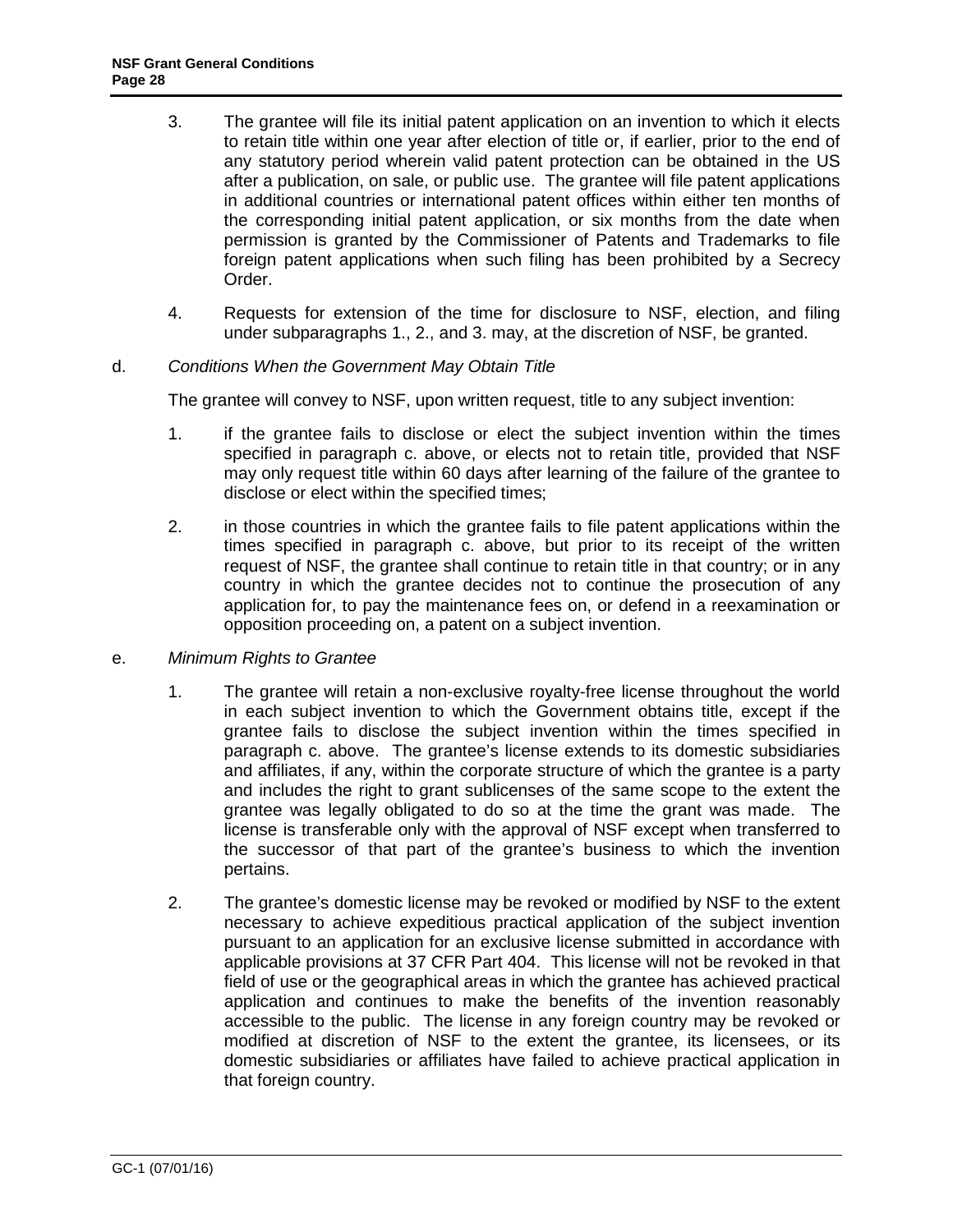- 3. Before revocation or modification of the license, NSF will furnish the grantee a written notice of its intention to revoke or modify the license, and the grantee will be allowed thirty days (or such other time as may be authorized by NSF for good cause shown by the grantee) after the notice to show cause why the license should not be revoked or modified. The grantee has the right to appeal, in accordance with applicable regulations in [37 CFR Part 404](http://www.access.gpo.gov/nara/cfr/waisidx_06/37cfr404_06.html) concerning the licensing of Government-owned inventions, any decision concerning the revocation or modification of its license.
- f. *Grantee Action to Protect Government's Interest*
	- 1. The grantee agrees to execute or to have executed and promptly deliver to NSF all instruments necessary to: (i) establish or confirm the rights the Government has throughout the world in those subject inventions for which the grantee retains title; and (ii) convey title to NSF when requested under paragraph d. above, and to enable the Government to obtain patent protection throughout the world in that subject invention.
	- 2. The grantee agrees to require, by written agreement, its employees, other than clerical and non-technical employees, to disclose promptly in writing to personnel identified as responsible for the administration of patent matters and in a format suggested by the grantee each subject invention made under this grant in order that the grantee can comply with the disclosure provisions of paragraph c. above, and to execute all papers necessary to file patent applications on subject inventions and to establish the Government's rights in the subject inventions. The disclosure format should require, as a minimum, the information requested by paragraph c.1 above. The grantee shall instruct such employees through the employee agreements or other suitable educational programs on the importance of reporting inventions in sufficient time to permit the filing of patent applications prior to US or foreign statutory bars.
	- 3. The grantee will notify NSF of any decision not to continue prosecution of a patent application, pay maintenance fees, or defend in a reexamination or opposition proceeding on a patent, in any country, not less than 30 days before the expiration of the response period required by the relevant patent office.
	- 4. The grantee agrees to include, within the specification of any US patent application and any patent issuing thereon covering a subject invention, the following statement:

"This invention was made with Government support under (identify the grant) awarded by the National Science Foundation. The Government has certain rights in this invention."

5. The grantee or its representative will complete, execute and forward to NSF a confirmation of a License to the US Government and the page of a United States patent application that contains the Federal support clause within two months of filing any domestic or foreign patent application.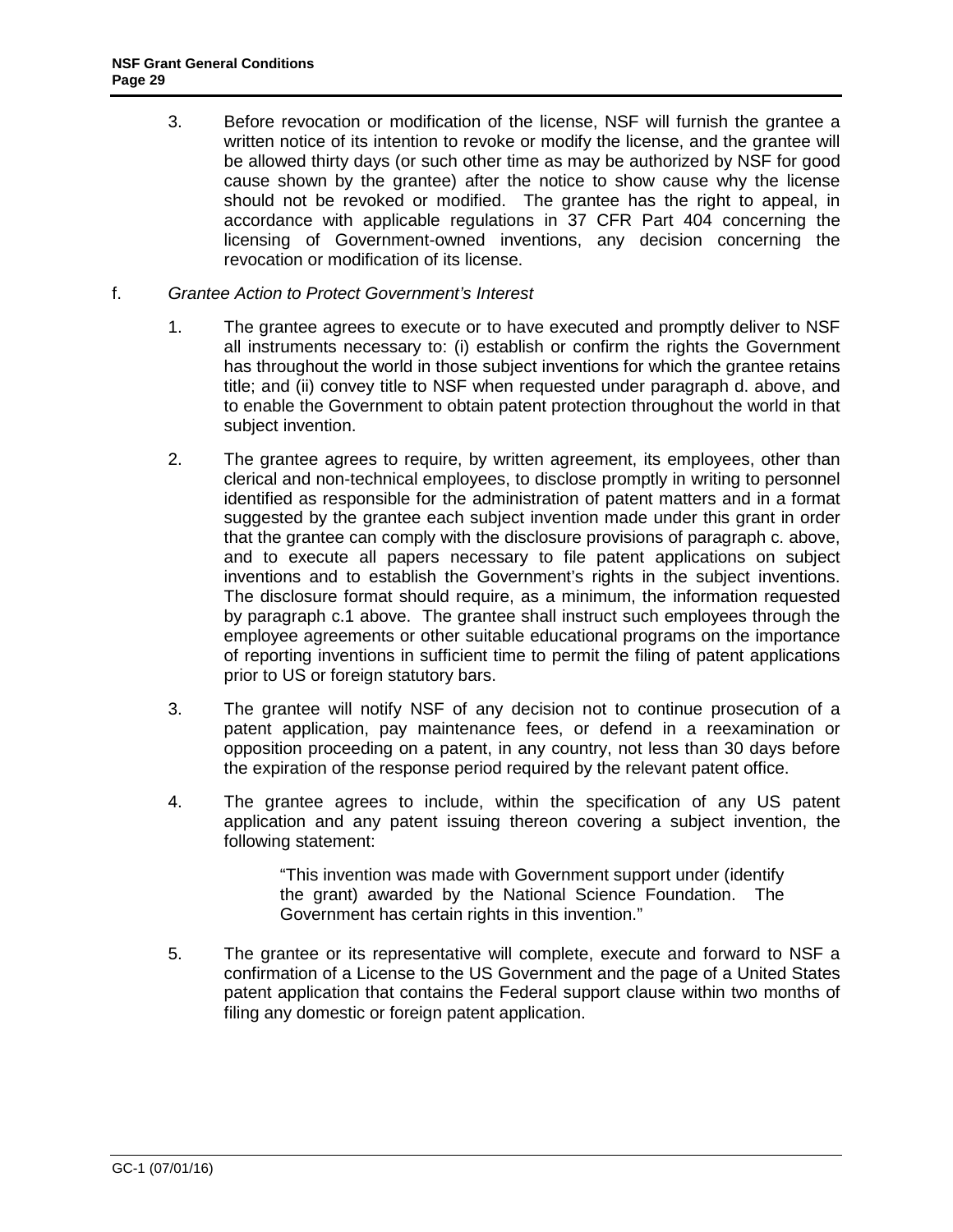#### g. *Subcontracts*

- 1. The grantee will include this Patent Rights clause, suitably modified to identify the parties, in all subcontracts, regardless of tier, for experimental, developmental or research work. The subcontractor will retain all rights provided for the grantee in this Patent Rights clause, and the grantee will not, as part of the consideration for awarding the subcontract, obtain rights in the subcontractors' subject inventions.
- 2. In the case of subcontracts, at any tier, when the prime award by NSF was a contract (but not a cooperative agreement), NSF, subcontractor, and contractor agree that the mutual obligations of the parties created by this Patent Rights clause constitute a contract between the subcontractor and the Foundation with respect to those matters covered by this Patent Rights clause.

#### h. *Reporting on Utilization of Subject Inventions*

The grantee agrees to submit on request periodic reports no more frequently than annually on the utilization of a subject invention or on efforts at obtaining such utilization that are being made by the grantee or its licensees or assignees. Such reports shall include information regarding the status of development, date of first commercial sale or use, gross royalties received by the grantee and such other data and information as NSF may reasonably specify. The grantee also agrees to provide additional reports in connection with any march-in proceeding undertaken by NSF in accordance with paragraph j. of this Patent Rights clause. As required by 35 USC  $\S$  202(c)(5), NSF agrees it will not disclose such information to persons outside the Government without the permission of the grantee.

#### i. *Preference for United States Industry*

Notwithstanding any other provision of this Patent Rights clause, the grantee agrees that neither it nor any assignee will grant to any person the exclusive right to use or sell any subject invention in the US unless such person agrees that any products embodying the subject invention or produced through the use of the subject invention will be manufactured substantially in the US. However, in individual cases, the requirement for such an agreement may be waived by NSF upon a showing by the grantee or its assignee that reasonable but unsuccessful efforts have been made to award licenses on similar terms to potential licensees that would be likely to manufacture substantially in the US or that under the circumstances domestic manufacture is not commercially feasible.

#### j. *March-in Rights*

The grantee agrees that with respect to any subject invention in which it has acquired title, NSF has the right in accordance with procedures at [37 CFR § 401.6](http://a257.g.akamaitech.net/7/257/2422/13nov20061500/edocket.access.gpo.gov/cfr_2006/julqtr/pdf/37cfr401.6.pdf) and NSF regulations at 45 CFR [§ 650.13](http://a257.g.akamaitech.net/7/257/2422/13nov20061500/edocket.access.gpo.gov/cfr_2006/octqtr/pdf/45cfr650.13.pdf) to require the grantee, an assignee or exclusive licensee of a subject invention to grant a non-exclusive, partially exclusive, or exclusive license in any field of use to a responsible applicant or applicants, upon terms that are reasonable under the circumstances and if the grantee, assignee, or exclusive licensee refuses such a request, NSF has the right to grant such a license itself if NSF determines that: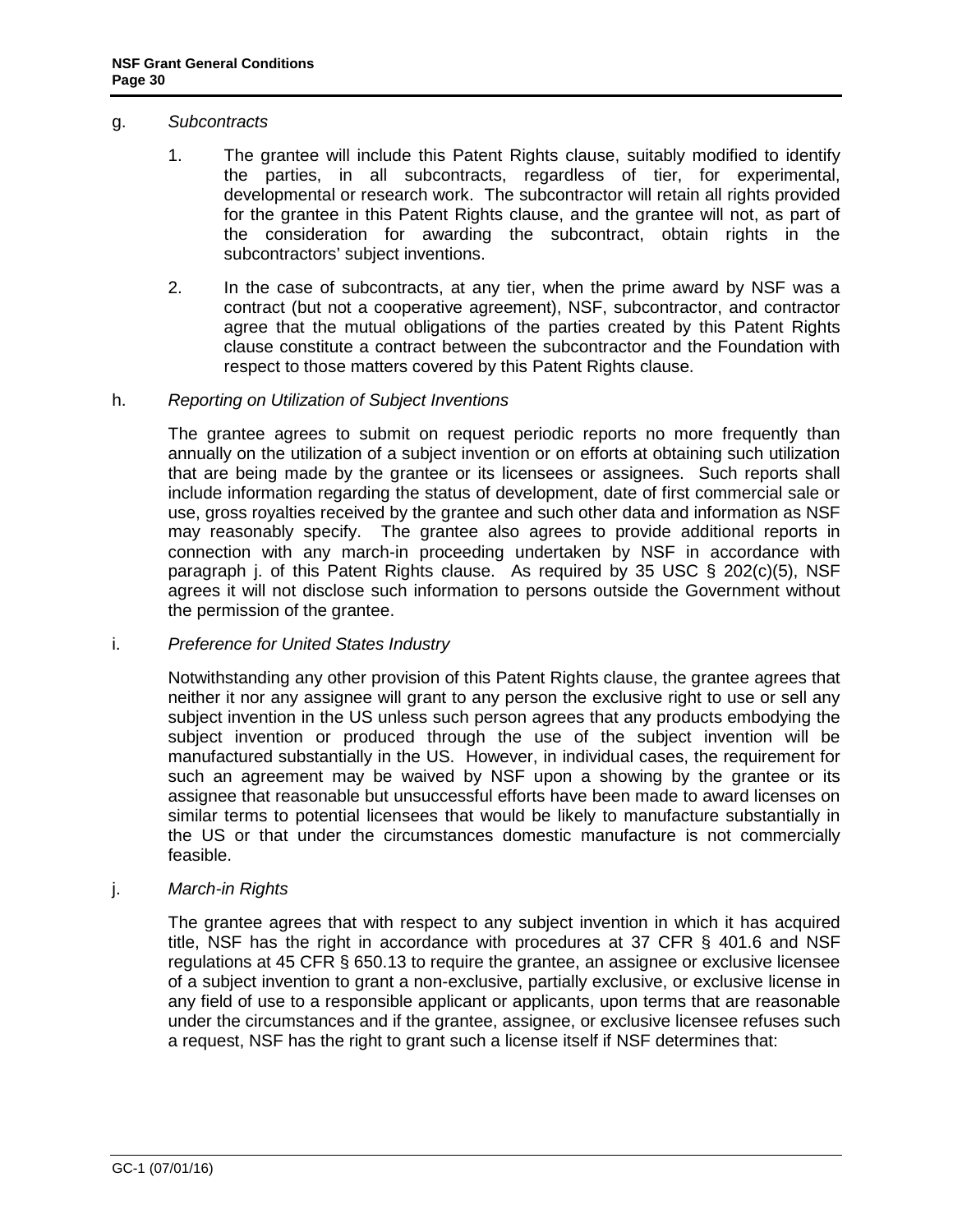- 1. such action is necessary because the grantee or assignee has not taken or is not expected to take within a reasonable time, effective steps to achieve practical application of the subject invention in such field of use;
- 2. such action is necessary to alleviate health or safety needs which are not reasonably satisfied by the grantee, assignee, or their licensees;
- 3. such action is necessary to meet requirements for public use specified by Federal regulations and such requirements are not reasonably satisfied by the grantee, assignee, or licensee; or
- 4. such action is necessary because the agreement required by paragraph i. of this Patent Rights clause has not been obtained or waived or because a licensee of the exclusive right to use or sell any subject invention in the US is in breach of such agreement.

# k. *Special Provisions for Grants with Non-profit Organizations*

If the grantee is a nonprofit organization, it agrees that:

- 1. rights to a subject invention in the US may not be assigned without the approval of NSF, except where such assignment is made to an organization which has as one of its primary functions the management of inventions, provided that such assignee will be subject to the same provisions as the grantee;
- 2. the grantee will share royalties collected on a subject invention with the inventor, including Federal employee co-inventors (when NSF deems it appropriate) when the subject invention is assigned in accordance with [35 USC § 202\(e\)](http://frwebgate.access.gpo.gov/cgi-bin/getdoc.cgi?dbname=browse_usc&docid=Cite:+35USC202) and [37](http://a257.g.akamaitech.net/7/257/2422/13nov20061500/edocket.access.gpo.gov/cfr_2006/julqtr/pdf/37cfr401.10.pdf)  [CFR § 401.10;](http://a257.g.akamaitech.net/7/257/2422/13nov20061500/edocket.access.gpo.gov/cfr_2006/julqtr/pdf/37cfr401.10.pdf)
- 3. the balance of any royalties or income earned by the grantee with respect to subject inventions, after payment of expenses (including payments to inventors) incidental to the administration of subject inventions, will be utilized for the support of scientific or engineering research or education; and
- 4. it will make efforts that are reasonable under the circumstances to attract licensees of subject inventions that are small business firms and that it will give preference to a small business firm if the grantee determines that the small business firm has a plan or proposal for marketing the invention which, if executed, is equally likely to bring the invention to practical application as any plans or proposals from applicants that are not small business firms; provided that the grantee is also satisfied that the small business firm has the capability and resources to carry out its plan or proposal. The decision whether to give a preference in any specific case will be at the discretion of the grantee. However, the grantee agrees that the Secretary of Commerce may review the grantee's licensing program and decisions regarding small business applicants, and the grantee will negotiate changes to its licensing policies, procedures or practices with the Secretary when the Secretary's review discloses that the grantee could take reasonable steps to implement more effectively the requirements of this paragraph k.4.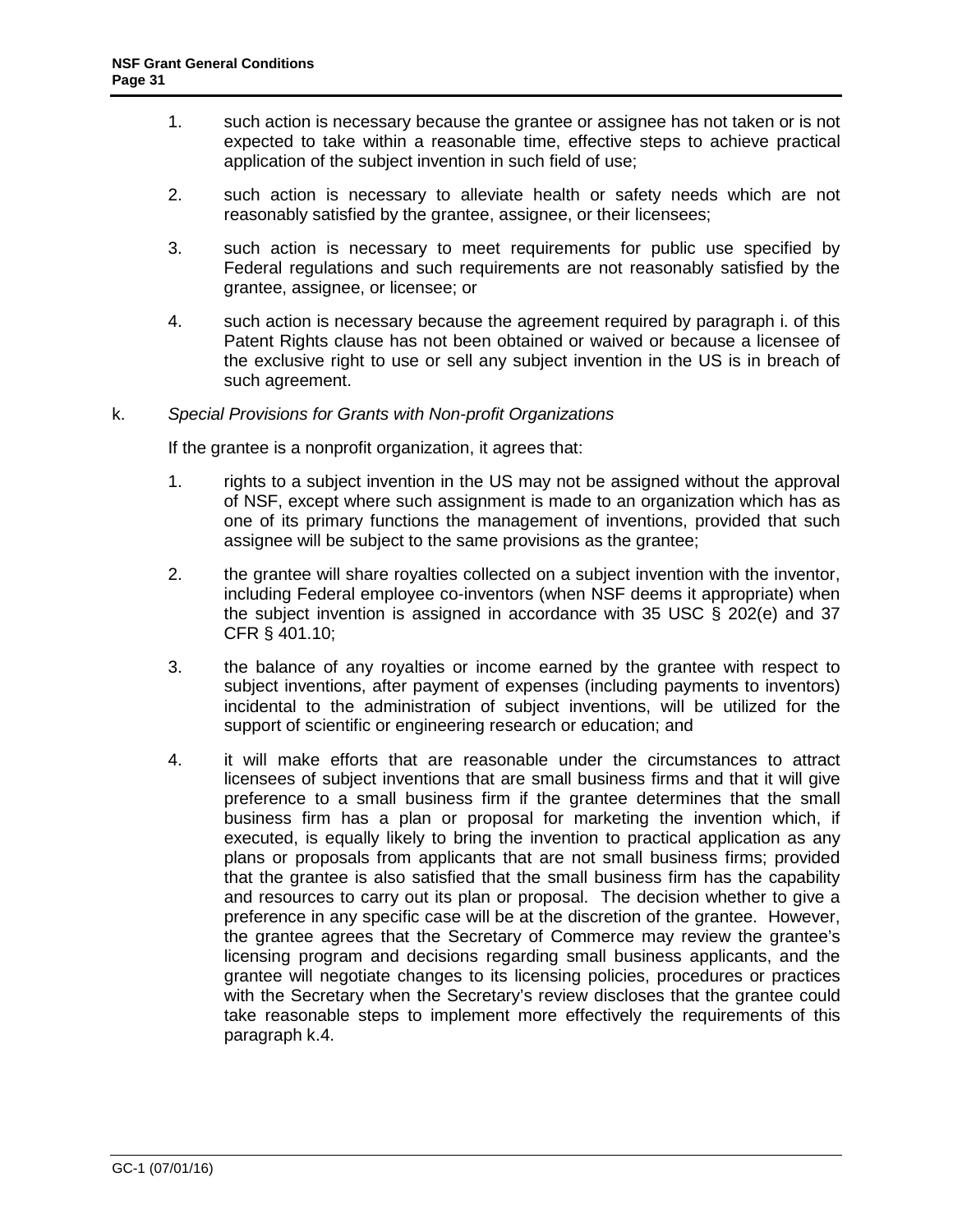#### <span id="page-31-0"></span>l. *Communications*

All communications required by this Patent Rights clause must be submitted through the [iEdison Invention Information Management System](https://public.era.nih.gov/iedison/public/login.do?TYPE=33554433&REALMOID=06-dc4d00e8-1464-45e1-937f-0525407c30fd&GUID=&SMAUTHREASON=0&METHOD=GET&SMAGENTNAME=-SM-938PYmoLVb4VrDeXo04LZUDVDvc%2b3899ByInEAjuSUvWNIGfB2zRpWiCivYGCogG&TARGET=-SM-http%3a%2f%2fpublic%2eera%2enih%2egov%2fiEdison) maintained by the National Institutes of Health unless prior permission for another form of submission is obtained from the Patent Assistant at [patents@nsf.gov](mailto:patents@nsf.gov) or at Office of the General Counsel, National Science Foundation, 4201 Wilson Boulevard, Arlington, VA 22230.

# **30. Cost Sharing and Cost Sharing Records**

#### a. *General*

- 1. The grantee must cost share in accordance with any amount specified on Line M of the grant budget. Cost sharing participation in other projects may not be counted towards meeting the specific cost sharing requirements of the grant, and must come from non-federal sources.
- 2. Should the grantee become aware that it may be unable to provide the cost sharing of at least the amount identified on Line M of the NSF grant budget, it must: a) immediately provide written notification to the cognizant Grants and Agreements Officer of the situation; and b) indicate steps it plans to take to secure replacement cost sharing; or c) indicate the plans it has to either continue or phase out the project in the absence of the approved level of cost sharing.
- 3. Should NSF agree to the organization's proposed plans, the cognizant NSF Grants and Agreements Officer will modify the grant accordingly, including, if appropriate, reducing the amount of NSF support. Should the organization's plans be unacceptable to NSF, the grant may be subject to termination. NSF modifications to proposed cost sharing revisions are made on a case-by-case basis.
- 4. Failure by the organization to notify NSF, in accordance with paragraph 2. above, may result in the disallowance of some or all of the costs charged to the grant; the subsequent recovery by NSF of some or all of the NSF funds provided under the grant; possible termination of the grant; and may constitute a violation of the terms of the grant so serious as to provide grounds for subsequent suspension or debarment.

#### b. *Cost Sharing Records*

The grantee must maintain records of all project costs that are claimed by the grantee as cost sharing as well as records of costs to be paid by the Government. Such records are subject to audit. Acceptable forms of cost sharing contributions are those that meet the criteria identified in [2 CFR § 200.3](http://a257.g.akamaitech.net/7/257/2422/15mar20071500/edocket.access.gpo.gov/cfr_2007/janqtr/pdf/2cfr215.23.pdf)06. Unless otherwise specified in the grant, approval is given to include unrecovered indirect costs (also known as facilities and administrative costs for colleges and universities) as part of cost sharing or matching contributions. If the grantee's cost participation includes in-kind contributions, the basis for determining the valuation for volunteer services and donated property must be documented.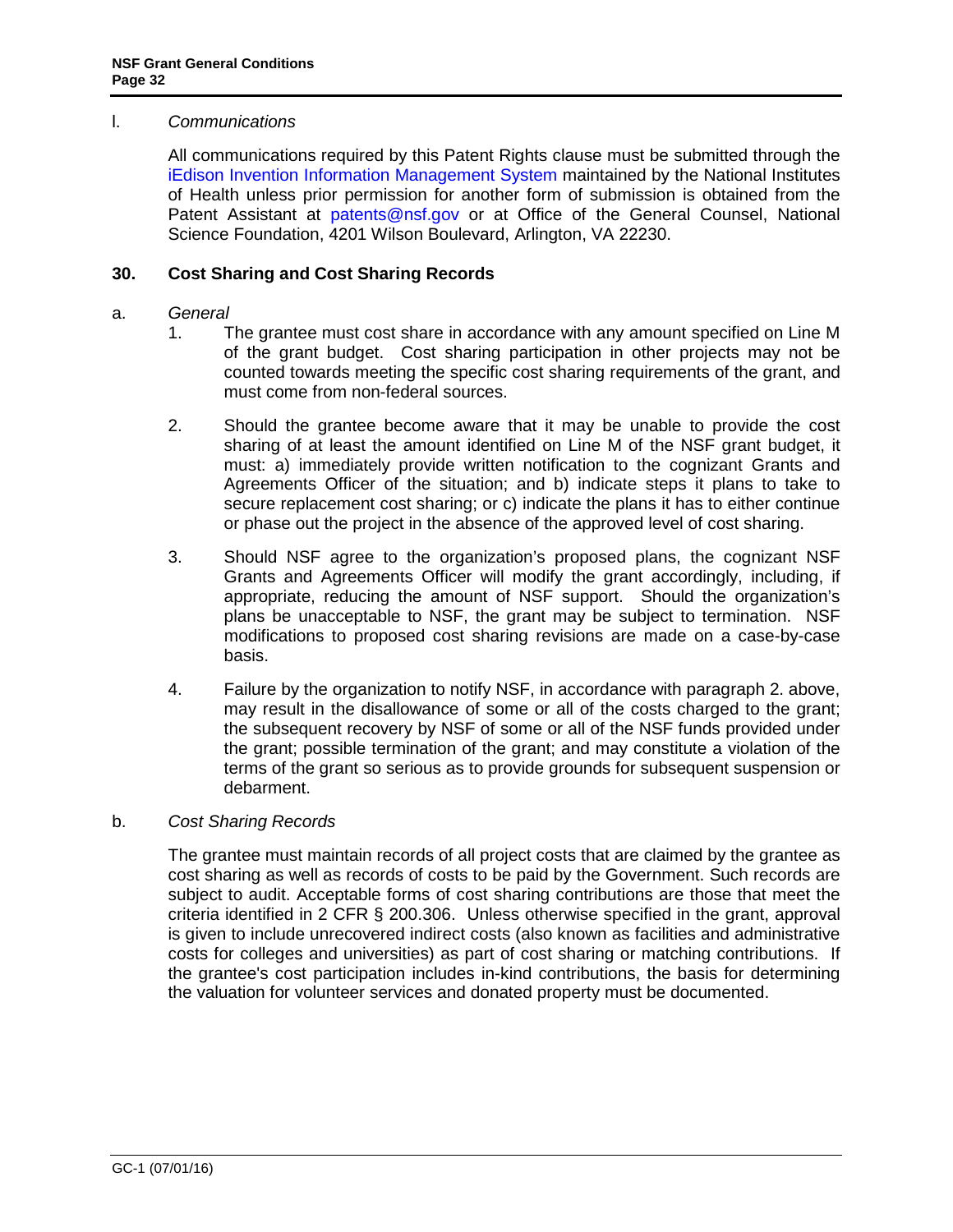#### <span id="page-32-0"></span>c. *Cost Sharing Reports*

The amount of mandatory cost sharing must be documented (on an annual and final basis), certified by the Authorized Organizational Representative, and reported to the cognizant NSF Program Officer via use of NSF's electronic systems. Such notifications must be submitted no later than 90 days prior to the end of the current budget period to meet the annual notification requirement, and no later than 120 days following the end date of the grant to meet the final notification requirement. The cost share notification is considered due during the 90 or 120 day period respectively. The notification becomes overdue **the day after the respective 90 or 120 day period ends.** Note, however, that standard grants made prior to January 25, 2016 retain the requirement to submit final cost sharing reports no later than 90 days following the end date of the grant.

# **31. Audit and Records**

- a. Financial records, supporting documents, statistical records, and other records pertinent to this grant must be retained by the grantee for a period of three years from grant financial closeout as described in [AAG Chapter III.E.](http://www.nsf.gov/pubs/policydocs/pappguide/nsf16001/aag_3.jsp#IIIE), except as noted in 2 CFR  $\S$ 200.333.
- b. Grantees that are States, Local Governments or Non-Profit Organizations, shall arrange for the conduct of audits as required by 2 CFR § 200 Subpart F. They shall provide copies of the reports of these audits to the Federal Audit Clearinghouse (see 2 CFR § 200.512(b)). Any federal audit of this project deemed necessary by NSF shall build upon the results of such audit(s).
- c. All grants issued by NSF meet the definition of "Research and Development" (R&D) at 2 CFR § 200.87. As such, auditees should identify NSF grants as part of the R&D cluster on the Schedule of Expenditures of Federal Awards (SEFA). The auditor should test NSF grants for compliance as instructed in Part V, Clusters of Programs. NSF recognizes that some grants may have another classification for purposes of indirect costs. The auditor is not required to report the disconnect (i.e., the grant is classified as R&D for audit purposes but non-research for indirect cost rate purposes), unless the auditee is charging indirect costs at a rate other than the rate(s) specified in the grant document(s).

#### **32. Site Visits**

NSF, through authorized representatives, has the right, at all reasonable times, to make site visits to review project accomplishments and management control systems and to provide such technical assistance as may be required. If any site visit is made by NSF on the premises of the grantee or a subrecipient under a grant, the grantee shall provide and shall require its subrecipients to provide all reasonable facilities and assistance for the safety and convenience of the NSF representatives in the performance of their duties. All site visits and evaluations shall be performed in such a manner that will not unduly delay the work.

#### **33. Suspension or Termination**

a. Any suspension or termination action taken by NSF must be issued by an NSF Grants and Agreements Officer and will be in accordance with this article and [AAG Chapter](http://www.nsf.gov/pubs/policydocs/pappguide/nsf16001/aag_7.jsp#VIIA)  [VII.A.](http://www.nsf.gov/pubs/policydocs/pappguide/nsf16001/aag_7.jsp#VIIA)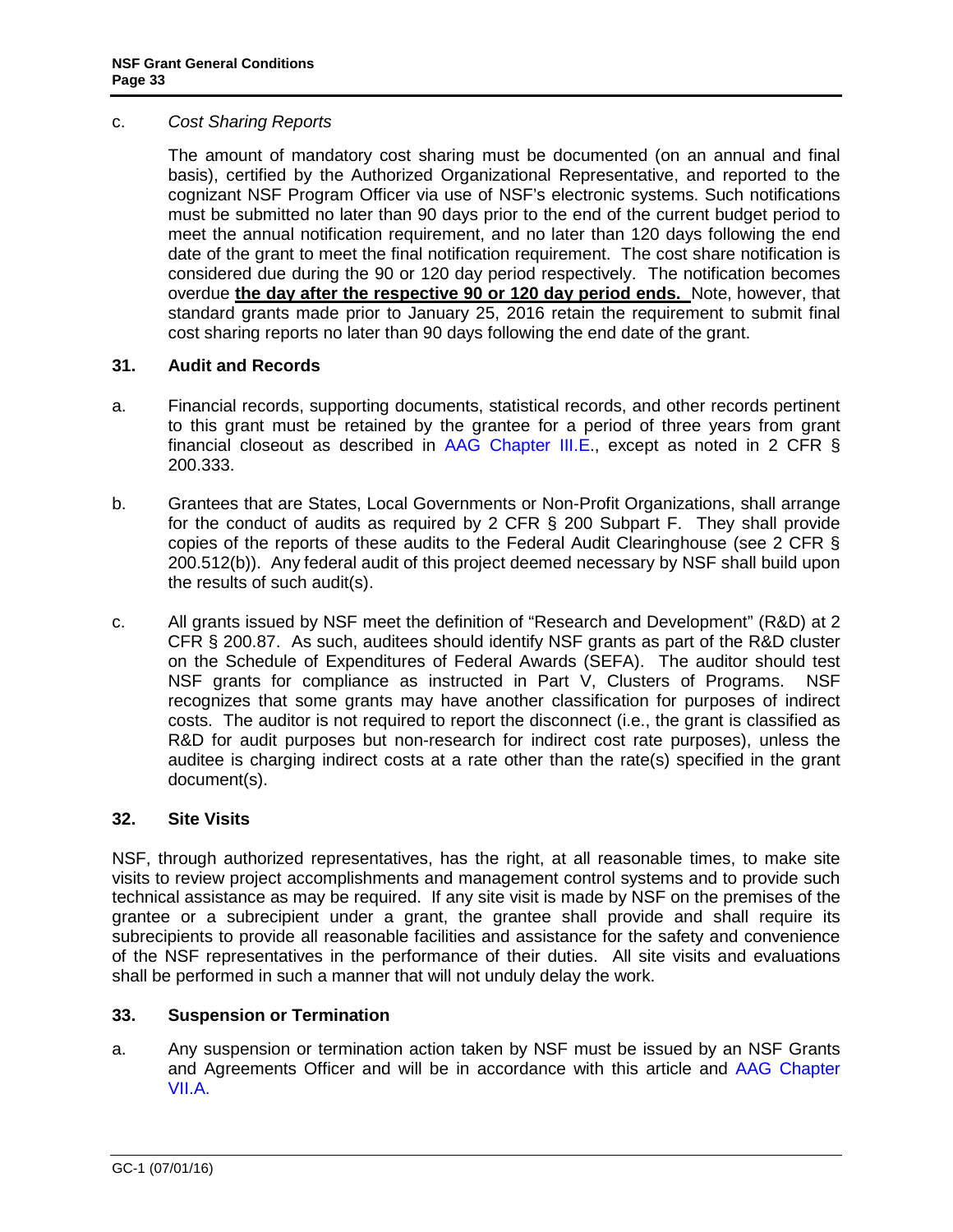- b. The grant may be suspended or terminated in whole or in part in any of the following situations by:
	- 1. NSF when the grantee fails to comply with the terms and conditions of the grant;
	- 2. NSF when the Foundation has cause;
	- 3. NSF when ordered by the Deputy Director under NSF's Regulation on Research Misconduct [\[45 CFR Part 689\]](http://www.access.gpo.gov/nara/cfr/waisidx_06/45cfr689_06.html);
	- 4. mutual agreement of NSF and the grantee; or
	- 5. the grantee on written notice to NSF setting forth the reasons for such action, the effective date, and, in the case of partial termination, the portion to be terminated or suspended (with the understanding that if NSF determines that the unterminated portion will not accomplish the purposes of the grant, it may suspend or terminate the entire grant).
- c. Normally, action by NSF to suspend or terminate a grant will be taken only after the grantee has been informed by NSF of any deficiency on its part and given an opportunity to correct it; but NSF may immediately suspend or terminate the grant without notice when it believes such action is reasonable to protect the interests of the Government.
- d. No costs incurred during a suspension period or after the effective date of a termination will be allowable, except those costs which, in the opinion of NSF, the grantee could not reasonably avoid or eliminate, or which were otherwise authorized by the suspension or termination notice, provided such costs would otherwise be allowable under the terms of the grant and the governing cost principles.
- e. Within 30 days of the termination date, the grantee will furnish a summary of progress under the grant and an itemized accounting of costs incurred prior to the termination date or pursuant to d, above. Final allowable costs under a termination settlement shall be in accordance with the terms of the grant, including this article, and the governing cost principles, giving due consideration to the progress under the grant. In no event will the total of NSF payments under a terminated grant exceed the grant amount, or the NSF pro rata share of the total project costs when cost sharing was anticipated, whichever is less.
- f. When an NSF grant is terminated or partially terminated, both NSF and the grantee remain responsible for compliance with the requirements in 2 CFR §§ 200.343 Closeout and 200.344 Post-closeout adjustments and continuing responsibilities.
- g. A notice of termination other than by mutual agreement and/or the final settlement amount may be subject to review pursuant to Article 34.
- h. NSF will report award terminations to the OMB-designated integrity and performance system in accordance with Federal regulation, but only after the grantee has had an opportunity to exhaust the review procedures contained in [AAG Chapter VII.B.](http://www.nsf.gov/pubs/policydocs/pappguide/nsf16001/aag_7.jsp#VIIB)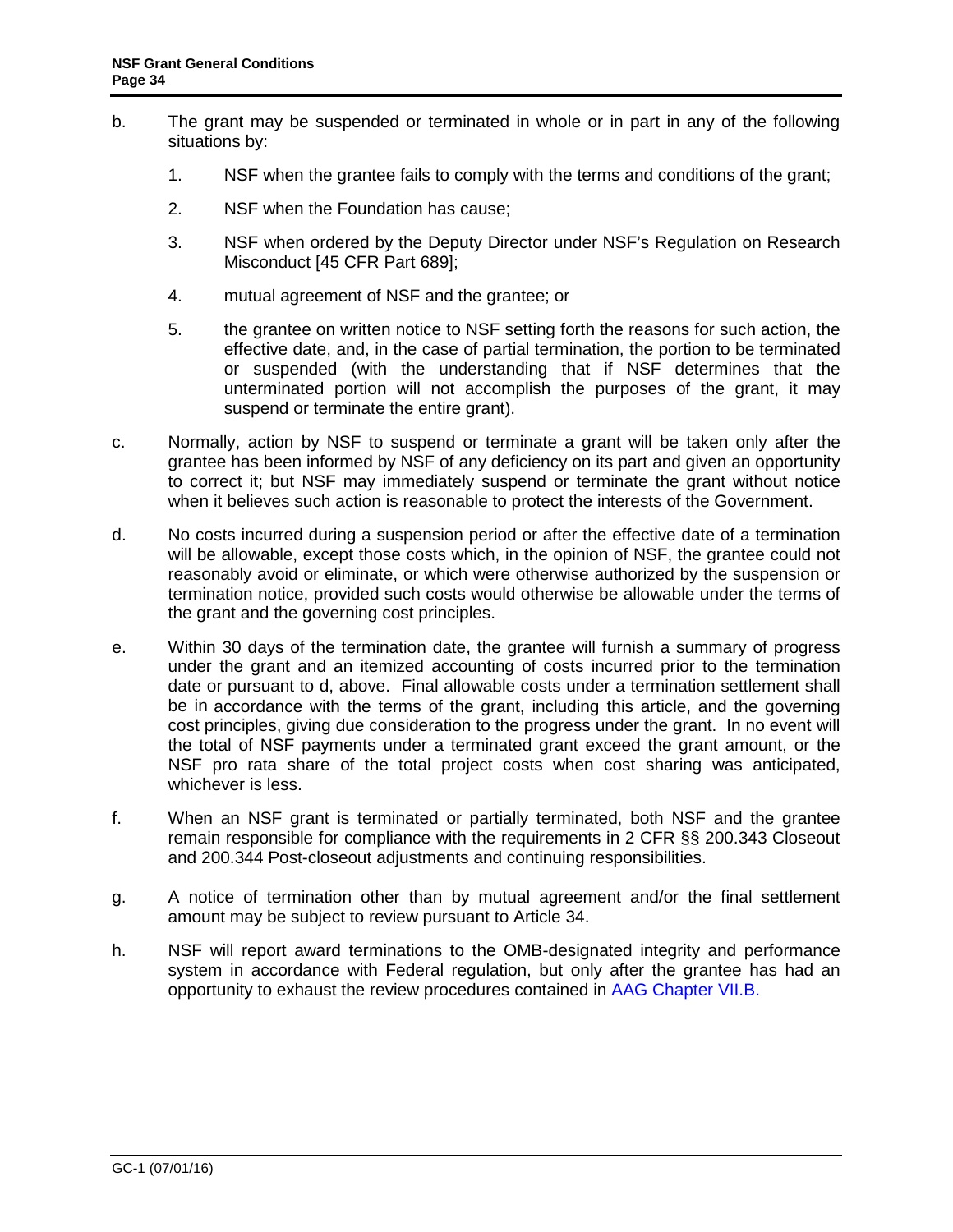#### <span id="page-34-0"></span>**34. Termination Review Procedure**

- a. A request for review of a notice of termination or settlement should be addressed to the Division Director, Division of Grants and Agreements (DGA), National Science Foundation, 4201 Wilson Blvd., Arlington, VA, 22230. It must be postmarked no later than 30 days after the date of the letter notifying the grantee of the termination or settlement.
- b. The request for review must contain a full statement of the grantee's position and the pertinent facts and reasons in support of such position.
- c. Review of a notice of termination or settlement will be conducted in accordance with [AAG Chapter VII.B.3.](http://www.nsf.gov/pubs/policydocs/pappguide/nsf16001/aag_7.jsp#VIIB3)
- d. Pending resolution of the request for review, the notice of termination shall remain in effect.

#### **35. Non-Discrimination Statutes**

- a. The grant is subject to the provisions of Title VI of the Civil Rights Act of 1964 [\[42 USC §](http://frwebgate.access.gpo.gov/cgi-bin/getdoc.cgi?dbname=browse_usc&docid=Cite:+42USC2000d)  [2000d](http://frwebgate.access.gpo.gov/cgi-bin/getdoc.cgi?dbname=browse_usc&docid=Cite:+42USC2000d) et seq.], Title IX of the Education Amendments of 1972 [20 USC §§ 1681 *et seq*.], the Rehabilitation Act of 1973 [\[29 USC § 794\]](http://frwebgate.access.gpo.gov/cgi-bin/getdoc.cgi?dbname=browse_usc&docid=Cite:+29USC794), the Age Discrimination Act of 1975 [\[42](http://www.access.gpo.gov/uscode/title42/chapter76_.html)  [USC §§ 6101 et seq\]](http://www.access.gpo.gov/uscode/title42/chapter76_.html), Equal Employment Opportunity [E.O. 11246], Limited English Proficiency (LEP) [E.O. 13166] and all regulations and policies issued by NSF pursuant to these statutes. Specifically, in accordance with these statutes, regulations, and policies, no person on the basis of race, color, national origin, sex, disability, or age shall be excluded from participation in, be denied the benefits of, or otherwise be subjected to discrimination under the grant.
- b. By electronically signing a proposal, the Authorized Organizational Representative is providing the requisite Certification of Compliance with National Science Foundation Nondiscrimination Regulations and Policies. This Nondiscrimination Certification sets forth the nondiscrimination obligations with which all grantees must comply.<sup>[5](#page-34-1)</sup> These obligations also apply to subrecipients and contractors under the grant. The grantee, therefore, shall obtain the NSF Nondiscrimination Certification from each organization that applies to be or serves as a subrecipient or contractor under the grant (for other than the provision of commercially available supplies, materials, equipment or general support services) prior to entering into the arrangement. Additional information may be found in [AAG Chapter VI.A.](http://www.nsf.gov/pubs/policydocs/pappguide/nsf16001/aag_6.jsp#VIA)

#### **36. Reporting Classifiable Information**

NSF grants are intended for unclassified, publicly releasable research. The grantee will not be granted access to classified information. NSF does not expect that the results of the research project will involve classified information.

If, however, in conducting the activities supported under a grant, the PI/PD or co-PI/co-PD is concerned that any of the research results involve potentially classifiable information that may warrant Government restrictions on the dissemination of the results, the PI/PD or co-PI/co-PD should promptly notify the cognizant NSF Program Officer.

<span id="page-34-1"></span> <sup>5</sup> The complete text of the Nondiscrimination Certification is available electronically in the [GPG Chapter II, Exhibit II-6.](http://www.nsf.gov/pubs/policydocs/pappguide/nsf16001/gpg_2.jsp#IIex6)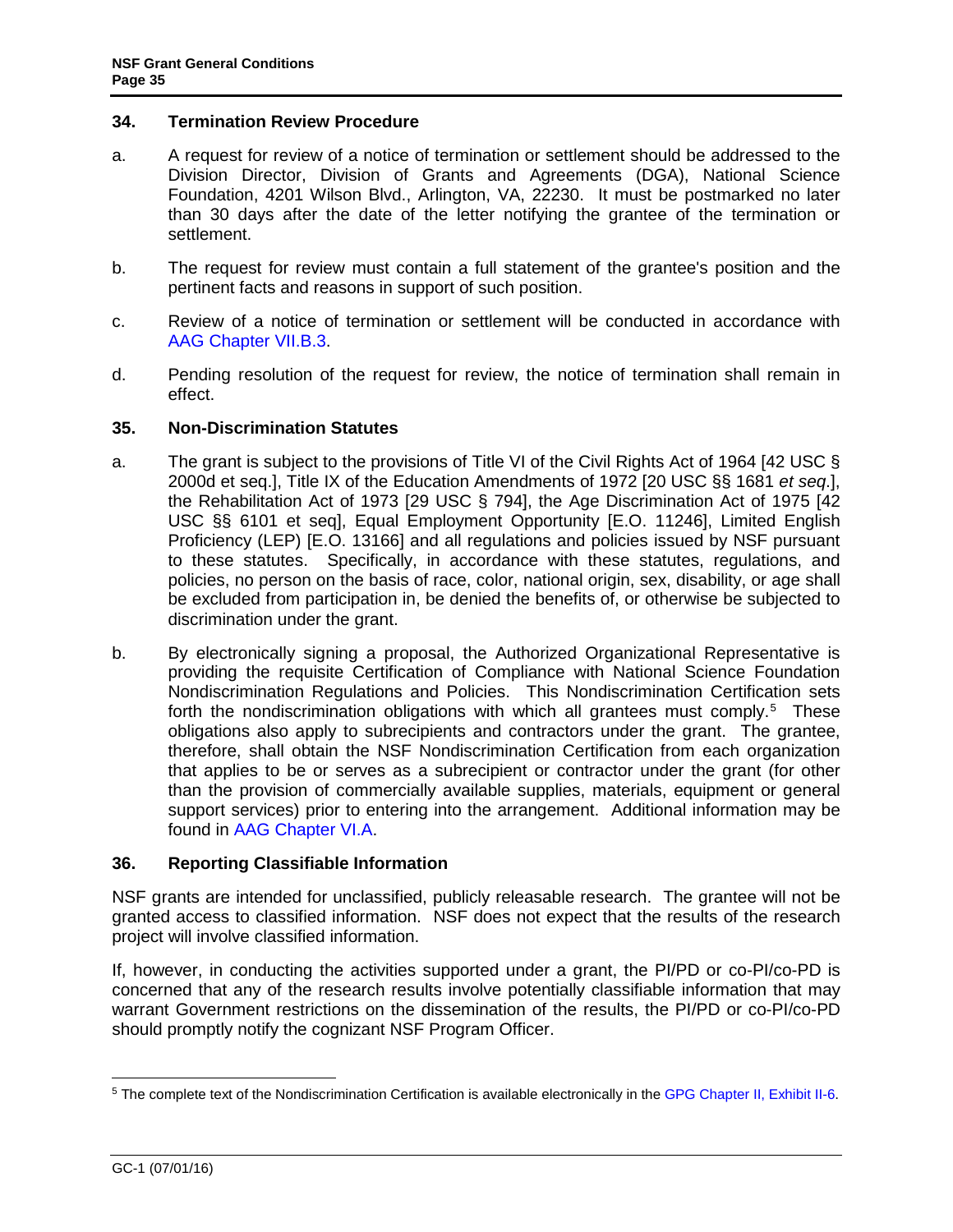#### <span id="page-35-0"></span>**37. Animal Welfare**

- a. Any grantee performing research on vertebrate animals<sup>[6](#page-35-1)</sup> shall comply with the Animal Welfare Act [\[7 USC §§ 2131 et seq.](http://www.access.gpo.gov/uscode/title7/chapter54_.html)] and the regulations promulgated hereunder by the Secretary of Agriculture [\[9 CFR §§ 1.1-4.11\]](http://www.access.gpo.gov/nara/cfr/waisidx_07/9cfrv1_07.html) pertaining to the humane care, handling, and treatment of vertebrate animals held or used for research, teaching or other activities supported by Federal awards. The grantee is expected to ensure that the guidelines described in the National Academy of Science (NAS) Publication, "*[Guide for](http://www.nap.edu/readingroom/books/labrats/)  [the Care and Use of Laboratory Animals](http://www.nap.edu/readingroom/books/labrats/)*" are followed and to comply with the *Public Health Service Policy and Government Principles Regarding the Care and Use of Animals* (included as Appendix D to the NAS Guide). Further guidance on the use of vertebrate animals in NSF funded projects can be found in the [AAG Chapter VI.B.3.](http://www.nsf.gov/pubs/policydocs/pappguide/nsf16001/aag_6.jsp#VIB3)
- b. Effective October 1, 2015, grantees must include NSF-supported activities with live vertebrate animals as covered activities in their Office of Laboratory Animal Welfare (OLAW) Animal Welfare Assurance. Further, they must promptly report situations involving NSF-supported animal activities to OLAW as required by the Public Health Service (PHS) Policy on Humane Care and Use of Laboratory Animals [\(http://grants.nih.gov/grants/olaw/references/phspol.htm\)](http://grants.nih.gov/grants/olaw/references/phspol.htm) Section IV.F.3. The cognizant NSF Program Officer also should be notified.
- c. Any changes to, or lapses in, the Institutional Animal Care and Use Committee approved animal use protocols associated with an NSF award should be reported promptly by the grantee to the cognizant NSF Program Officer.
- d. In the event the grantee's multi-project Assurance is cancelled or lapses, the grantee must immediately notify the cognizant NSF Grants and Agreements Officer(s) identified in the notice of award.

NOTE--The grantee may request registration of its facility and a current listing of licensed dealers from the Regional Office of the Animal and Plant Health Inspection Service (APHIS), United States Department of Agriculture, for the region in which its research facility is located. The location of the nearest APHIS Regional Office, as well as information concerning this and other APHIS activities may be obtained at [http://www.aphis.usda.gov/.](http://www.aphis.usda.gov/)

#### **38. Research Involving Recombinant or Synthetic Nucleic Acid Molecules**

If this grant supports research involving recombinant or synthetic nucleic acid molecules, the grantee agrees to comply with the *Guidelines for Research Involving Recombinant or Synthetic Nucleic Acid Molecules* (NIH Guidelines) [\(http://oba.od.nih.gov/rdna/nih\\_guidelines\\_oba.html\)](http://oba.od.nih.gov/rdna/nih_guidelines_oba.html) including the procedural requirements and any subsequent revisions as they are published in the Federal Register. Further information on research awards that involve recombinant or synthetic nucleic acid molecules can be found in the [AAG Chapter VI.B.2.](http://www.nsf.gov/pubs/policydocs/pappguide/nsf16001/aag_6.jsp#VIB2)

<span id="page-35-1"></span> $6$  In addition to vertebrate animals covered by the Animal Welfare Act, the requirements specified in this Article also are extended to rats, birds and mice.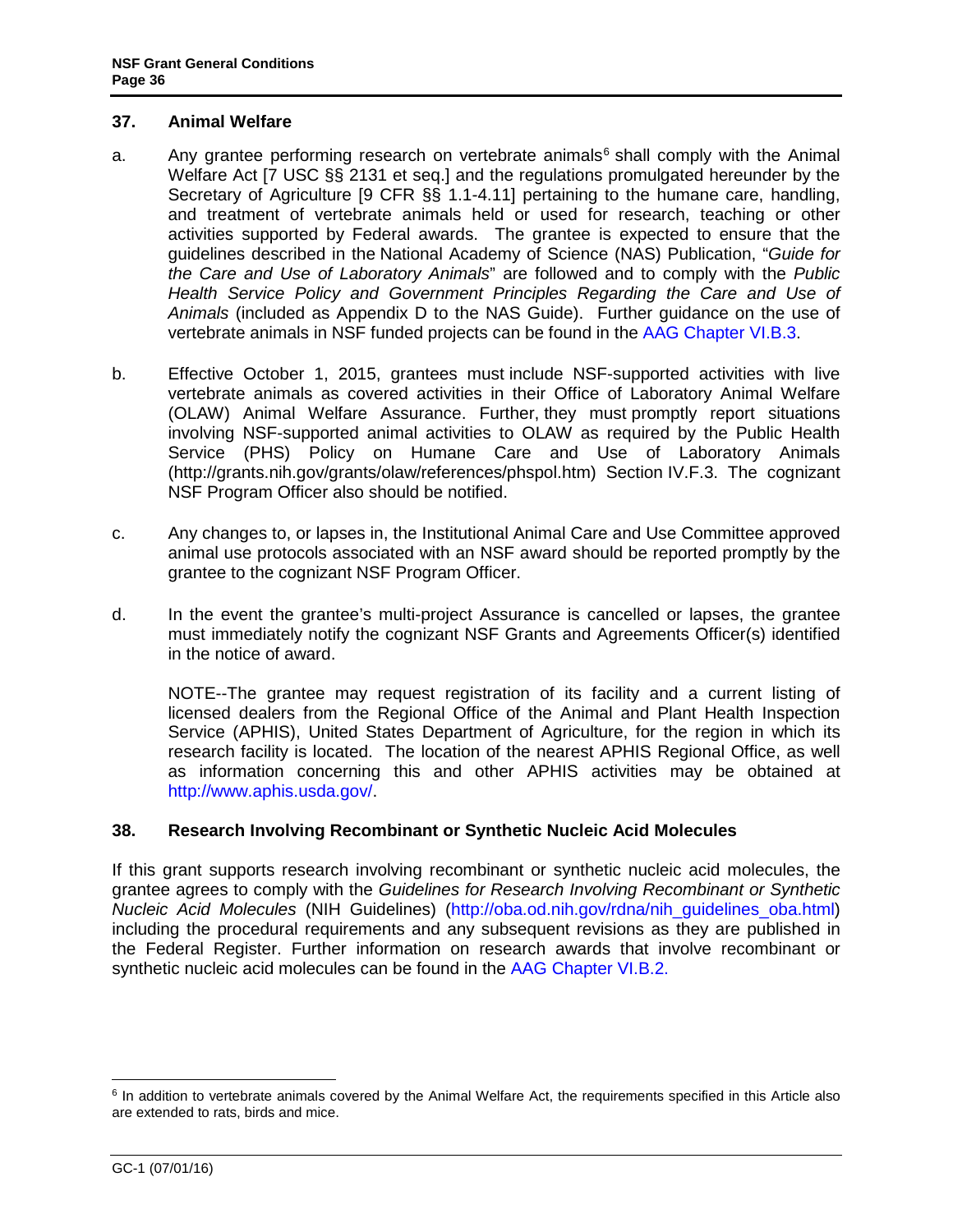#### <span id="page-36-0"></span>**39. Clean Air and Water**

(Applicable only if the grant exceeds \$150,000, or a facility to be used has been the subject of a conviction under the Clean Air Act [\[42 USC § 7413\(c\)\(1\)\]](http://frwebgate.access.gpo.gov/cgi-bin/getdoc.cgi?dbname=browse_usc&docid=Cite:+42USC7413) or the Clean Water Act [\[33 USC §](http://frwebgate.access.gpo.gov/cgi-bin/getdoc.cgi?dbname=browse_usc&docid=Cite:+33USC1319)  [1319\(c\)](http://frwebgate.access.gpo.gov/cgi-bin/getdoc.cgi?dbname=browse_usc&docid=Cite:+33USC1319)] and is listed by the Environmental Protection Agency (EPA), or the grant is not otherwise exempt.) The grantee agrees as follows:

- a. To comply with all the requirements of Section 114 of the Clean Air Act [\[42 USC § 7414\]](http://frwebgate.access.gpo.gov/cgi-bin/getdoc.cgi?dbname=browse_usc&docid=Cite:+42USC7414) and Section 308 of the Clean Water Act [\[33 USC § 1318\]](http://frwebgate.access.gpo.gov/cgi-bin/getdoc.cgi?dbname=browse_usc&docid=Cite:+33USC1318), respectively, relating to inspection, monitoring, entry, reports and information, as well as other requirements specified in Section 114 and Section 308 of the Clean Air Act and the Clean Water Act, respectively, and all regulations and guidelines issued thereunder before the grant of the grant.
- b. That no portion of the work required by the grant will be performed in a facility listed on the Environmental Protection Agency List of Violating Facilities on the date that the grant was granted unless and until EPA eliminates the name of such facility or facilities from such listing.
- c. To use its best efforts to comply with clean air standards and clean water standards at the facility in which the grant is being performed.
- d. To insert the substance of the provisions of this article into any nonexempt subaward.

# **40. Human Research Subjects**

The grantee is responsible for the protection of the rights and welfare of any human subjects involved in research, development and related activities supported by this grant. The grantee agrees to comply with the NSF regulation, entitled, "*Protection of Human Subjects* [\[45 CFR Part](http://www.access.gpo.gov/nara/cfr/waisidx_06/45cfr690_06.html)  [690\].](http://www.access.gpo.gov/nara/cfr/waisidx_06/45cfr690_06.html)"

# **41. Life Sciences Dual Use Research of Concern (DURC)**

This Article applies to all research, for which NSF grant funds may be used, that potentially falls within the scope of the *US Government Policy for Institutional Oversight of Life Sciences Dual Use Research of Concern* [\(http://www.phe.gov/s3/dualuse/Pages/default.aspx\)](http://www.phe.gov/s3/dualuse/Pages/default.aspx) as published in September 2014, hereafter referred to as the "Policy". See also AAG Chapter VI.B.5.

Grantees are responsible for monitoring the research progress and for implementation of all appropriate biosafety and biosecurity risk mitigation measures including compliance with all applicable laws and regulations related to that implementation, including the Policy specified above. (See also [http://osp.od.nih.gov/office-biotechnology-activities/biosecurity/dual-use](http://osp.od.nih.gov/office-biotechnology-activities/biosecurity/dual-use-research-concern)[research-concern](http://osp.od.nih.gov/office-biotechnology-activities/biosecurity/dual-use-research-concern) for Frequently Asked Questions, case studies, and other educational materials on DURC.)

# **42. Investigator Financial Disclosure Policy**

If the grantee employs more than 50 persons, the grantee must maintain an appropriate written and enforced policy on conflict of interest consistent with the provisions of [AAG Chapter IV.A.](http://www.nsf.gov/pubs/policydocs/pappguide/nsf16001/aag_4.jsp#IVA) See also FAQ 200.112-1 of the *[Frequently Asked Questions for The Office of Management and](https://cfo.gov/wp-content/uploads/2015/09/9.9.15-Frequently-Asked-Questions.pdf)  [Budget's Uniform Administrative Requirements, Cost Principles, and](https://cfo.gov/wp-content/uploads/2015/09/9.9.15-Frequently-Asked-Questions.pdf) Audit Requirements for [Federal Awards at 2 CFR](https://cfo.gov/wp-content/uploads/2015/09/9.9.15-Frequently-Asked-Questions.pdf)* § *200* regarding Conflict of Interest.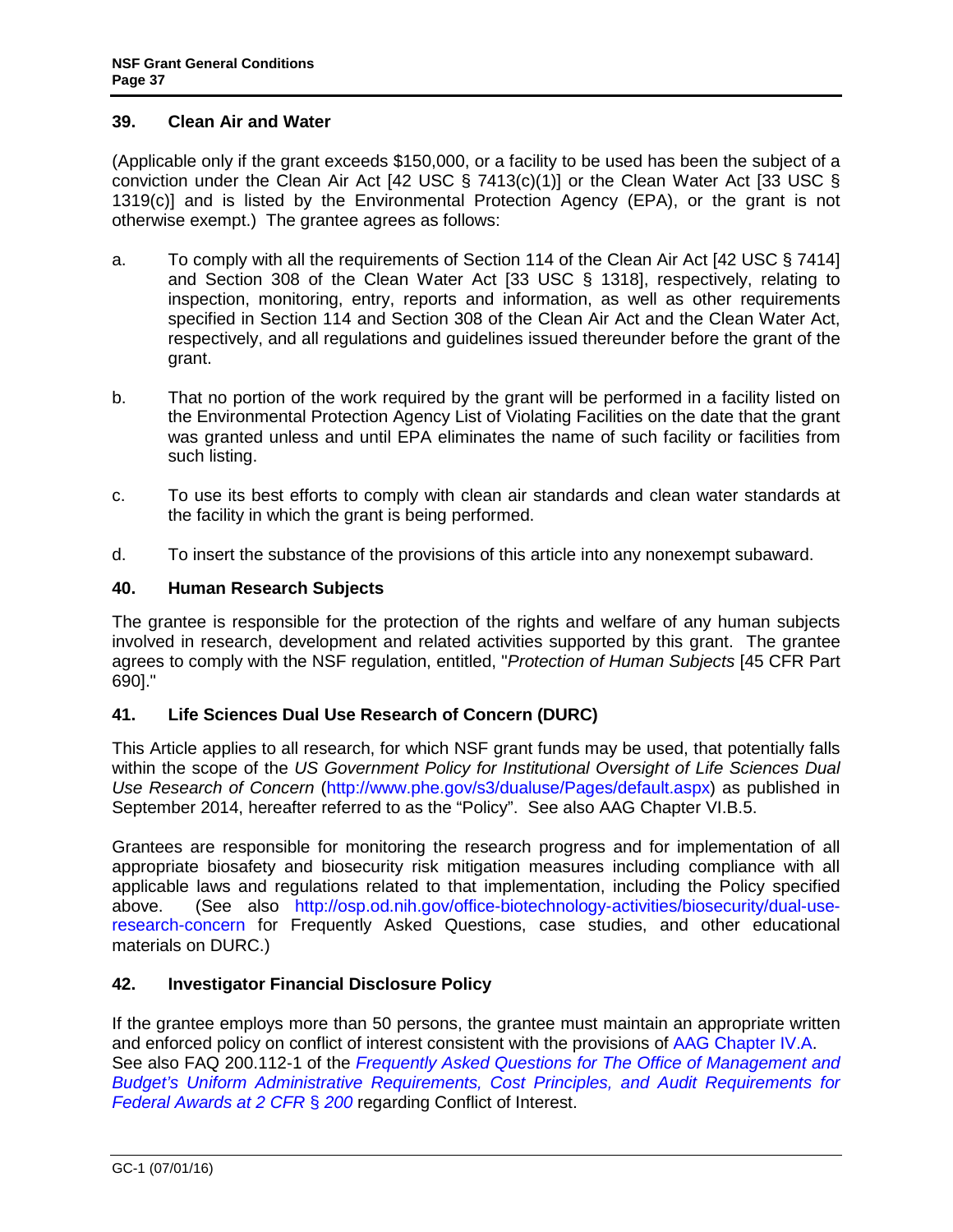# <span id="page-37-0"></span>**43. Whistleblower Protection**

Grantees are notified of the applicability of 41 USC § 4712, as amended by P.L. 112-239, providing protection for whistleblowers.

# **44. State Sales and Use Taxes**

Grantees are reminded that the governing cost principles cited in [Article 12](#page-12-3) limit the allowability of taxes to those the organization is required to pay. Grantees must avail themselves of any tax exemptions for which any activities supported by Federal funds may qualify, including any applicable exemptions from state or local sales and use taxes on the purchase of goods and services made with NSF grant funds.

# **45. Recipient Integrity and Performance Matters**

Recipients shall fully comply with the requirements stipulated in [Appendix XII to Part 200](http://www.ecfr.gov/cgi-bin/text-idx?SID=704835d27377ef5213a51c149de40cab&node=2:1.1.2.2.1&rgn=div5) of 2 CFR § 200, entitled "*Award Term and Condition for Recipient Integrity and Performance Matters*." See also Article 33 of these terms and conditions for NSF's responsibilities regarding reporting award terminations to the OMB-designated integrity and performance system in accordance with Federal regulation.

# **46. Debarment and Suspension**

Recipients shall fully comply with the requirements stipulated in [Subpart C of 2 CFR Part 180,](http://www.whitehouse.gov/omb/fedreg/2005/083105_debarment.pdf) entitled "*Responsibilities of Participants Regarding Transactions*" as supplemented by NSF's regulations at 2 CFR Part 2520 [\(http://www.gpo.gov/fdsys/pkg/CFR-2011-title2-vol1/pdf/CFR-](http://www.gpo.gov/fdsys/pkg/CFR-2011-title2-vol1/pdf/CFR-2011-title2-vol1-part2520.pdf)[2011-title2-vol1-part2520.pdf\)](http://www.gpo.gov/fdsys/pkg/CFR-2011-title2-vol1/pdf/CFR-2011-title2-vol1-part2520.pdf). The recipient is responsible for ensuring that any lower tier covered transaction, as described in [Subpart B of 2 CFR Part 180,](http://www.whitehouse.gov/omb/fedreg/2005/083105_debarment.pdf) entitled "*Covered Transactions*," includes a term or condition requiring compliance with Subpart C. The recipient also is responsible for further requiring the inclusion of a similar term or condition in any subsequent lower tier covered transaction. The recipient acknowledges that failing to disclose the information required under [45 CFR § 180.335](http://www.nsf.gov/oig/2_CFR_PART180.pdf) may result in the termination of the grant, or pursuance of other available remedies, including suspension and debarment.

# **47. Resolution of Conflicting Conditions**

Should there be any inconsistency between any special conditions contained in the notice of award and these *Grant General Conditions* (GC-1), the special conditions in the notice of award shall control. Should there be any inconsistency between these *Grant General Conditions* (GC-1), any special conditions contained in the notice of award, and any NSF solicitation cited or included by reference in the notice of award, the matter should be referred to the cognizant NSF Grants and Agreements Officer for guidance.

#### **Other Considerations**

# **48. Liability**

NSF cannot assume any liability for accidents, bodily injury, illness, breach of contract, any other damages or loss, or any claims arising out of any activities undertaken pursuant to the grant, whether with respect to persons or property of the grantee or third parties. The grantee institution is advised to insure or otherwise protect itself or others, as it may deem desirable.